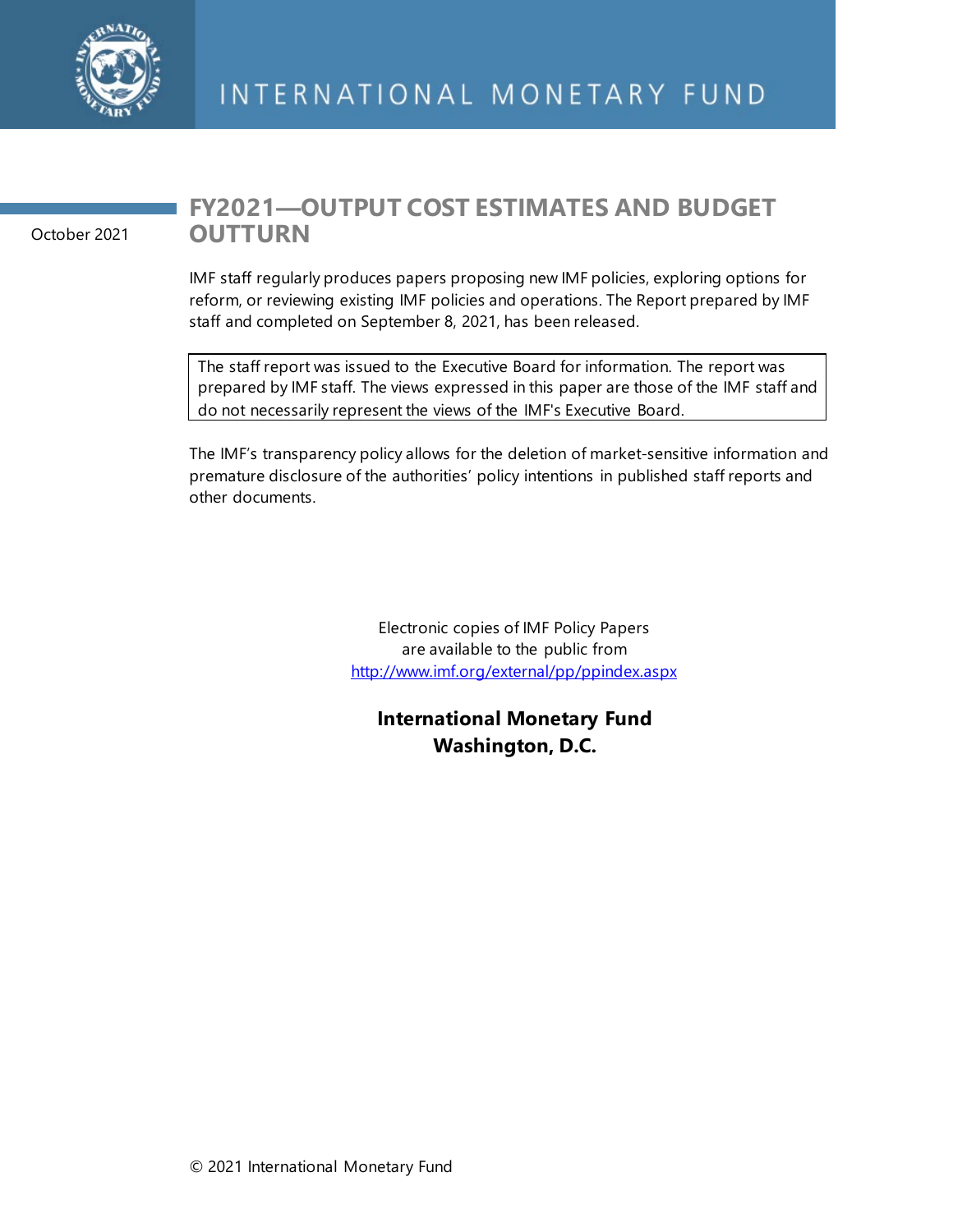

September 8, 2021

# **FY2021—OUTPUT COST ESTIMATES AND BUDGET OUTTURN**

# **EXECUTIVE SUMMARY**

The COVID-19 pandemic and the ensuing global economic crisis had profound effect on the Fund's members and on its own operations during FY21, with multispeed, incomplete recoveries underway amid high uncertainty. A prompt reallocation of resources and use of contingencies facilitated an agile response by the Fund to the needs of the membership.

This paper details the final FY21 outturn. It highlights the timely reprioritization of activities and repurposing of resources to address crisis-related needs within the flat real budget envelope. At the same time, the Fund addressed operational needs related to business continuity in the context of the work-from-home environment and a travel moratorium.

Lower utilization of the net administrative budget (94.9 percent compared to 99.3 percent in FY20) primarily reflected the travel moratorium and the impact of lower building occupancy and IT-related shortfalls. A pandemic-related drop in CD-related travel and personnel spending likewise drove a decline in externally financed execution from 84 percent in FY20 to just under 60 percent. Similarly, capital budget utilization fell to 41 percent from 54 percent in FY20 due to crisis-driven postponement of several projects, particularly related to facilities.

Importantly, spending data does not reflect the significant increase in uncompensated work from overtime and unused leave during FY21.

In April 2021, the Executive Board approved a temporary increase in the general carry forward limit from 5 to 8 percent of the net administrative budget, allowing use of underspend from previous years to meet transitional and crisis-related needs in FY22 and future years, including for a temporary ramp up in staffing.

In the coming period, the Fund's budget will continue to be affected by the crisisrelated needs of the membership, as well as the impact of longer-term challenges affecting the global economy, including climate change, digitalization and increasing divergence between and within member countries. Likewise, future budgets will incorporate ongoing modernization and new ways of working, drawing from lessons from the crisis period.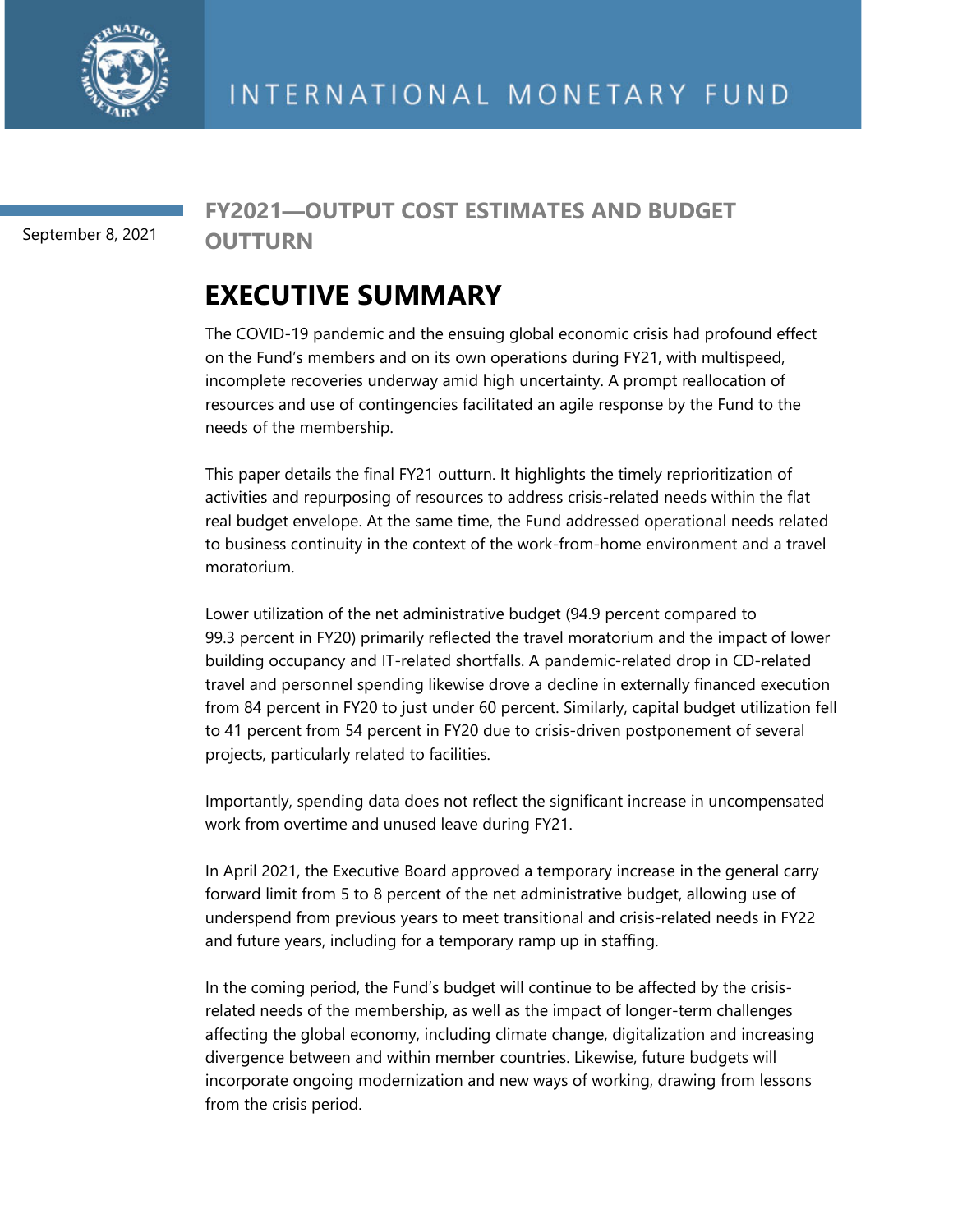# Approved By **Michele Shannon**

Prepared by an Office of Budget and Planning (OBP) team led by Maria Albino and Barrie Williams under the supervision of Emre Alper with contribution from Feras Abu Amra, Gillian Adu, Anand Balakrishnan, Raquel Chuayffet, Angeliki Economopoulos, Cher Huo, Mathew Madsen, Mercy Pinargote, Delano Radgman, Axel Schimmelpfennig, Anika Shtuni, Justin Tyson, and Muriel Vimond.

See Annex II on Capacity Development for additional authors.

# **CONTENTS**

|                                                                                                                                                                                                                               | $\sim$ 6 $\sim$ 6 |
|-------------------------------------------------------------------------------------------------------------------------------------------------------------------------------------------------------------------------------|-------------------|
|                                                                                                                                                                                                                               |                   |
|                                                                                                                                                                                                                               | <b>10</b>         |
|                                                                                                                                                                                                                               |                   |
| B. Spending by Department 16 and 16 and 16 and 16 and 16 and 16 and 16 and 16 and 16 and 16 and 16 and 16 and 16 and 16 and 16 and 16 and 16 and 16 and 16 and 16 and 16 and 16 and 16 and 16 and 16 and 16 and 16 and 16 and |                   |
|                                                                                                                                                                                                                               |                   |
|                                                                                                                                                                                                                               | 19                |
|                                                                                                                                                                                                                               |                   |
|                                                                                                                                                                                                                               | 23                |

## **BOXES**

| 1. The Fund's Agile Response to the COVID Crisis |  |
|--------------------------------------------------|--|
| 2. Heightened Work Pressures on Staff            |  |
| 3. Staff Hours and Fund Output                   |  |

# **FIGURES**

| 1. Fund Outputs, FY21                        | 10 |
|----------------------------------------------|----|
| 2. Spending on Lending Activities, FY21      | 12 |
| 3. Spending in Bilateral Surveillance        | 12 |
| 4. Spending on Capacity Development, FY17-21 | 13 |
| 5. Spending per Country, FY21 vs FY20        | 14 |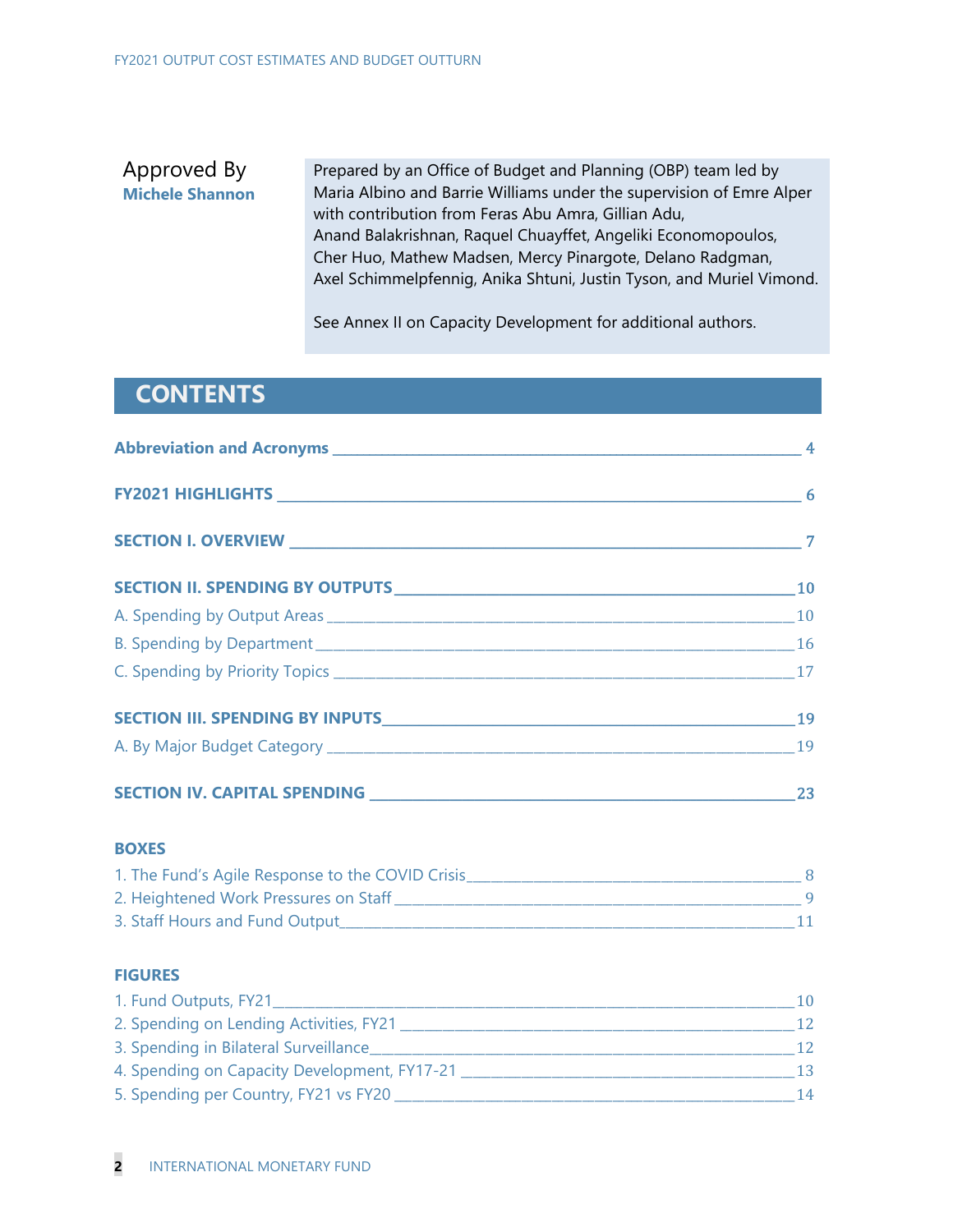| 6. Average Spending by Income Level, FY21                | 14 |
|----------------------------------------------------------|----|
| 7. Multilateral Surveillance, Analytical and Policy Work | 15 |
| 8. Change in Outputs by Department, FY21 vs FY20         | 17 |
| 9. Spending by Department Type and Outputs, FY21         | 17 |
| 10. Spending on Priority Topics, FY21                    | 18 |
| 11. Trends in Personnel Spending __________              | 20 |
| 12. Fund-Financed Buildings and Other, FY19-21           | 22 |
| 13. Security-Related Spending, FY19-21                   | 22 |
| 14. IT Capital Expenditure, FY21 _______                 | 23 |
| 15. Facilities Capital Expenditure, FY21_____            | 24 |

# **TABLES**

| 1 Overview of Administrative Budget and Expenditures, FY20-21 |    |
|---------------------------------------------------------------|----|
| 2. Administrative Budget and Expenditures, FY20-21            | 19 |
| 3. Travel, FY19-21                                            | 21 |
| 4. Receipts, FY19-21                                          | 22 |
| 5. Capital Expenditures, FY20-21                              | 23 |

# **ANNEXES**

| I. Technical Annex-Concepts and Methodologies |  |
|-----------------------------------------------|--|
| II. Capacity Development_                     |  |
| <b>III. Statistical Tables</b>                |  |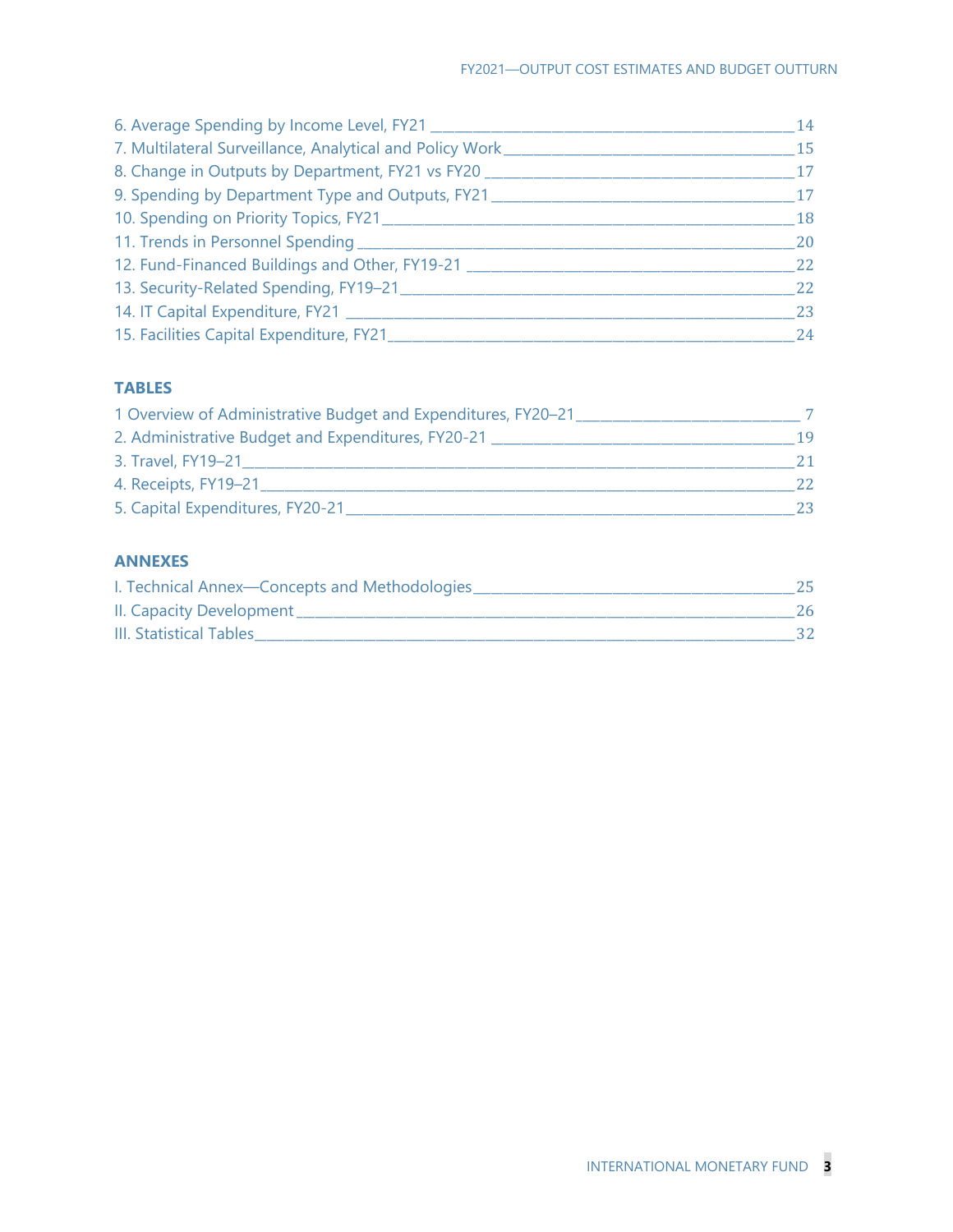# **Abbreviation and Acronyms**

| <b>ACES</b>    | Analytic Costing and Estimation System                           |
|----------------|------------------------------------------------------------------|
| AD             | Area Departments                                                 |
| <b>AFR</b>     | African Department                                               |
| <b>APD</b>     | Asia & Pacific Department                                        |
| <b>CCAM</b>    | Caucasus, Central Asia, and Mongolia                             |
| <b>CCAMTAC</b> | Caucasus, Central Asia, and Mongolia Technical Assistance Center |
| <b>CCBR</b>    | Comprehensive Compensation and Benefits Review                   |
| CD             | <b>Capacity Development</b>                                      |
| <b>CDFF</b>    | Capacity Development Fund-financed                               |
| <b>CDEF</b>    | Capacity Development Externally financed                         |
| CDMAP          | Capacity Development Management and Administration Program       |
| <b>COM</b>     | <b>Communications Department</b>                                 |
| <b>CSR</b>     | Comprehensive Surveillance Review                                |
| ECF            | <b>Extended Credit Facility</b>                                  |
| EFF.           | <b>Extended Fund Facility</b>                                    |
| FAD            | <b>Fiscal Affairs Department</b>                                 |
| <b>FCS</b>     | Fragile and Conflict-Affected States                             |
| FGF            | <b>Fund Governance and Fund Finances</b>                         |
| <b>FIN</b>     | <b>Finance Department</b>                                        |
| <b>FSAP</b>    | Financial Sector Assessment Program                              |
| <b>FTE</b>     | <b>Full-Time Equivalent</b>                                      |
| GED            | <b>Global External Deflator</b>                                  |
| <b>GPA</b>     | Global Policy Agenda                                             |
| <b>GRA</b>     | <b>General Resource Account</b>                                  |
| <b>HRD</b>     | Human Resources Department                                       |
| ICD            | Institute for Capacity Development                               |
| iDW            | Integrated Digital Workplace                                     |
| IEO            | Independent Evaluation Office                                    |
| <b>ISU</b>     | Internal Support                                                 |
| LEG            | Legal Department                                                 |
| LOE            | Lending including other engagement                               |
| MCD            | Middle East & Central Asia Department                            |
| <b>MCM</b>     | Monetary and Capital Markets Department                          |
| MSAP           | Multilateral Surveillance, Analytical, and Policy Work           |
| <b>MTB</b>     | Medium-Term Budget                                               |
| OBP            | Office of Budget and Planning                                    |
| OED            | Office of Executive Directors                                    |
| <b>PFTAC</b>   | Pacific Financial Technical Assistance Centre                    |
| <b>PRGT</b>    | Poverty Reduction and Growth Trust                               |
| <b>RCF</b>     | Rapid Credit Facility                                            |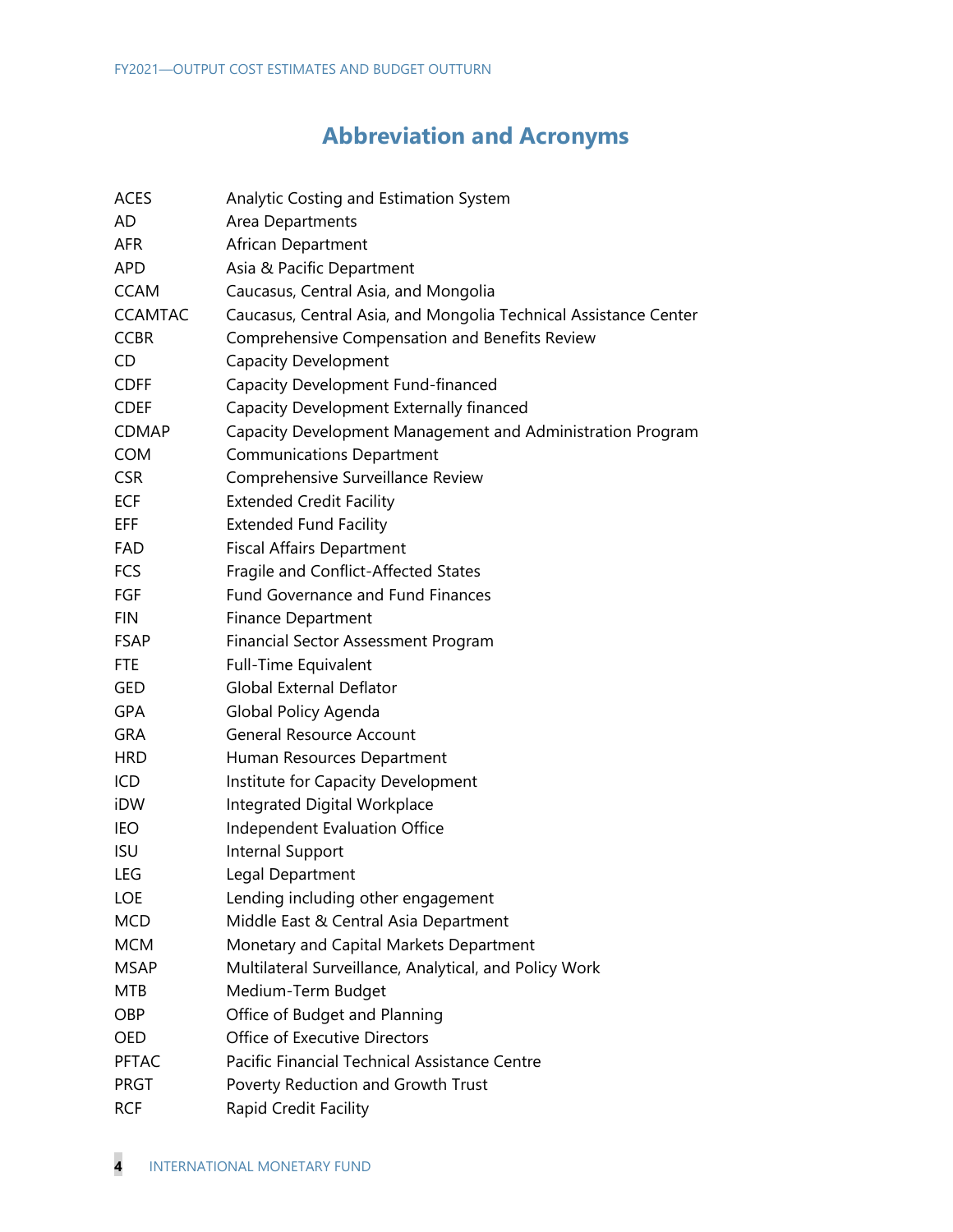| <b>RES</b>    | Research Department                                       |
|---------------|-----------------------------------------------------------|
| <b>RFI</b>    | Rapid Financing Instrument                                |
| <b>RTAC</b>   | Regional Training Assistance Center                       |
| <b>SBA</b>    | Stand-By Arrangement                                      |
| <b>SCF</b>    | Stand-By Credit Facility                                  |
| <b>SEC</b>    | Secretary's Department                                    |
| <b>SPR</b>    | Strategy, Policy, and Review Department                   |
| <b>STA</b>    | <b>Statistics Department</b>                              |
| SU            | <b>Bilateral Surveillance</b>                             |
| <b>TFMF</b>   | <b>Trust Fund Management Fee</b>                          |
| <b>TRACES</b> | Time Reporting for Analytic Costing and Estimation System |
| <b>WHD</b>    | Western Hemisphere Department                             |
|               |                                                           |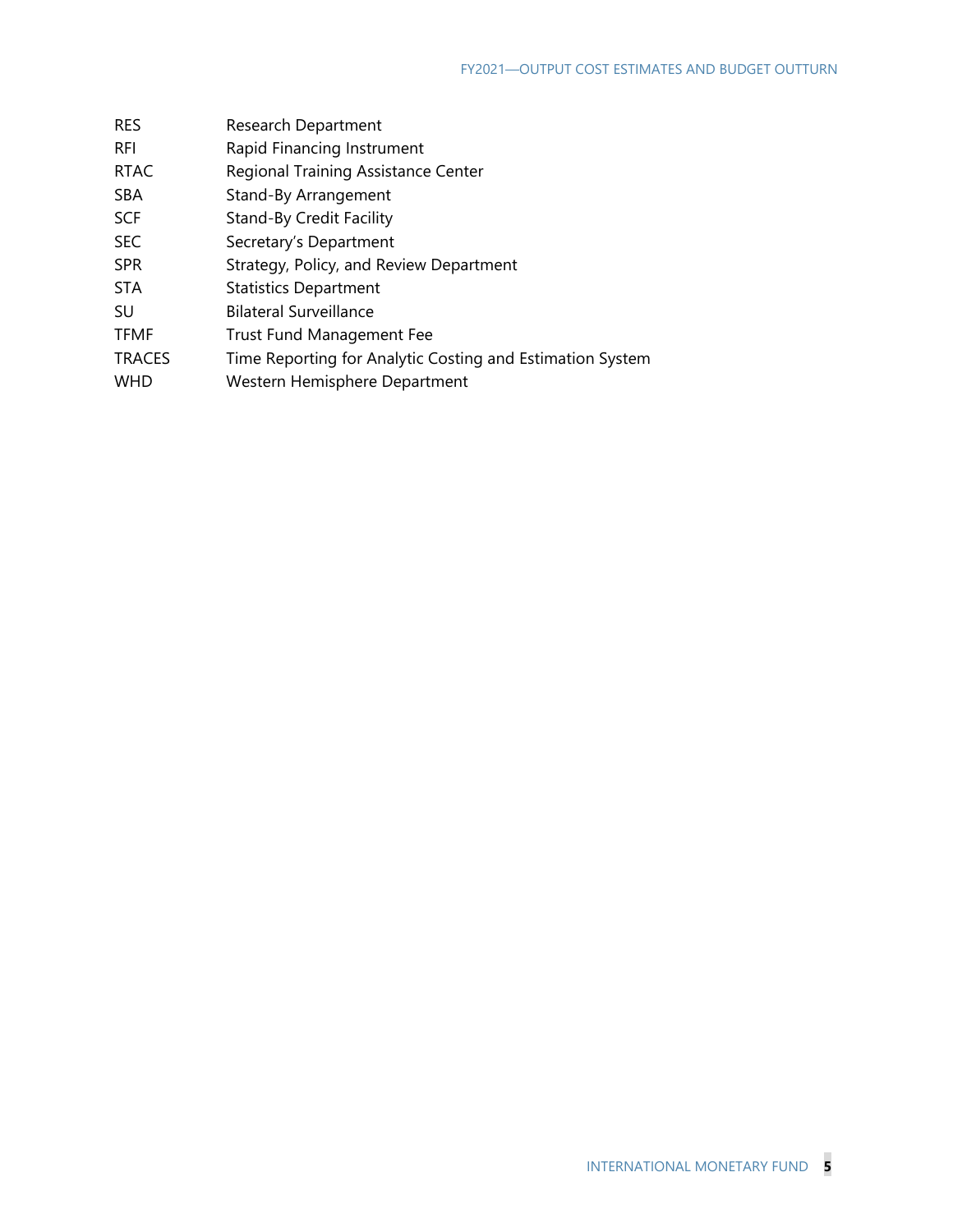# **FY2021 HIGHLIGHTS**

94.9 percent utilization of the \$1.186 billion net administrative budget.

# \$1.126b Total net administrative expenditures

# 58 Lending operations

Including 43 approvals of emergency financing.

 Engagement with members via virtual missions, with a near total pause in travel due to the crisis.

# 16 in-person missions

# \$88.4m General carry forward

Available for temporary crisis-related need in FY22 and the medium term.

58 percent utilization of available externally financed budget.

# \$118m Externally financed spending

# \$77m Capital spending

About two thirds of which went to IT-supported projects, mainly modernization projects and prerequisites.

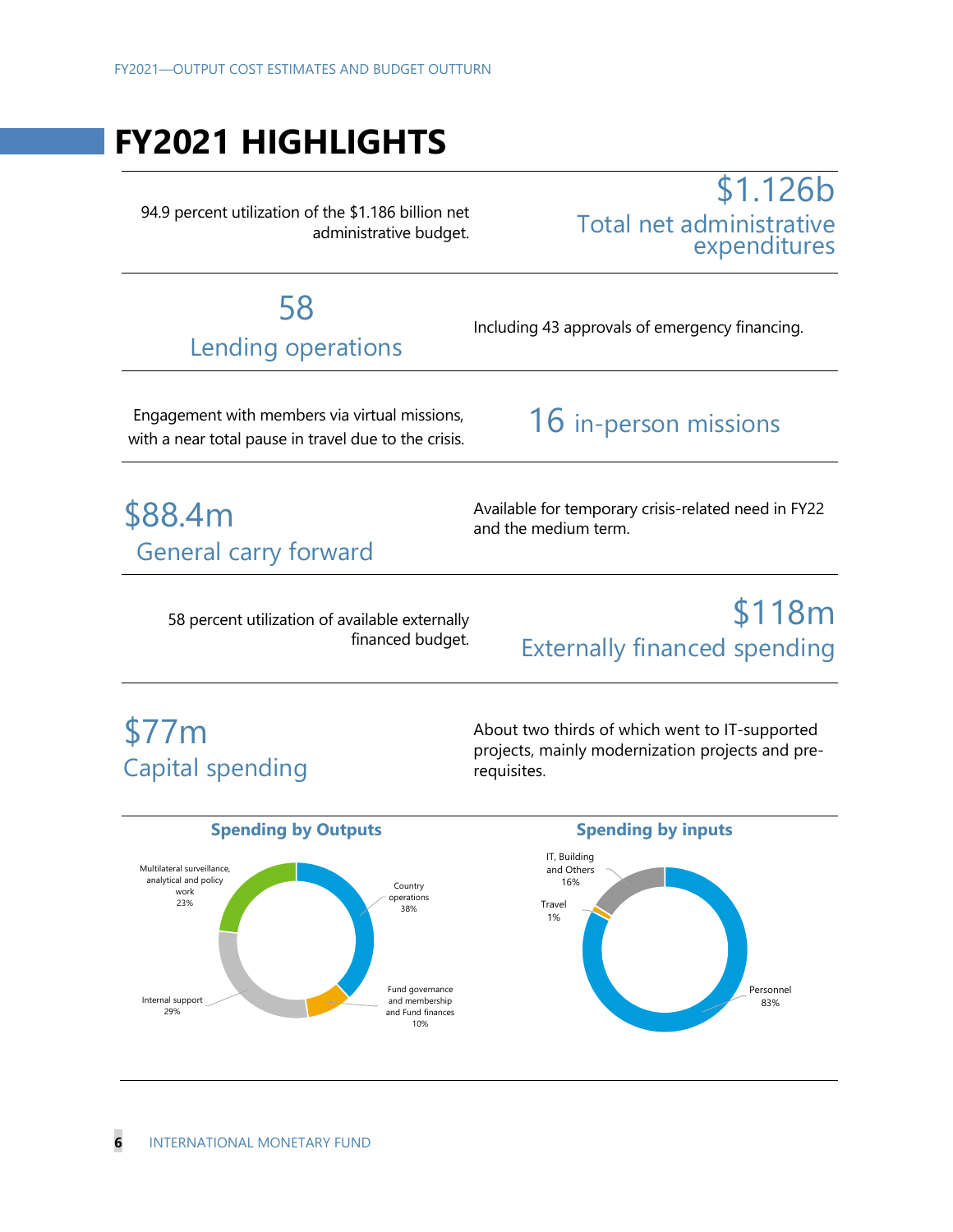# **SECTION I. OVERVIEW**

**1. Global crisis and divergent recovery**. With the outbreak of the COVID-19 pandemic in the last two months of FY20, the Fund's work shifted in FY21 to crisis response, in line with the priorities in the **April 2020 GPA**. As global conditions began to improve, the Fund's work supported members in transitioning towards a durable exit from the crisis, and in addressing longer-term challenges that will shape the global economy in future years, consistent with the October 2020 GPA.

**2. Agile response** (Box 1). Staff were redeployed to meet the priority needs of the membership, and operational teams supported the shift to remote work arrangements and the health and safety related needs for staff stemming from the crisis. Savings from travel and deferred activities, contingencies, as well as additional carry forward resources authorized in the FY21 budget process, were deployed over the course of the year to support a temporary ramp-up in staffing and address crisis-related operational needs. The year was also marked by acute work pressures, with a sharp increase in staff overtime and decline in leave usage (Box 2). The work-from-home environment aggravated these pressures, especially for families with school-age children.

**3. Budget utilization** (Table 1). Execution of the net administrative budget fell to 94.9 percent (\$1,126 million) in FY21 from 99.3 percent in FY20, driven by the travel moratorium, low building occupancy (e.g., utilities) and IT-related shortfalls linked to the IT department's reorganization. With reallocation of these resources, lower utilization also reflects the timeline needed to bring on temporary staff authorized during the year, with hiring continuing into FY22. In addition, some emergency reallocations were not, in the end, required. Externally financed execution also fell, from 84.0 percent to 57.5 percent, driven mainly by a fall in CD-related travel and personnel spending triggered by the pandemic.

| Table 1. Overview of Administrative Budget and Expenditures, FY20-21<br>(Millions of U.S. dollars, unless otherwise noted) |                              |         |             |        |         |             |  |  |
|----------------------------------------------------------------------------------------------------------------------------|------------------------------|---------|-------------|--------|---------|-------------|--|--|
|                                                                                                                            | <b>FY 20</b><br><b>FY 21</b> |         |             |        |         |             |  |  |
|                                                                                                                            |                              |         | Utilization |        |         | Utilization |  |  |
|                                                                                                                            | <b>Budget</b>                | Outturn | (percent)   | Budget | Outturn | (percent)   |  |  |
| <b>Total gross expenditures</b>                                                                                            | 1.397                        | 1.350   | 96.6        | 1,429  | 1.268   | 88.8        |  |  |
| Fund-financed                                                                                                              | 1.197                        | 1.182   | 98.7        | 1,223  | 1.150   | 94.0        |  |  |
| Externally financed 1/                                                                                                     | 200                          | 168     | 84.0        | 206    | 118     | 57.5        |  |  |
| <b>Total net expenditures</b><br>1.186<br>1.158<br>1.150<br>99.3<br>1.126                                                  |                              |         |             |        |         | 94.9        |  |  |
| Of which: Fund-financed                                                                                                    | 1.158                        | 1.150   | 99.3        | 1.186  | 1.126   | 94.9        |  |  |
| Carry forward from previous year                                                                                           | 47                           |         |             | 55     |         |             |  |  |
| Total net available resources                                                                                              | 1.205                        | 1.150   | 95.4        | 1.241  | 1.126   | 90.7        |  |  |

Source: Office of Budget and Planning (OBP).

1/ Based on receipts from donors. For FY21, a \$5.3 million adjustment reflects reconciliation between actual and standard costs for some externally funded personnel expenditures and the impact of COVID-related measures on benefits.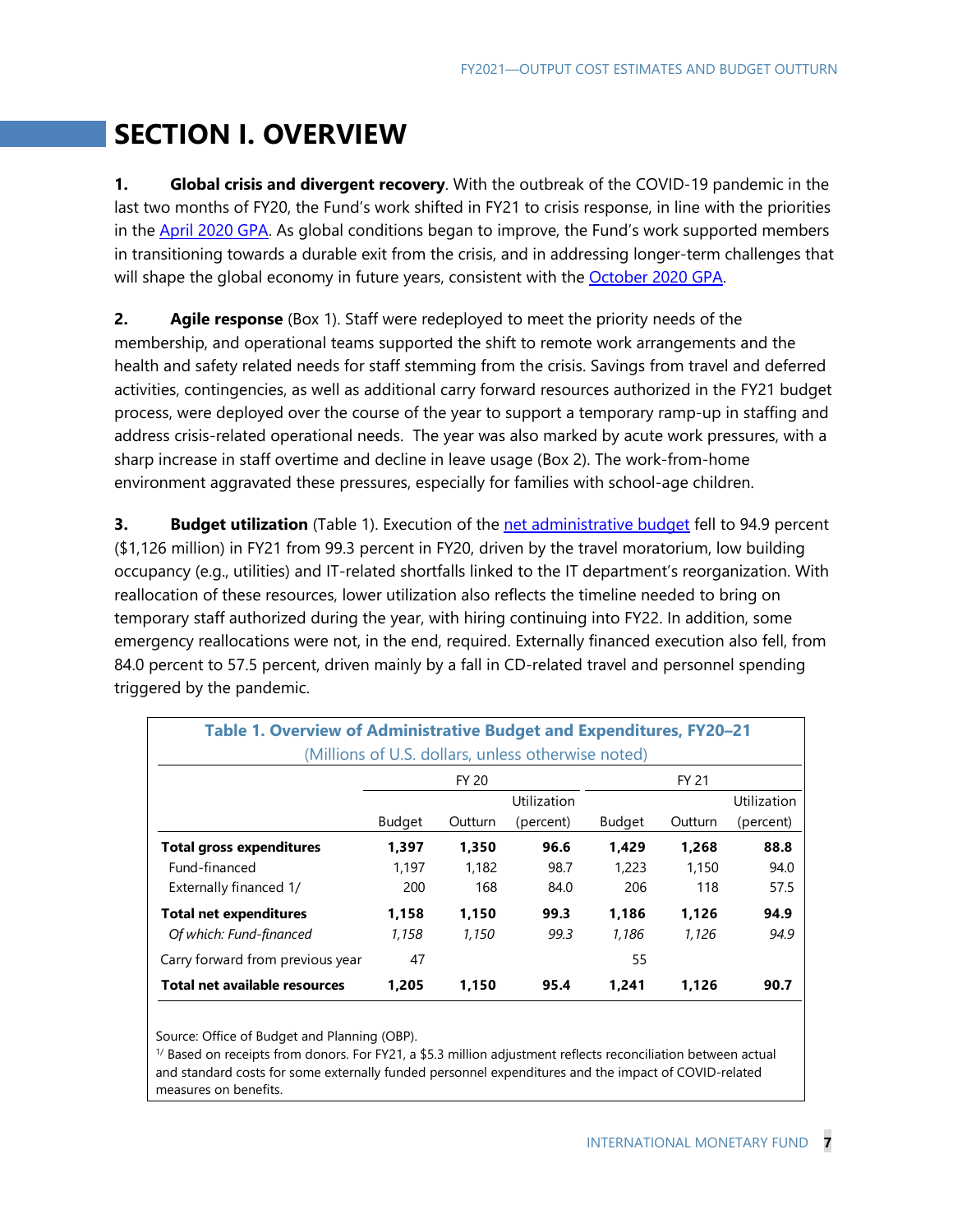**4.** Carry forward. The general carry forward moving into FY22 will be at the temporary limit of 8 percent (\$88.4 million) set by the Executive Board in April 2021, providing additional space to meet temporary crisis needs. An additional \$8.3 million is also available for general use in FY22 from underspend in FY21 above separate limits for the Office of Executive Directors (OED) and the Independent Evaluation Office (IEO).1

## **Box 1. The Fund's Agile Response to the COVID Crisis**

**Crisis response.** Initial crisis needs were met through reprioritization; deferral of non-crisis work; streamlining of procedures; and informal, temporary reassignment of some 60 staff to member-facing departments and others with crisis-related work pressures (Supplemental FY21-23 MTB). Departmental Accountability Frameworks and underlying objectives were updated in the summer, supporting updated allocations within the existing budget envelope. Space for priority needs was based on:

- **Repurposing travel and events budgets.** About 95 percent of business travel resources and 90 percent of event resources were reallocated to crisis needs, with a buffer maintained centrally given in-year uncertainty on travel resumption. The suspension affected country work, seminars, recruitment, and settlement.
- **Reprioritization/savings**. Key measures included a six-month pause in Article IVs and FSAPs, refocusing CD on crisis-related issues, suspending non-crisis analytical and policy work (e.g., CSR and FSAP Reviews), postponing conferences, and adoption of simplified processes, including for approval of emergency financing cases.

### **Distribution of Crisis Positions**

- 74 Direct country support in Area Departments, FAD, LEG, MCM, SPR.
- 42 Review and policy/analytical work on crisis issues (SPR, LEG, FIN, COM, RES).
- 12 SEC/Risk/Other small offices



- **Emergency buffers and a larger carry forward**. Additional resources from the increase in the FY20 carry forward limit from 3 to 5 percent, approved by the Board in April 2020, and existing contingencies were used to address remaining immediate crisis needs.
- **Addressing emergency needs.** The mobilization of resources funded allocation of 128 temporary crisis positions (about 5 percent of staff), with hiring continuing into FY22. These positions to be phased out as crisis needs recede. In addition, the mobilized resources have been used for evacuations, HQ preparation for a safe return to the office, staff support for remote working, and provisions for revenue losses (e.g., parking, the Concordia).

<sup>1</sup>FY21 carry forward for OED and IEO are \$12.7 million and \$0.5 million, respectively.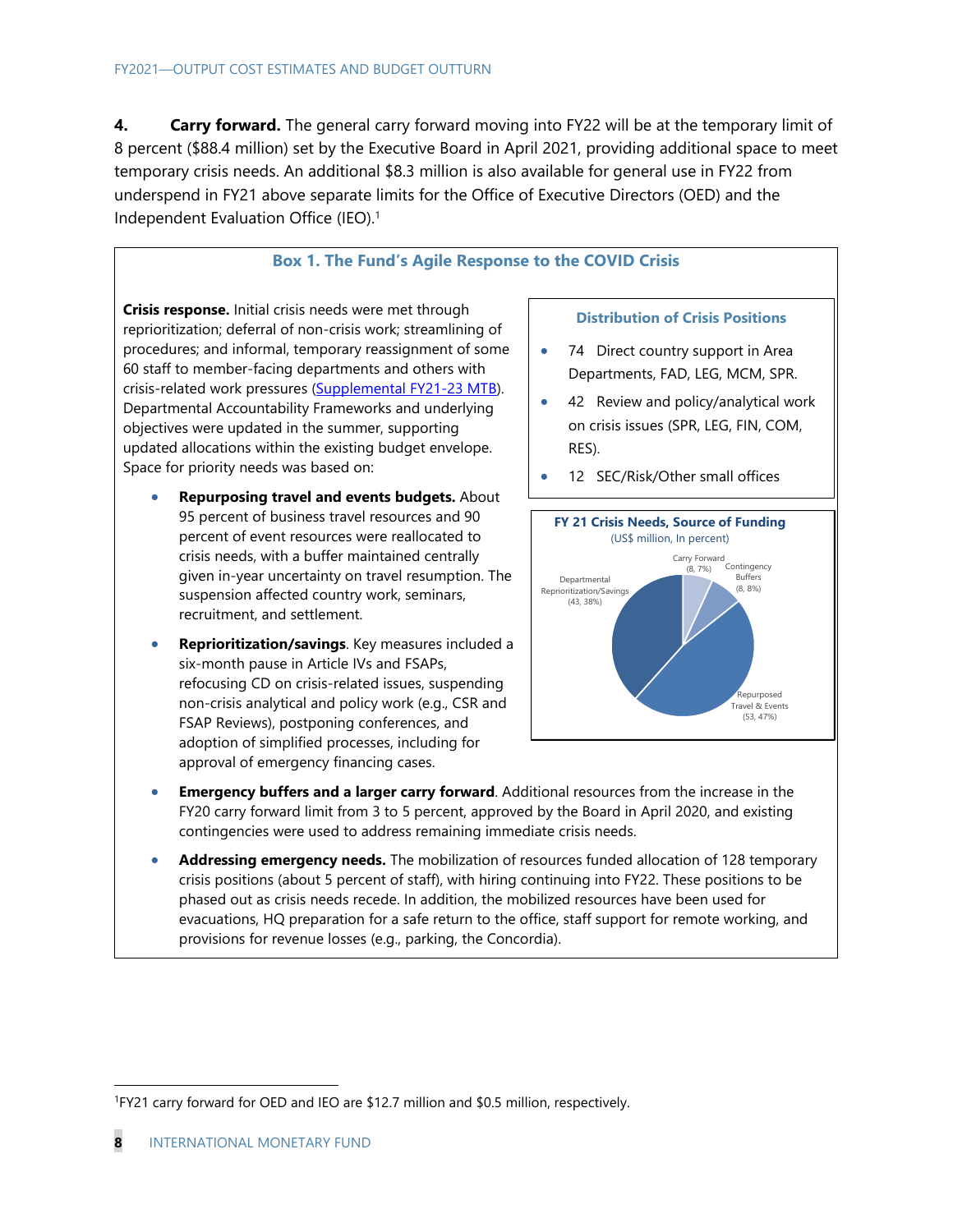### **Box 2. Heightened Work Pressures on Staff**

Work pressures increased as staff responded to emergence of crisis-related needs at a time when staff resources were already stretched. The work-from-home environment added to this challenge, particularly for staff with young children. In the December 2020 staff survey, 41 percent of staff reported that they struggled to maintain work-life balance.

 **Recorded staff time** on main outputs increased by 5 percent relative to the average in the three years prior to the crisis. This reflects the ramp up of work on lending (up 27 percent), and multilateral surveillance/analytical and policy work (up 14 percent). An increase in work on Fund governance and finances (8 percent) and internal support (5 percent) also addressed challenges to the Fund operations created by the crisis. These changes were partly offset by less time devoted to bilateral surveillance (down 14 percent), reflecting the shift in time by country and review teams

### Hours Spent, by Output<sup>1/</sup> (Millions of hours)



#### Source: TRACES.

<sup>1/</sup>Percent of actual hours worked (regular hours minus leave). Excludes regional offices.

to lending. CD also dropped by (6 percent), reflecting a decline in externally funded CD.

 **Overtime and Annual Leave.** Departments experienced an increase in average overtime of 26 percent relative to FY20. Uncompensated overtime accounted for 91 percent of the Fund-wide average overtime increase. The rise in overtime is broad-based across departments. Use of annual leave fell by 39 percent Fund-wide, also reflecting travel restrictions. Staff training also dropped by some 30 percent.  $\bullet$ 



### **Fund-wide Overtime and Annual leave**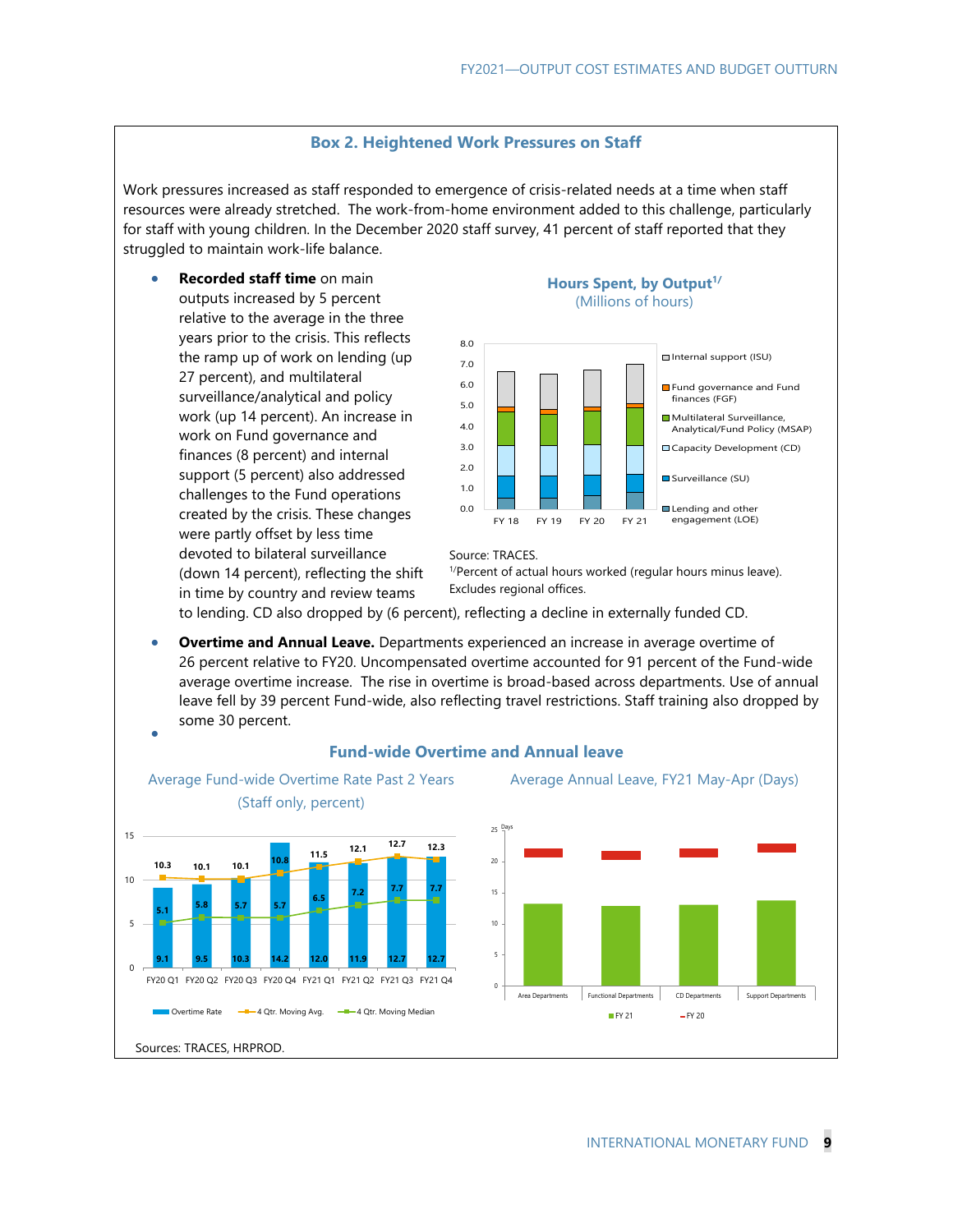**5.** Roadmap. Section II presents spending by key output areas, priority topics, and department. Section III discusses spending by key input categories. Section IV reports on the implementation of the capital budget. Annex I presents key budget concepts and methodologies; Annex II, prepared by ICD, details CD activities; and Annex III presents key budget statistics.

# **SECTION II. SPENDING BY OUTPUTS**

# **A. Spending by Output Areas**

**6. Focus on crisis work** (Figure 1). Given the travel moratorium, all spending numbers in both FY20 and FY21 in this and the next section exclude travel. Spending related to lending increased by 19 percent (\$23 million) year-on-year, with a parallel drop in spending on bilateral surveillance of 15 percent (\$28 million) in light of the crisis-driven shift in country needs. A 16 percent (\$33 million) drop in direct CD delivery was driven by externally financed CD, which dropped 26 percent (\$30 million). This in turn was driven by the travel-related drop in employment of field-based shortterm experts. Spending on multilateral surveillance, analytical and policy work also expanded by 5 percent (\$13 million), driven by crisis-related activities. These figures do not provide a full measure of changes in staff work, however, given the significant increase in staff overtime, a decline in leave usage, and a drop in average staff costs (Box 3).

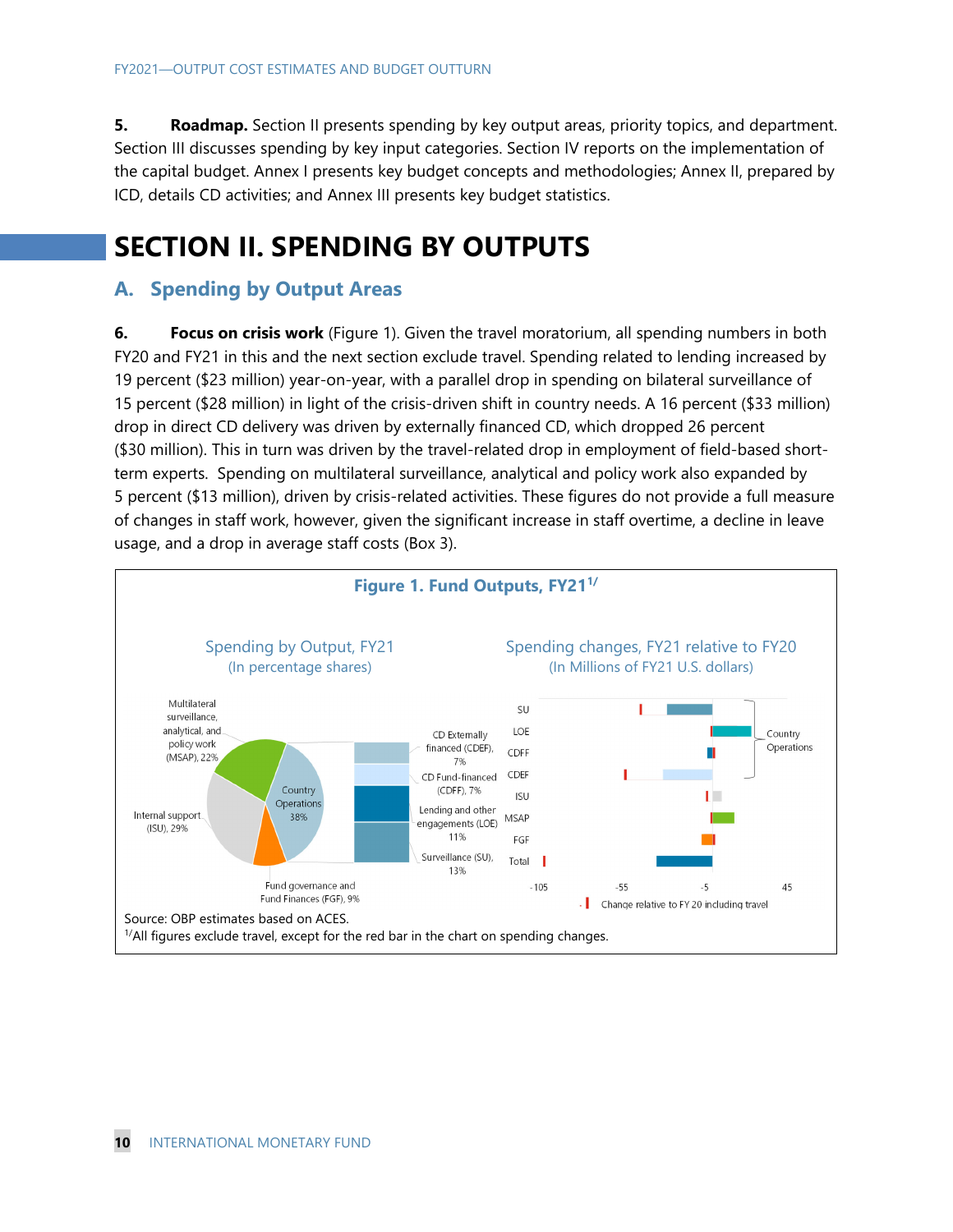## **Box 3. Staff Hours and Fund Output<sup>1/</sup>**

**Measurement**. Measuring total Fund output through gross spending in constant prices, of which over 80 percent is personnel spending, understates actual output and complicates year-on-year comparisons in cases where i) unit cost of personnel spending declines in real terms, as occurred in FY21 and ii) there is an increase in uncompensated overtime or decline in leave usage. As such, reference to total staff hours, while having some limitations given gaps in the self-reporting system, provides complementary output information which controls for these issues.

**Overtime had a significant effect on output**. Total staff time increased by 4 percent from FY20, with overtime contributing 30 percent. Increased time on lending activities (27 percent) more than balanced a decline in surveillance activities. A decline in CD was driven by externally funded operations. Overall, the increase in uncompensated overtime from FY20 to FY21 is equivalent to 37 FTEs, about \$12 million. This increase in FY21 comes on the heels of an increase in uncompensated overtime, equivalent to 15 FTEs, about \$5 million, from FY19 to FY20, reflecting the start of the pandemic related work in the last two months of FY20.



## **Fund Outputs1/**

**7. Country Operations.** Gross spending on country operations, excluding travel, declined by 7 percent (\$36 million) and by 1 percentage point as a share of total spending relative to FY20. Excluding externally funded CD, country spending declined by 2 percent (\$8 million).

 The increase in spending related to **lending** was driven by emergency financing operations (RFI in non-concessional and RCF in concessional financing assistance). Work on these issues rose by 325 percent (\$54 million). The Board approved 43 emergency lending operations in FY21, adding to 40 operations approved in the last two months of FY20. Spending related to work on financial assistance through other facilities, including the Flexible Credit Line (FCL) and Precautionary Liquidity Line (PLL), as well as augmentations to existing concessional Fund programs also increased by 13 percent (\$10 million). Spending associated with nonconcessional financing declined by 5 percent (\$3 million) with greater recourse to emergency lending.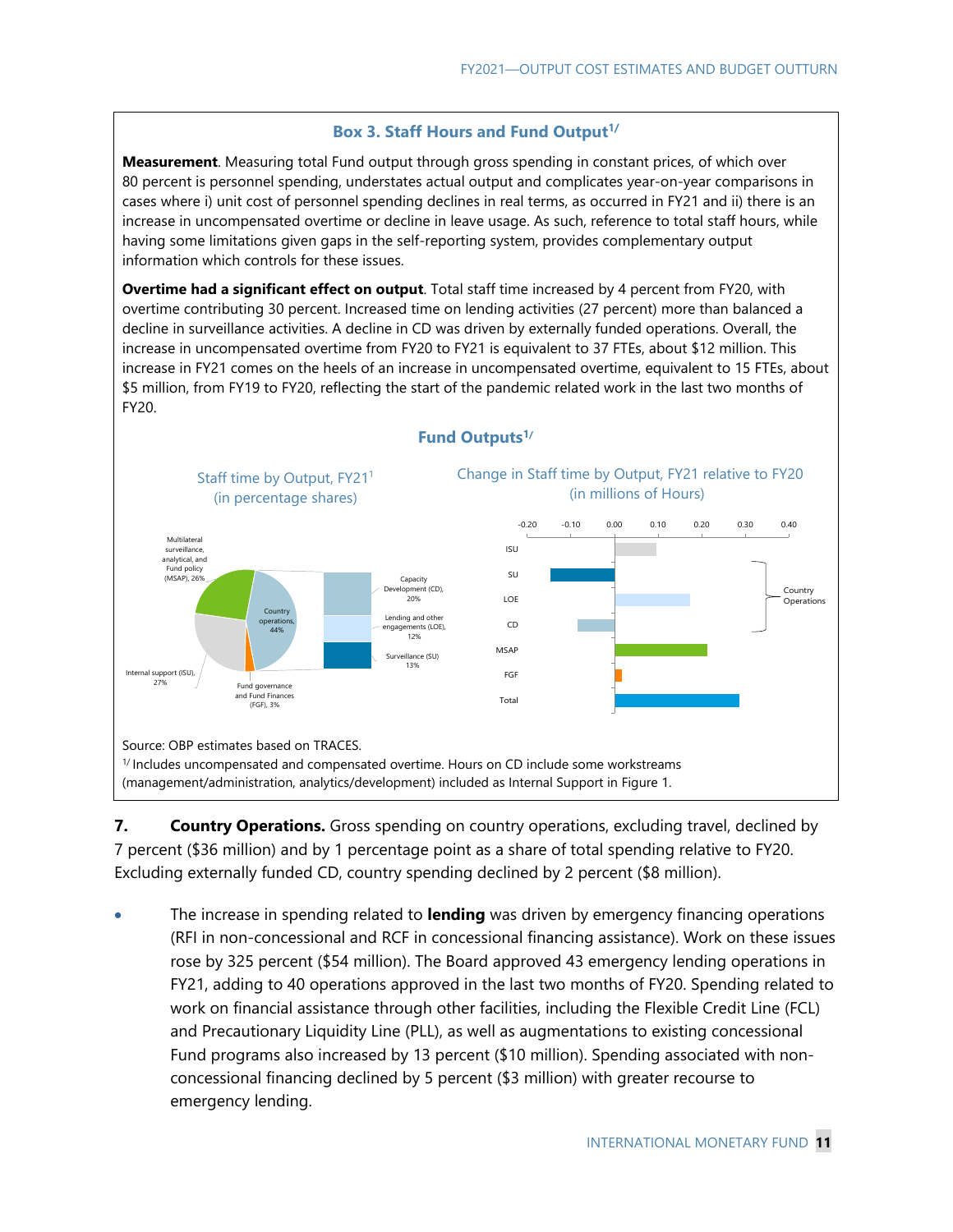

 Spending on **bilateral surveillance** (excluding travel) fell by 15 percent (\$28 million) driven by the decline in Article IV activities given a temporary suspension in the first part of the year. These activities resumed gradually beginning in July 2020. In total, 36 Article IV consultations were completed, relative 113 in FY20. The average cost of an Article IV Consultation excluding travel declined to about \$0.5 million (versus \$0.6 million in FY20), reflecting streamlining of coverage and review procedures. Spending on FSAPs also fell with a temporary suspension in FY21, with five FSAPs completed relative to nine in FY20. Average costs excluding travel remained relatively stable. Other bilateral surveillance increased by 10 percent to \$44 million, reflecting surveillance activities in countries with Fund arrangements, particularly countries receiving emergency financing. Average costs excluding travel of other bilateral surveillance remained relatively stable.

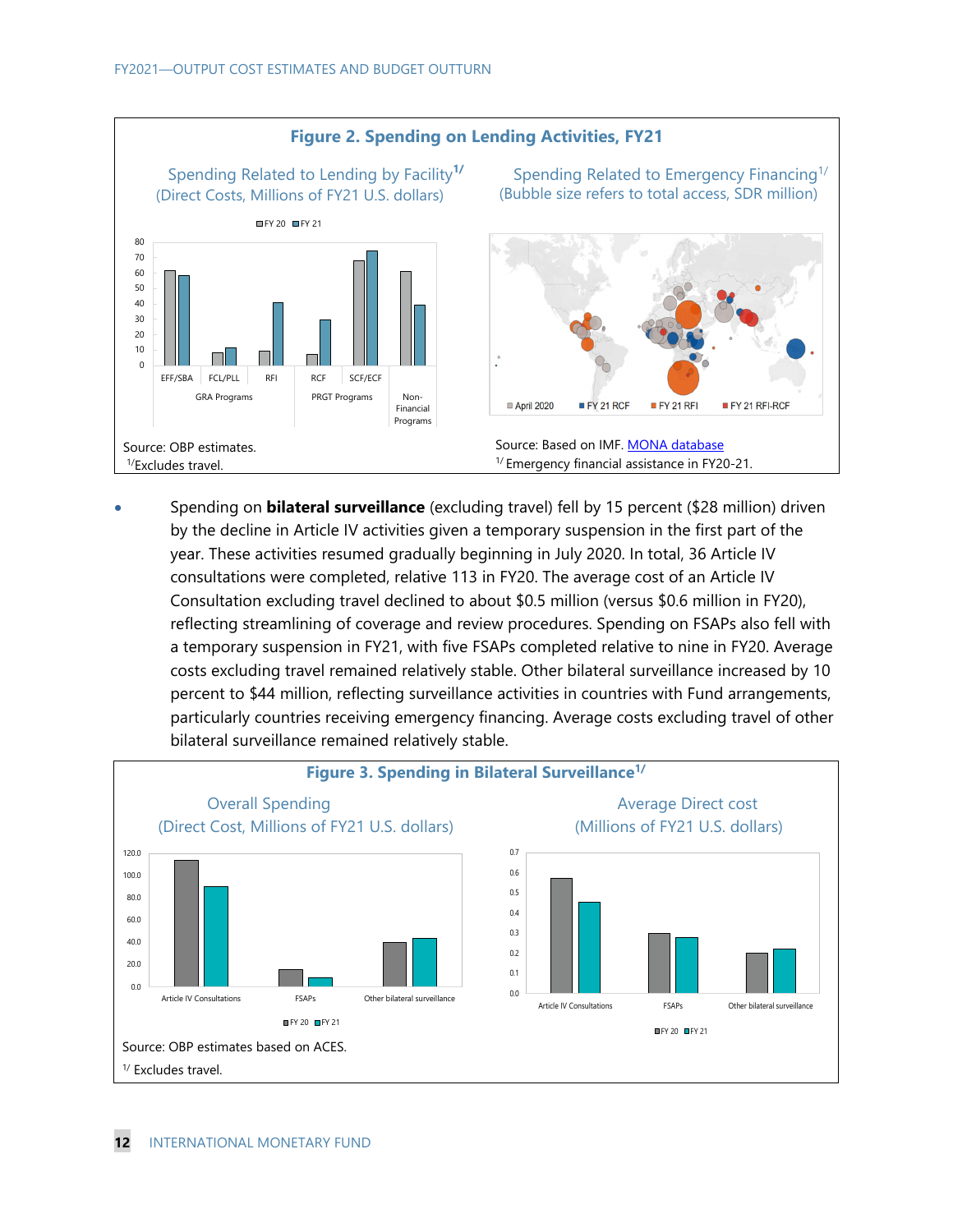**Capacity Development.** Fundfinanced CD spending (\$131 million) was 91 percent of budget and externally financed CD (\$118 million) was just under 60 percent of budgeted levels, mainly reflecting the travel disruption (Annex 2). Overall CD spending declined by \$17 million (6 percent) relative to FY20, reflecting a \$1 million increase in Fund-financed CD and a \$19 million decline in externally financed CD*.* Delivery as measured by personnel fell



1 percent overall, with a 2.8 percent increase in Fund-financed CD. Lower externally financed CD delivery had an impact on chargebacks for staff time (\$2.7 million below budget, albeit with the gap lower than the \$4.8 million estimate early in the year) and Trust Fund Management Fee receipts (\$6.1 million below budget), requiring coverage through the Fund's own resources.

- o Relatively high Fund-financed CD utilization reflects greater repurposing towards virtual delivery than donor funds which are somewhat less flexible, and the higher share of Fund versus partner resources used for management and administration, including departmental engagement for development and testing of the improved CD Management and Administration system (CDMAP).
- o All countries receiving emergency financing received CD support. Overall CD demand focused on fiscal (mobilizing revenue, strengthening expenditure management) and monetary and financial sectors (crisis management, bank resolution, debt management, debt transparency, and central banking operations, and governance).
- **Average country spending.** Overall, average country spending (excluding travel) declined by 8 percent (to \$2.2 million) relative to FY20, or 3 percent (to \$1.8 million) excluding externally funded CD.<sup>2</sup> For surveillance countries, average spending declined by 33 percent (to about \$1 million), due to lower CD activities and narrower focus on crisis-issues. For countries with intensive surveillance (near program) or program status, average spending declined more moderately, by 20 percent and 8 percent, respectively.

<sup>&</sup>lt;sup>2</sup> Average country spending over FY18-FY20 (including travel) was \$2.3 million.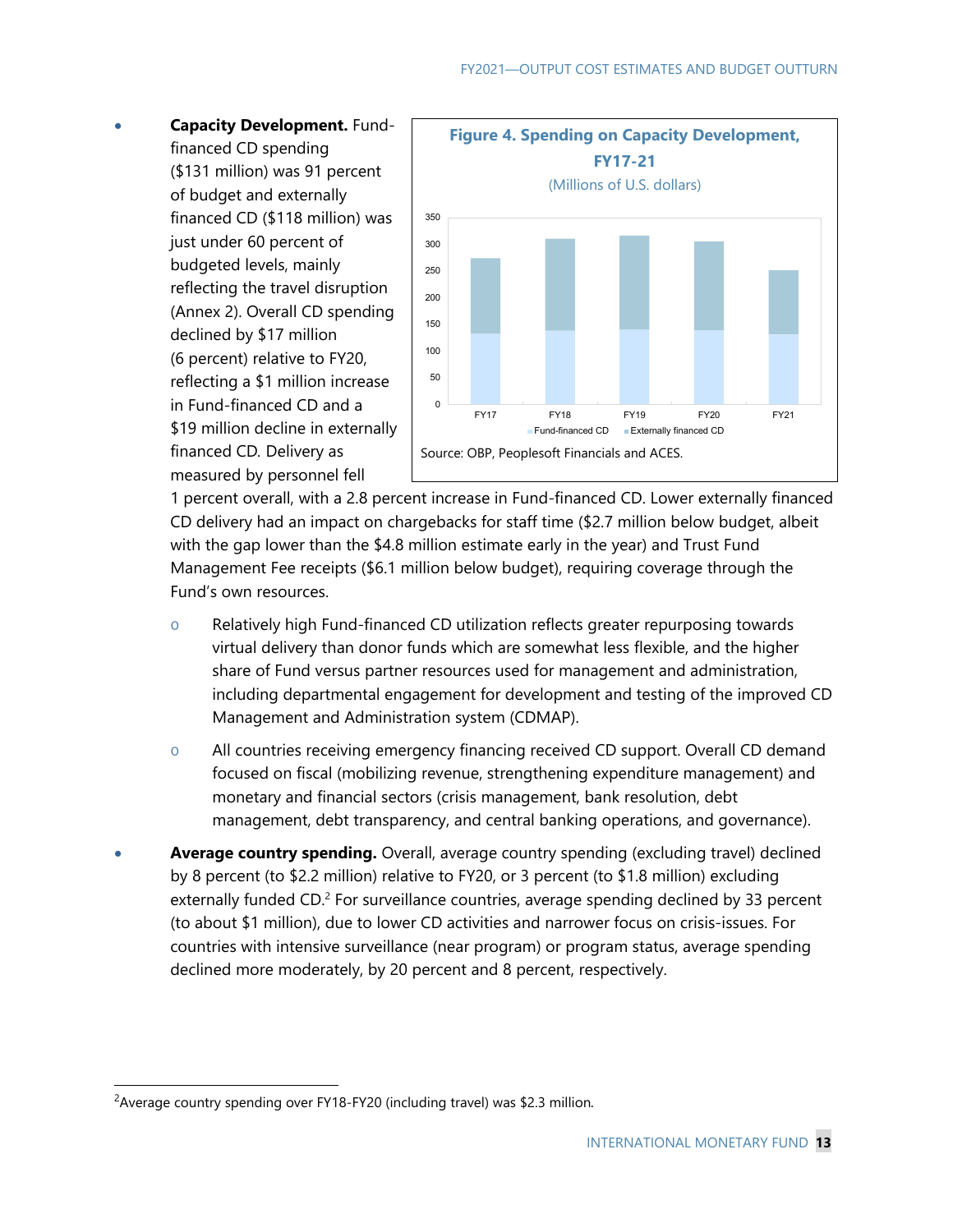

 **Spending by income level.** Average country spending in low incomedeveloping economies, excluding travel, declined by 10 percent to \$3.1 million, while remaining broadly stable at \$2.2 million on a net basis (excluding externally funded CD). In emerging markets, average country spending declined to \$2.1 million (\$2.3 million in FY20) as surveillance and CD activities were less affected. Non-G20 advanced economies experienced the largest declines in average country spending due to delays in surveillance activities, important for this group.



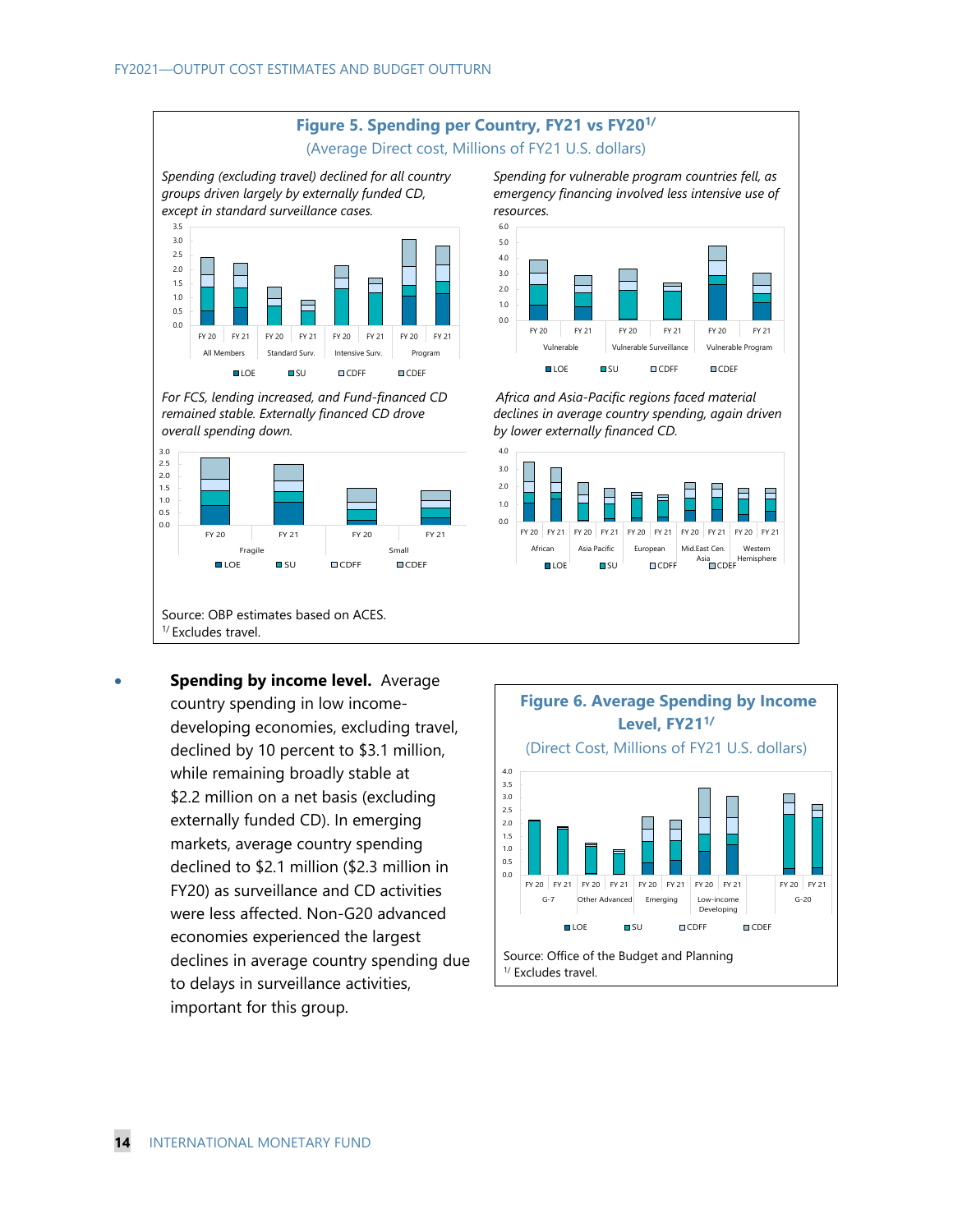**Fragile states.** The Fund has helped many FCS achieve macroeconomic stabilization and build progressively stronger institutions through CD and lending. Surveillance and CD are important for countries without Fund lending. The Fund has also played a central role in the international response to the COVID-19 pandemic in FCS, through initiatives aimed at improving debt sustainability. Given the importance of externally-financed CD in FCS, spending in the 42 FCS in FY21 declined by 9 percent to \$104 million (from \$114 million in FY20), and by 3 percent to \$76 million excluding externally financed CD. Some 46 percent of FY21 spending was delivered through CD. Area Departments channeled about half of the resources to fragile states—mostly in AFR, APD, and MCD—in support of country operations, particularly engagement related to program work.

**8. Multilateral Surveillance, Analytical and Policy work.** Overall spending in these areas increased by 5 percent (\$13 million), linked to crisis-related activities.

- Spending on **multilateral surveillance** increased by 5 percent (\$6 million). Fund's flagship publications focused on the crisis and divergent economic recovery, assessments of macro financial risks and spillovers, fiscal responses, identification and assessment of economic and policy spillovers, and longer-term economic and financial challenges related to climate and digitalization. Other areas of work included vulnerability exercise flash updates, including the impact of COVID-19, and strengthening the monitoring of systemic risk.
- Spending on **Fund policy work** increased by 5 percent (\$2 million). This work focused on lending policies to adapt the Poverty Reduction and Growth Trust (PRGT) and General Resource Account (GRA) toolkits for the COVID-19 situation (e.g. conditions for emergency financing, CCRT, new Short-term Liquidity Line). With the crisis exacerbating debt burdens

across many countries, important debt policy work was also advanced to reduce debt vulnerabilities, strengthen transparency, and improve the architecture for sovereign debt resolution. Steps were also taken to modernize the Debt Sustainability Framework from Market Access Countries and the IMF lending into Arrears Policies. On surveillance policies, as focused Article IV consultations resumed, policy work advanced on enhancing the Fund's surveillance framework in the context of the Comprehensive Surveillance and FSAP Reviews.

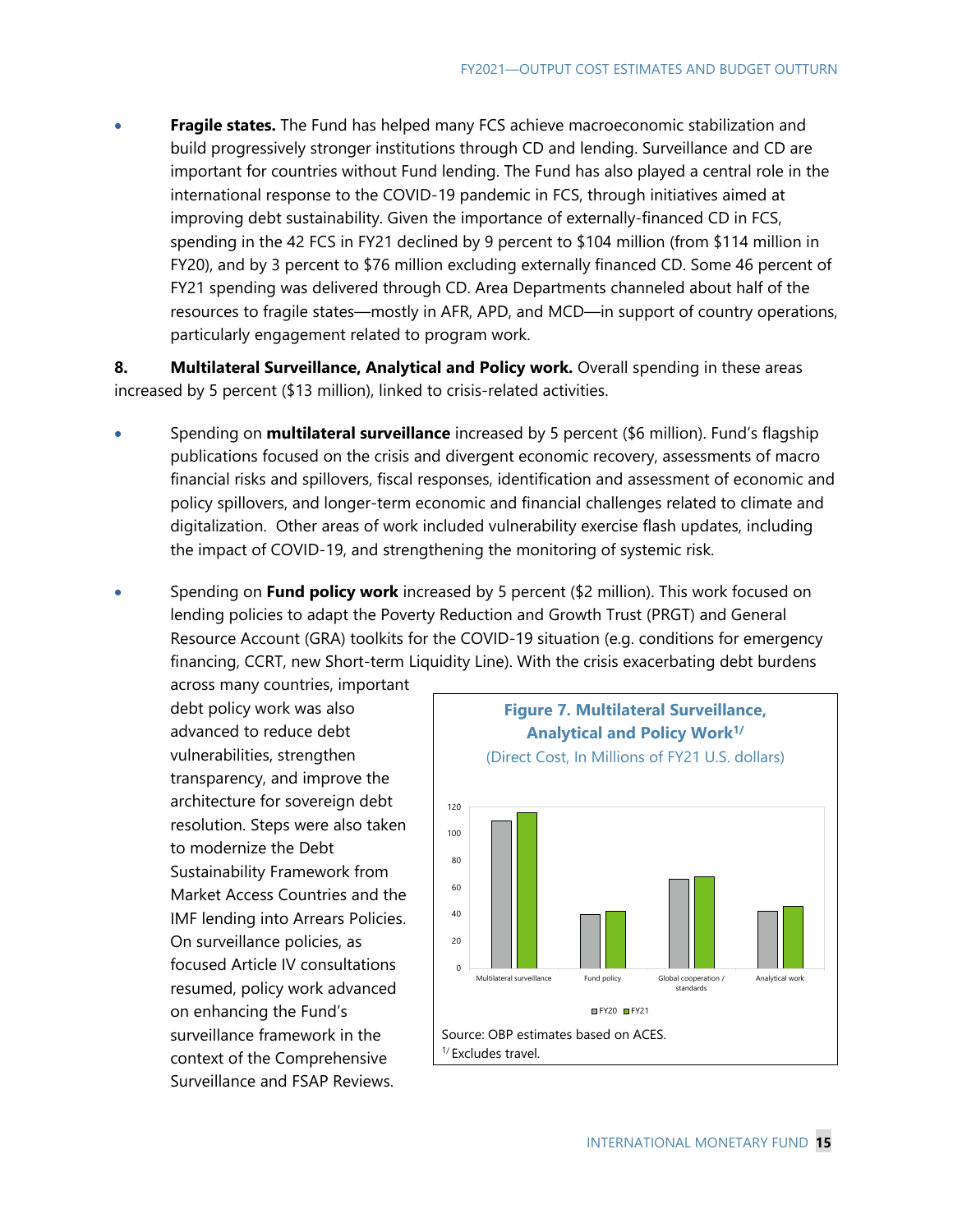- Spending on **cooperation on global issues** (i.e., participation in various multilateral fora) and **standards** remained broadly unchanged year-on-year. The Fund continued to support the G-20 to catalyze a coordinated global response to the COVID-19 crisis in the context of the Common Framework and Extension of the G-20 Debt Service Suspension Initiative.
- Spending on **Analytic work** increased by 8 percent (\$3 million) and covered the Fund's tailored policy recommendations and cross-country experience on managing the crisis, including through a country policy tracker and the Database of Country Fiscal Measures in Response to the COVID-19 Pandemic, complemented by a special series of CD-related analytical notes on fiscal, monetary and financial, statistics, and legal policies.

**9.** IMF Governance and Fund Finances. Spending on these categories declined by 5 percent (\$6 million), reflecting lower spending on governance and which more than offset a \$3 million increase in spending associated to Fund finances. On governance, the work on the 16th General Review of Quotas continued, while work on an SDR allocation to supplement existing reserves, bolster global financial resilience, and provide timely assistance to Low-Income Countries and Emerging Markets was initiated.

**10. Internal support.** Overall spending on internal support rose by 2 percent (\$5 million) yearon-year. The work in a remote environment triggered by the pandemic in late FY20 required emergency HR measures, swift enhancements to the IT platforms and essential equipment for staff to mitigate the risks posed to business operations.

- Emergency HR measures included the continued relocation of some field-based staff and family members in early FY21, with a ramp-up in recruitment efforts related to crisis hiring.
- A broad range of safety and health protocols were implemented to protect staff (e.g., enhanced cleaning protocols and alterations for touchless entrance/exits, temperature scanning).
- A ramp-up in implementation of HR and CD-related modernization contributed to this increase.
- Unprecedented broadcast, video and language services support ensured a smooth process for virtual missions and the virtual Spring and Annual Meetings. These measures reinforced the operational continuity framework in the crisis without much increase in service costs.

# **B. Spending by Department**

- **11. Changes:** Crisis impact is evident at a departmental level (Figures 8-9).
- **Area Departments:** ADs saw a shift in spending (excluding travel) from surveillance to lending-related activities (AFR, APD, WHD) and a jump in regional analytical work (APD, MCD).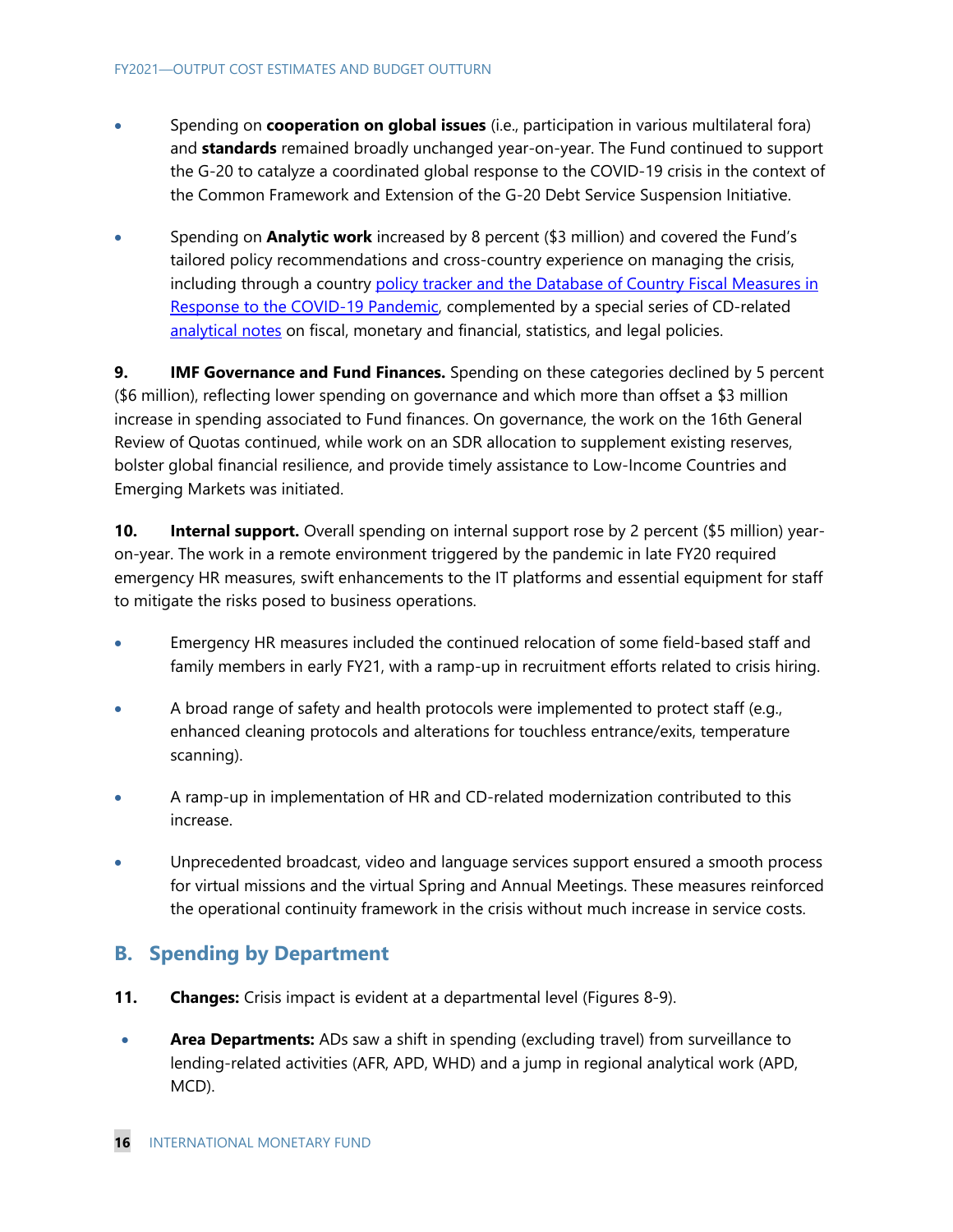- **Non-CD functional departments:** A few departments (SPR, FIN) also saw an increase in lending output due to the review of high volume of crisis lending and the temporary suspension in surveillance activities in ADs.
- **CD departments:**

Lower overall spending (excluding travel) mainly reflects the sharp decline in externally financed activities (FAD, ICD, MCM, STA). Excluding externally funded CD, output was stable or increased relative to FY20 in most CD departments. A decline in Fundfinanced CD in some cases also reflects a shift toward analytical products (including practice notes) and tool development (including to support virtual CD delivery). FAD, MCM, LEG and STA also increased multilateral surveillance and





analytic and policy-related work. Following the outbreak of the COVID-19 crisis, STA and ICD loaned significant staff resources to ADs, FIN, and SPR to provide temporary support for crisis-related work.

 **Support and other:** Lower overall spending (excluding travel) mainly reflects the sharp decline in Fund governance and membership (CSF, OED, SEC) amid delays in non-crisis related governance activities.

# **C. Spending by Priority Topics**

**12. Priority Spending** (Figure 10)**.** The FY21 budget continued to support incremental increase in resources to advance Fund work on key priority topics.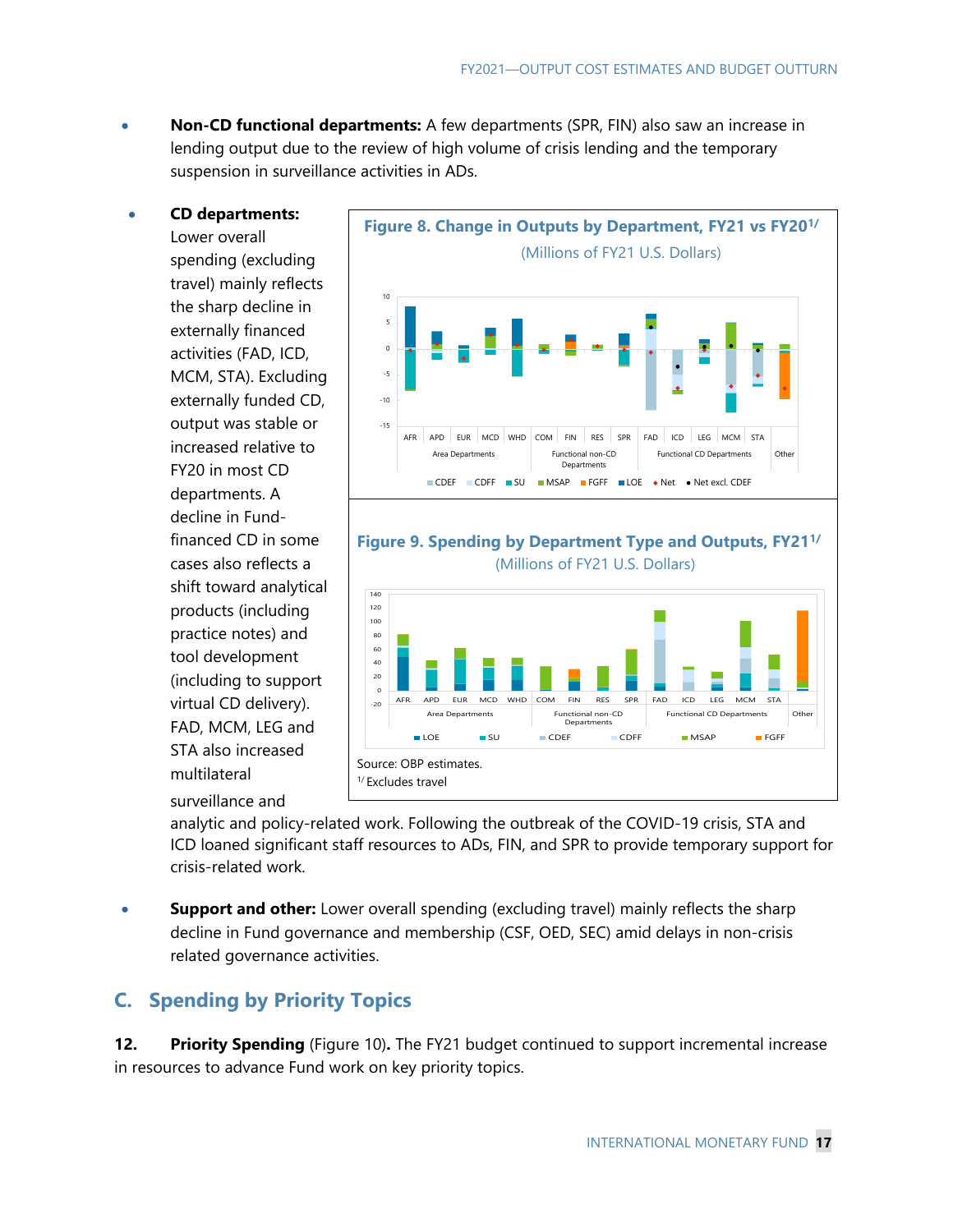- **Financial surveillance.** Estimated spending reached around \$83 million (\$77 million in FY20). With the pandemic, the focus was in assessments of financial sector vulnerabilities; transmission of financial distress across sectors; and policies to support financial stability and minimize the impact of rising defaults. MCM accounts for 57 percent of this spending, through direct area department support, multilateral surveillance and policy work.
- **Debt.** Policy and analytical work is estimated at \$43 million. Focus was on supporting members to reduce debt vulnerabilities, increase debt transparency and strengthen debt management capacity, which has gained increasing importance after the crisis. Some efforts on this area took place in the context of the CCRT and G-20 Debt Service Suspension Initiative (DDSI), and



mainly by AD and functional CD departments. No comparator data in FY20 is available.

- **Inclusion/gender***.* Spending in this topic, is estimated at \$36 million. The focus was on analysis of macro-critical inclusion and gender issues; and assessments of inclusion gaps and redistributive policies triggered by the crisis. The work was carried out mainly by area departments and functional non-CD departments (RES). No comparator data in FY20 is available.
- **Monetary policy.** Spending on work related to monetary policy is estimated at \$35 million, allowing continued work on the IPF, work on monetary policy frameworks, and review of the Fund's institutional view on capital flows, albeit with some delays due to the pandemic. The spending is evenly split across ADs, functional CD departments, and functional non-CD departments. No comparator data in FY20 is available.
- **Climate change.** Spending on climate work has ramped up significantly and is estimated at \$28 million in FY21 (\$16 million in FY20). In ADs, climate work focused on countries with the largest needs in mitigation and adaptation. In functional departments, spending contributed to the work on mitigation and adaptation and to increase expertise to support country work (e.g., Climate Change Policy Assessments—CCPA, and Climate Risk Analysis in FSAPs).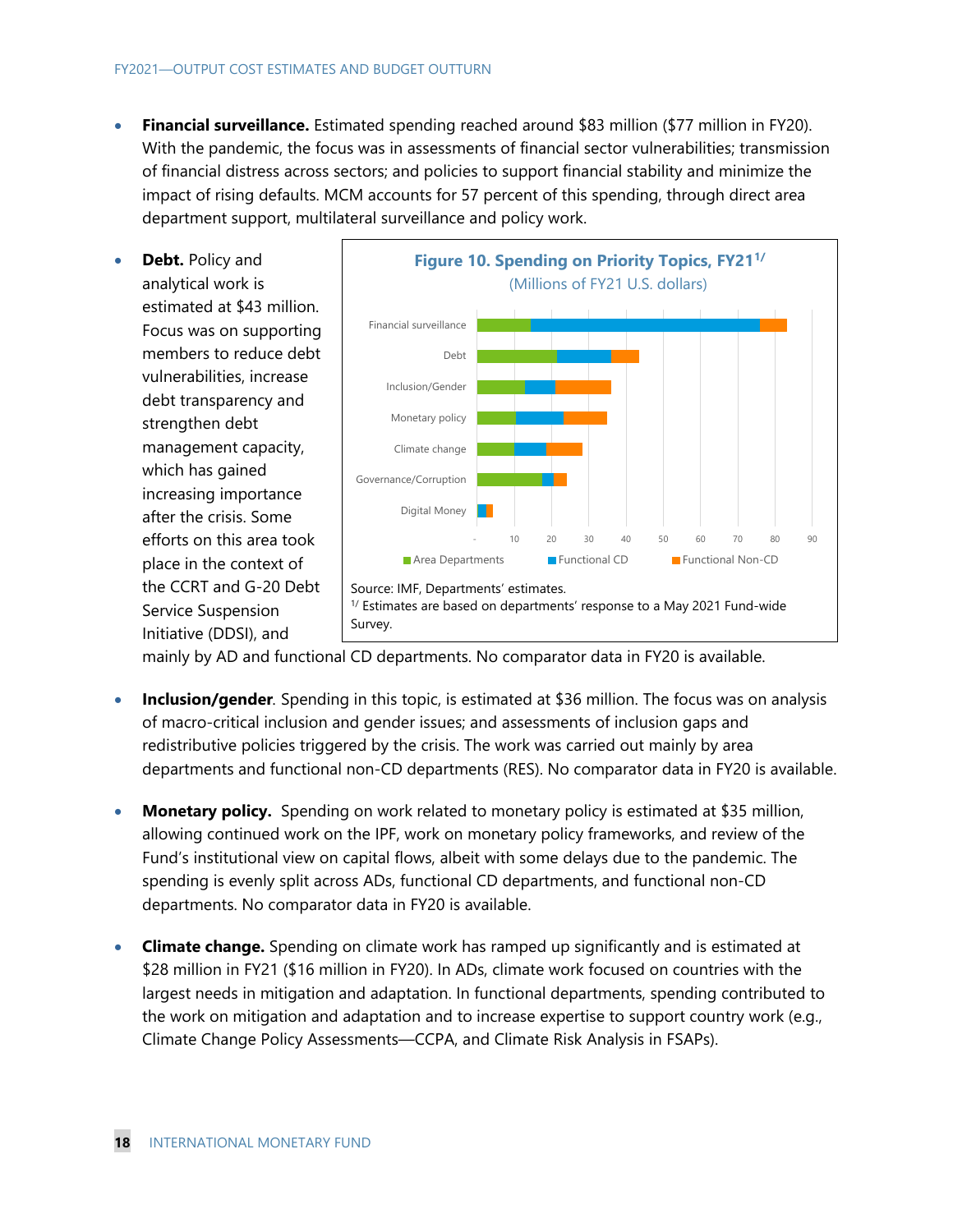- **Governance/corruption.** Spending in this area is estimated at \$23.9 million in FY21. With the pandemic, the focus of this work was on addressing governance and corruption vulnerabilities in member countries to ensure appropriate accountability and transparency of COVID-19 financial resources. Spending concentrated mainly in ADs, with support from functional departments (SPR, LEG, FAD, and FIN) through direct CD and review work. While no comparator data for FY20 is available, departments report a drop in the work on this area linked to the reduced work on Article IV Consultations.
- **Digital money.** Spending on digital money is estimated at \$4 million (\$6 million in FY20) and work included macro-financial implications of cross-border use of digital currencies; and initial considerations for developing an analytical framework for central bank digital currencies. Most of it centered on analytic and policy work in functional departments (MCM, LEG, SPR)

# **SECTION III. SPENDING BY INPUTS**

|                                            |                   |                   |        |                   |                        |          | <b>Table 2. Administrative Budget and Expenditures, FY20-21</b> |                   |                        |        |                          |                           |          |          |
|--------------------------------------------|-------------------|-------------------|--------|-------------------|------------------------|----------|-----------------------------------------------------------------|-------------------|------------------------|--------|--------------------------|---------------------------|----------|----------|
|                                            |                   |                   |        |                   |                        |          | (Millions of FY21 U.S. dollars, unless otherwise noted)         |                   |                        |        |                          |                           |          |          |
|                                            | FY 20<br>FY 21    |                   |        |                   |                        |          |                                                                 |                   |                        |        |                          |                           |          |          |
|                                            |                   | Budget            |        |                   | Outturn                |          | Utilization<br>(percent)                                        | Budget<br>Outturn |                        |        | Utilization<br>(percent) |                           |          |          |
|                                            | Fund-<br>financed | Donor<br>financed | Total  | Fund-<br>financed | Externally<br>financed | Total    | Total                                                           | Fund-<br>financed | Externally<br>financed | Total  | Fund-<br>financed        | Externally<br>financed 1/ | Total    | Total    |
| <b>Gross expenditures</b>                  | 1,226             | 205               | 1,431  | 1,210             | 172                    | 1,382    | 96.6                                                            | 1,223             | 206                    | 1,429  | 1,150                    | 118                       | 1,268    | 88.8     |
| Personnel                                  | 914               | 136               | 1,050  | 933               | 120                    | 1.053    | 100.3                                                           | 920               | 136                    | 1,055  | 944                      | 105                       | 1,049    | 99.4     |
| Travel                                     | 83                | 54                | 137    | 61                | 38                     | 99       | 72.3                                                            | 81                | 52                     | 133    | 15                       |                           | 16       | 12.0     |
| Buildings and other expenses               | 213               | 16                | 229    | 216               | 14                     | 230      | 100.5                                                           | 212               | 18                     | 230    | 191                      | 12                        | 203      | 88.4     |
| Contingency 2/                             | 15                | $\Omega$          | 15     | $\cdots$          | $\cdots$               | $\cdots$ | $\cdots$                                                        | 11                | $\Omega$               | 11     | $\cdots$                 |                           | $\cdots$ | $\cdots$ |
| Receipts                                   | $-40$             | $-205$            | $-245$ | $-32$             | $-172$                 | $-204$   | 834                                                             | $-37$             | $-206$                 | $-243$ | $-23$                    | $-118$                    | $-142$   | 58.3     |
| <b>Net expenditures</b>                    | 1.186             | $\Omega$          | 1,186  | 1.178             | 0                      | 1,178    | 99.3                                                            | 1.186             | $\mathbf 0$            | 1,186  | 1.126                    | $\mathbf 0$               | 1,126    | 94.9     |
| Memorandum items:                          |                   |                   |        |                   |                        |          |                                                                 |                   |                        |        |                          |                           |          |          |
| Carry forward from previous year           | 48                |                   | 48     |                   |                        |          |                                                                 | 55                |                        | 55     |                          |                           |          |          |
| Total net available resources and spending | 1,234             |                   | 1,234  | 1,178             |                        | 1,178    | 95.4                                                            | 1,241             |                        | 1,241  | 1,126                    |                           | 1,126    | 90.7     |

# **A. By Major Budget Category**

Source: OBP and PeopleSoft Financials.

 $1/$  Based on receipts from donors. For FY21, a \$5.3 million adjustment reflects reconciliation between actual and standard costs for some externally funded personnel expenditures and the impact of COVID-related measures on benefits. <sup>2/</sup> General, OED and IEO-specific contingencies.

**13. Personnel.** Total personnel spending was \$1,049 million, some \$6 million below the April structural budget. Fund-financed personnel spending exceeded the original structural budget by about \$24 million, reflecting reallocation of resources toward staffing during the year. Spending on externally financed personnel was about \$30 million below budget, mainly reflecting lower-thanprojected spending on short-term experts. Personnel levels mirrored this outcome (Figure 11). Despite an overall 1.8 percent increase in FTEs relative to FY20, total personnel spending in real terms declined by 0.8 percent. The \$4 million decline in personnel spending from FY20 to FY21 owes to a \$15 million reduction in externally financed personnel spending, partially offset by a \$11 million increase in Fund-financed personnel spending. Between FY20-21, there was a decline in spending on expatriate benefits for evacuated field-based personnel. The cost of evacuations is recorded under security-related spending.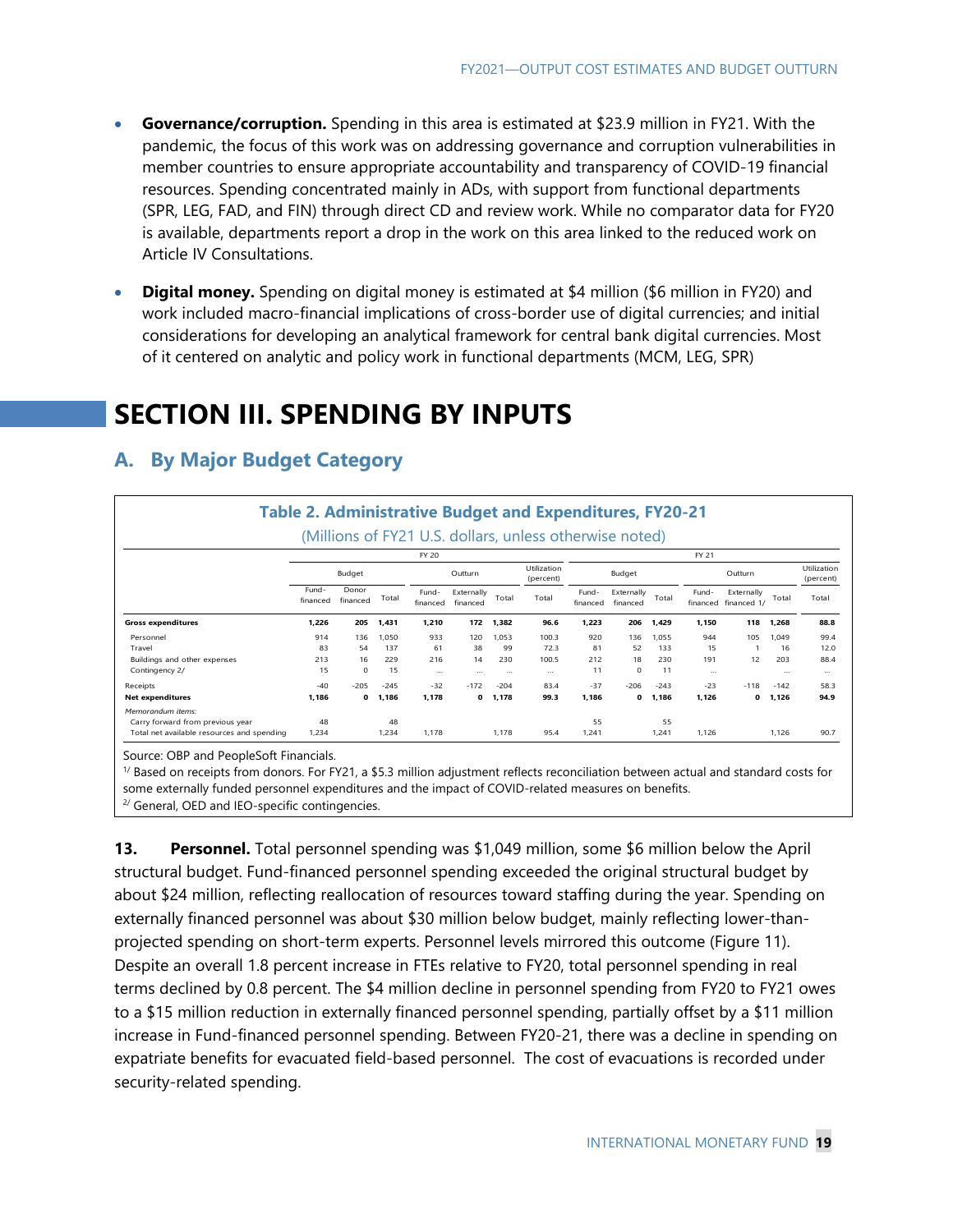### **Figure 11. Trends in Personnel Spending**

*Fund-financed regular staff increased by 44 positions in FY21 while externally financed personnel, mostly experts and contractual, declined by 24 FTE-equivalent positions, driven by lower use of short-term experts.* 

*The staff vacancy rate increased to 3.8 percent. This increase reflects lags to hiring from delays in the internal job market and challenges to the remote hiring process.* 

|                            | FY 19 | FY 20 | FY 21 | Difference<br>FY 20-21 |
|----------------------------|-------|-------|-------|------------------------|
| Total                      | 3.899 | 3.912 | 3.981 | 69                     |
| Fund-financed              | 3.453 | 3.485 | 3.578 | 94                     |
| Regular and term           | 2.865 | 2.886 | 2.928 | 42                     |
| Expert and contractual     | 588   | 599   | 651   | 52                     |
| <b>Externally financed</b> | 446   | 427   | 402   | (24)                   |
| Regular and term           | 93    | 96    | 94    | (3)                    |
| Expert and contractual     | 353   | 330   | 309   | (21)                   |

*The level of externally financed staff and contractuals declined in FY21 due to interruptions to in-person CD delivery during the crisis.* 



<sup>1/</sup> Contractuals refers to Fund-financed and externally financed experts (including short-term), contractuals, visiting scholars, secretarial support and other.

Sources: OBP, TRACES, Peoplesoft Financial and HR.

**Vacancy Rate by Department Type, Personnel, FTEs, FY20-21 FY20-21 (Percent, end year)**



*Total personnel spending in FY21 prices declined slightly, while the share of salaries and benefits relative to total outturn increased given larger declines in other categories of spending.* 

### **Personnel Expenditures, FY08-211/**



 $1/$  Spending represents both Fund- and externally financed personnel costs.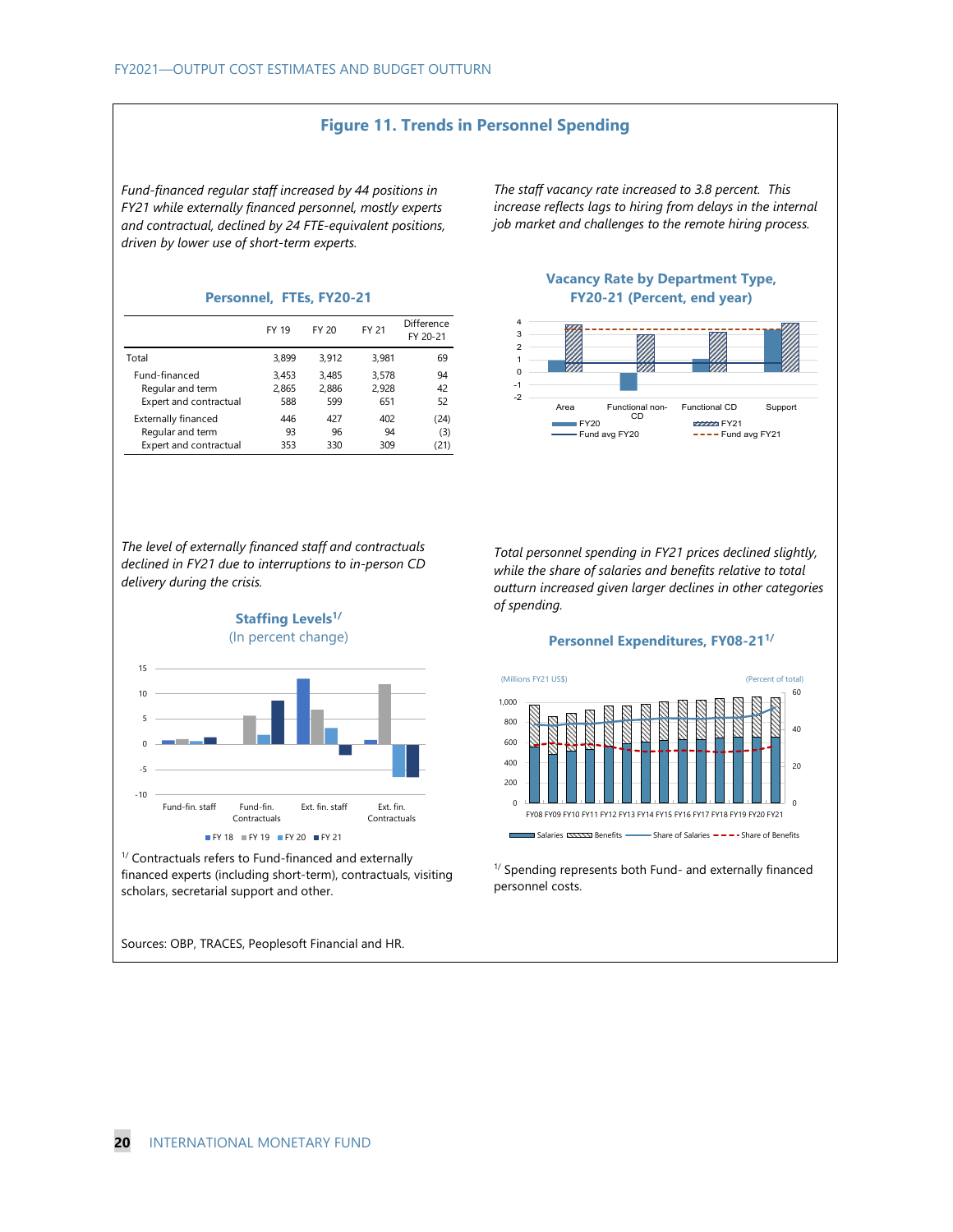**14. Crisis hiring and vacancies.** During FY21, 128 temporary crisis staff positions were allocated to meet crisis demands, including many at mid-year, with hiring continuing into FY22. This contributed to an overall vacancy rate (including both structural and temporary positions) of about 3.8 percent (120 vacancies) compared to 0.8 percent (23 vacancies) in FY20 and an average of 1.1 percent over the previous five years. The underutilization of crisis positions—allocated in November 2020—was expected, given the time needed for ramp up recruitment amid challenges related to remote hiring and new HR processes. The jump in vacancy rates mirror that following the Global Financial Crisis (Figure 12). HRD has put in place some measures to help address hiring challenges, including by establishing a centralized recruitment framework for external hiring through the midcareer pipeline, and accelerating the pipeline's replenishment.

**15. Travel.** As noted, Fund travel came to a near stand-still in FY21, with most of these resources repurposed to crisis related needs.

- Missions fell from 6,693 mission in FY20 to 16 missions in FY21 (Table 3). Of these, six were AD led missions related to program negotiations and consultations with authorities; three were led by SPR in support to the G20 processes; and the remainder were regional travel within the APD region.
- The largest share of total travel expenditures related to evacuation costs of field staff (\$7.9 million), reflecting pandemic response. Settlement/relocation travel (\$6.3 million) declined by 27 percent, with fewer Res Rep installations.

| Table 3. Travel, FY19-21                     |                      |       |    |  |  |  |  |
|----------------------------------------------|----------------------|-------|----|--|--|--|--|
|                                              | (Number of Missions) |       |    |  |  |  |  |
| <b>FY 21</b><br><b>FY 19</b><br><b>FY 20</b> |                      |       |    |  |  |  |  |
| By region                                    | 7,858                | 6,693 | 16 |  |  |  |  |
| <b>AFR</b>                                   | 1,970                | 1,673 | 0  |  |  |  |  |
| <b>APD</b>                                   | 1,615                | 1,257 | 9  |  |  |  |  |
| <b>EUR</b>                                   | 1,645                | 1,517 | 2  |  |  |  |  |
| <b>MCD</b>                                   | 675                  | 611   | 1  |  |  |  |  |
| <b>WHD</b>                                   | 1,953                | 1,635 | 4  |  |  |  |  |
| By department type                           | 7,858                | 6,693 | 16 |  |  |  |  |
| Area                                         | 1,445                | 1,180 | 13 |  |  |  |  |
| CD Functional                                | 4.979                | 4,207 | 0  |  |  |  |  |
| Non-CD Functional                            | 788                  | 719   | 3  |  |  |  |  |
| Support and Governance                       | 646                  | 587   | O  |  |  |  |  |
| <b>Funding source</b>                        | 7,858                | 6,693 | 16 |  |  |  |  |
| Fund-financed                                | 4062                 | 3513  | 10 |  |  |  |  |
| <b>Externally financed</b>                   | 3861                 | 3180  | 6  |  |  |  |  |

Source: OBP.

Missions relate to a single beneficiary and may include more than one IMF mission participant. FY21 numbers exclude Virtual missions.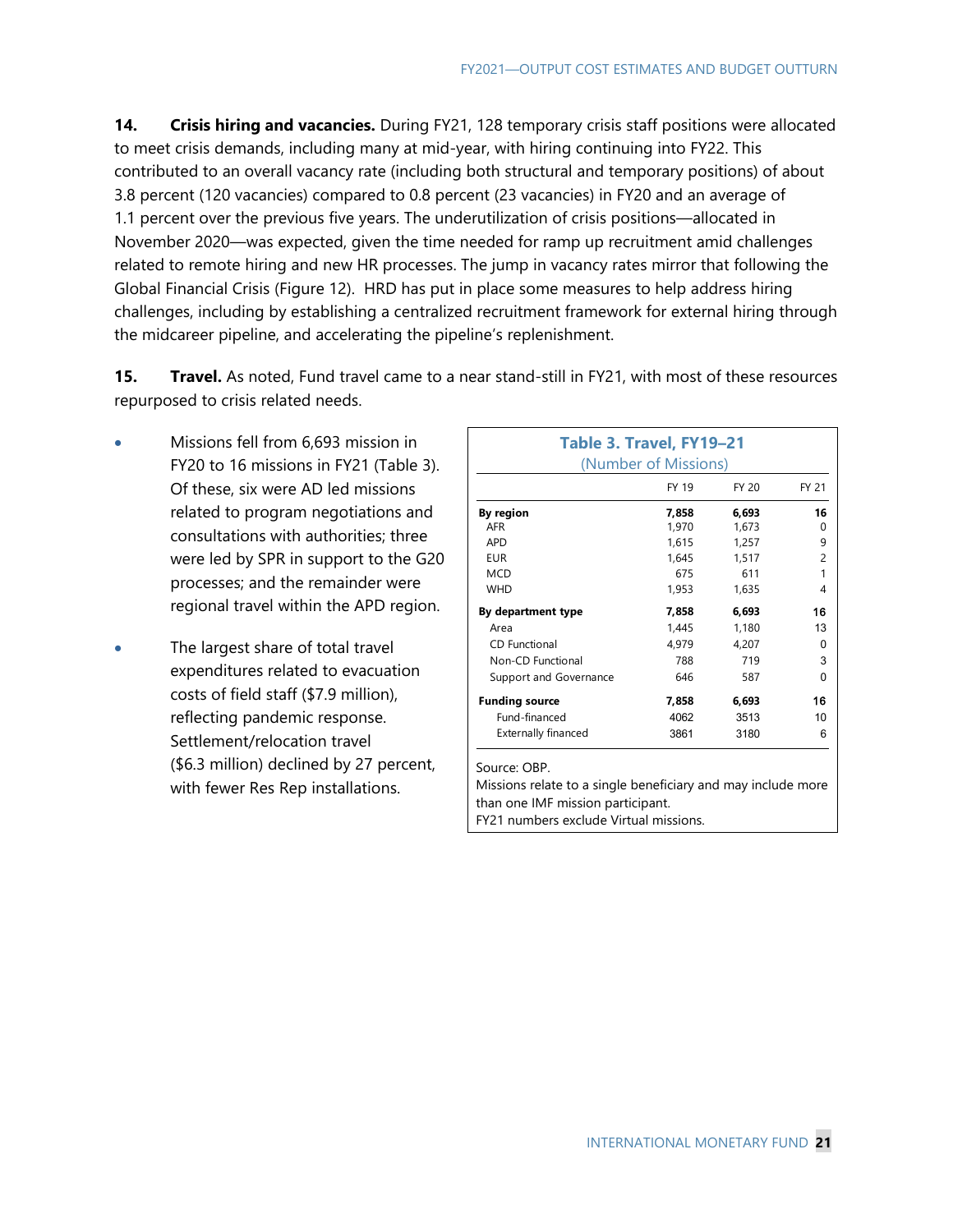**16. Buildings and other services.** Spending on building operations and other services was 10 percent below budget (Figure 12). Underspend was driven by the extended remote working environment and the low building occupancy that reduced the spending on utilities, goods and services, maintenance, and the Annual/Spring Meetings. Fund-wide IT spending was also below budget due to crisis-related delays in some activities, deferral of non-priority work, and a change in vendor services. These savings more than offset the higher spending to support staff's IT equipment for remote working.



# **17. Security-related spending.** Security spending rose by \$3 million relative to FY20 to

\$42 million, mainly reflecting field security due to evacuations, in-country security needs in high risk locations, and heightened international security surveillance (Figure 13). Business Continuity also saw a marginal increase with the impact of the pandemic somewhat offset by reduced security needs at HQ (e.g., virtual Annual and Spring Meetings) and lower IT security costs due to temporary reductions in licensing costs.

**18. Receipts** (Table 4). Overall FY21 receipts were \$142 million, some 40 percent below budget and about 30 percent lower than FY20 receipts. This mainly reflects the fall in receipts from externally financed CD from travel restrictions (and related impact on hiring short-term experts) and absorption constraints in some countries. The fall in externally financed CD in turn reduced income in the TFMF, as noted. The remote work environment also affected revenue from the HQ2 lease, while travel restrictions reduced Concordia revenues.



## **Table 4. Receipts, FY19–211/**  (Millions of U.S. dollars)

|                                                        | FY 19                    | FY 20 |     | FY 21          |
|--------------------------------------------------------|--------------------------|-------|-----|----------------|
|                                                        |                          |       |     | Budget Outturn |
| Total                                                  | 214                      | 199   | 243 | 142            |
| Externally financed capacity development (direct cost) | 178                      | 168   | 206 | 118            |
| General receipts                                       | 36                       | 31    | 37  | 23             |
| Of which:                                              |                          |       |     |                |
| Administrative and trust fund management fees          | 12                       | 12    | 14  | 8              |
| Publications income                                    |                          | 0     | 3   | $\Omega$       |
| Fund-sponsored sharing agreements                      | 3                        | 3     | 4   | 3              |
| HQ2 lease                                              | $\overline{\phantom{a}}$ | 1     |     |                |
| Concordia                                              | 3                        | 3     | 4   | 0              |
| Source: OBP.                                           |                          |       |     |                |
| <sup>1/</sup> See Table 1, footnote 1.                 |                          |       |     |                |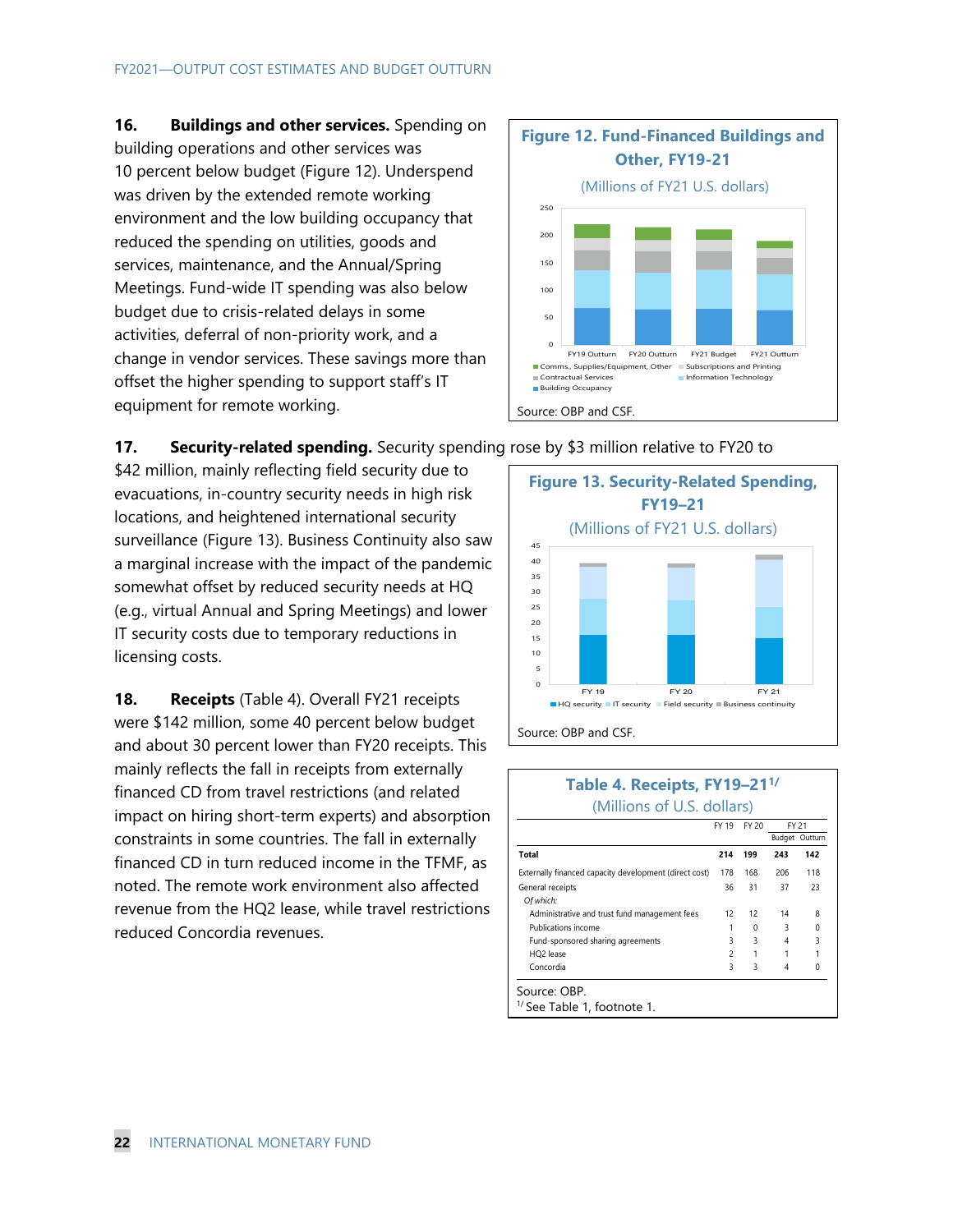**19. Use of carry forward.** Following the approval by the Board of the increased general carry forward limit from 3 to 5 percent with the FY21-23 Medium-Term Budget, \$44.4 million in carry forward resources were available. About three-quarters (\$37.5 million) had been distributed upfront to department to meet transitional needs. The remainder was allocated over the course of the year to meet crisis needs.

# **SECTION IV. CAPITAL SPENDING**

# **20. Capital spending.**

Approximately \$186 million capital funds appropriated between FY19-21 were available in FY21, split between ITrelated (\$82 million) and facilitiesrelated (\$104 million) resources, with the latter including HQ1 Renewal-related (\$16 million) investments (Table 5). FY21 spending totaled \$77 million, a reduction of \$30 million from last year. Approximately \$109 million in remaining appropriated funds will carry over to FY22.

# **Table 5. Capital Expenditures, FY20-211/**

(Millions of U.S. dollars, unless otherwise indicated)

|                                                                                                                                                                                                                                                                                 | <b>FY 20</b><br>Spending | Approved in<br>FY21 | Total<br>Funds<br>Available in<br>FY 21 | FY 21<br>Outturn         | FY 21<br><b>Utilization</b><br>(percent) | Carry Over<br>into FY 22 2/ |
|---------------------------------------------------------------------------------------------------------------------------------------------------------------------------------------------------------------------------------------------------------------------------------|--------------------------|---------------------|-----------------------------------------|--------------------------|------------------------------------------|-----------------------------|
| Total                                                                                                                                                                                                                                                                           | 107                      | 99                  | 186                                     | 77                       | 41                                       | 107                         |
| <b>Facilities</b>                                                                                                                                                                                                                                                               | 65                       | 42                  | 104                                     | 27                       | 26                                       | 74                          |
| Building                                                                                                                                                                                                                                                                        | 42                       | 42                  | 88                                      | 26                       | 29                                       | 60                          |
| HQ1 Renewal                                                                                                                                                                                                                                                                     | 23                       | $\Omega$            | 16                                      | $\overline{\phantom{0}}$ | 9                                        | 15                          |
| IT                                                                                                                                                                                                                                                                              | 42                       | 56                  | 82                                      | 50                       | 60                                       | 33                          |
| Sources: OBP, Corporate Services and Facilities, and Information<br>Technology Departments. Numbers might not add up due to rounding.<br>$1/$ Approved capital funding is available for three consecutive years,<br>except for HQ1 Renewal which is available until April 2025. |                          |                     |                                         |                          |                                          |                             |

# **21. IT Capital Expenditure.**

Utilization of available funds was 61 percent (broadly in line with FY20). IT modernization projects have continued despite the crisis. A modest repurposing of funds allowed for enhancement of

center to support the heavy remote (Millions of U.S. dollars) work environment. Within overall IT capital expenditure of \$50 million, 72 percent (\$36 million) supported the implementation of the transformational modernization projects (Figure 14).

 The **1HR program** (\$17 million in FY21) represented the largest share of FY21 spending on transformational IT, including \$1.8 million of the total additional program budget of



\$23 million presented to the Board in April 2021. The program saw the initial rollout of two of four releases, including the bulk of general staff-facing HR service interfaces with the launch of *MyWorkday* and *MyHR*.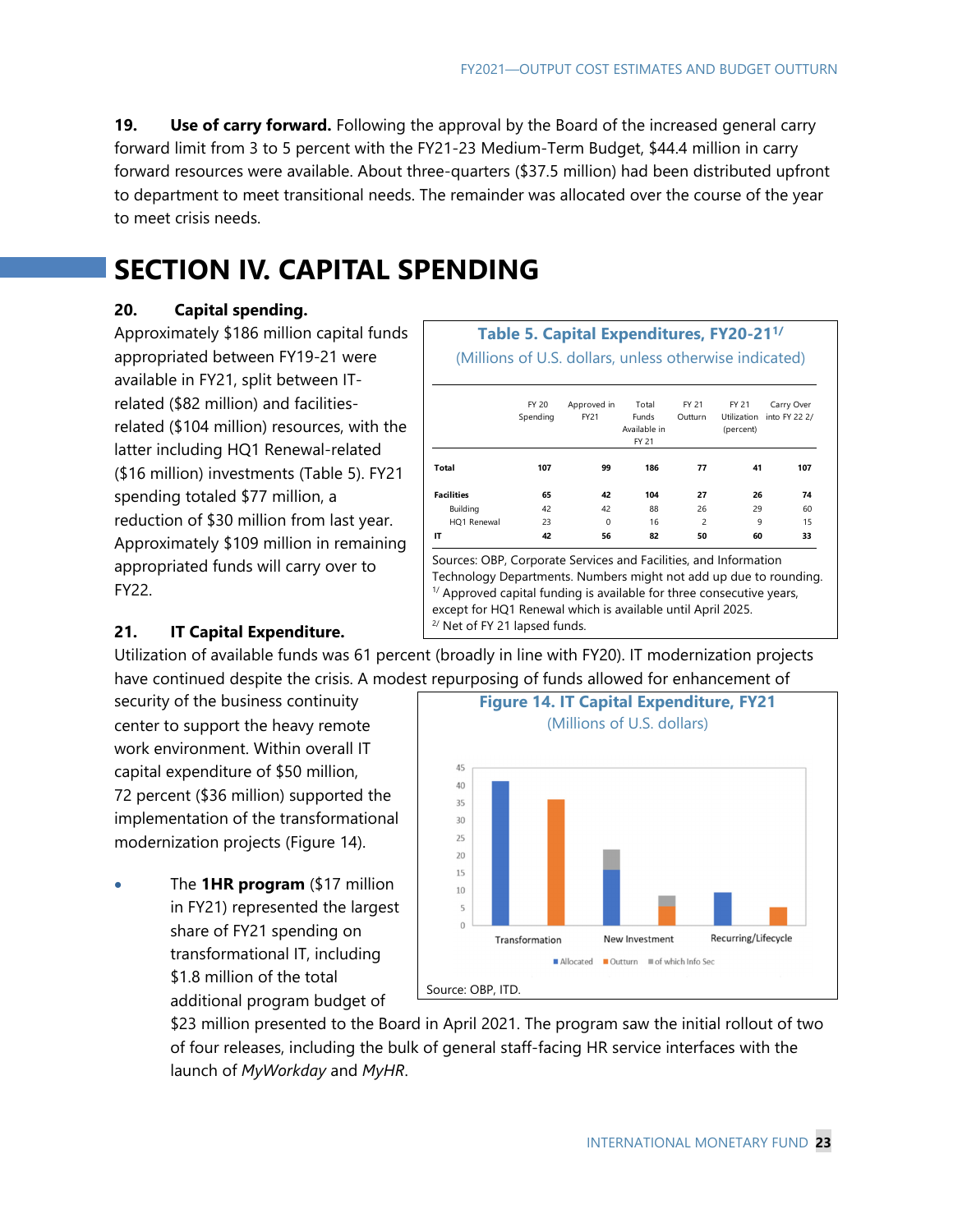- The **CDMAP project** (\$7 million) completed two releases between August 2020 and April 2021, and expects to remain on budget despite a 2-month extension in the completion timeline for the final release to October 2021. The FY22-24 Prioritization and Medium-Term Work Planning Process (previously the Resource Allocation Plan) was undertaken using the new system.
- **Other transformational projects** (\$6.8 million), comprising Knowledge Management, iDW and iData also progressed during year. Knowledge Management spending (\$4.6m) was largely as per expectations and focused on the development of the new document management system, which is expected to be deployed in Q3 FY23. During FY21, the iDW project (\$0.9 million) was reconfigured and the implementation of collaboration tools (MS Teams) was prioritized. Spending on the iData project (\$1.3 million) was lower than expected due to delays in finalizing the development environment to comply with the Fund's strengthened security posture. Work also began on the implementation of pre-requisite projects such as Identity and Access Management (IAM), and the Corporate Data Warehouse (CDW), for which expenditures (\$4.5 million) were broadly aligned with budget allocations.
- **Other IT Investments.** New investments spending amounted to \$8.5 million (compared to \$5.2 million last year). A large share (\$3 million) related to Information Security enhancements, including for projects relating to Security Event and Incident Management (ArcSight) and the Business Continuity Center Cloud Migration. Spending on lifecycle replacements amounted to \$5.2 million, which was broadly in line with FY20 spending (\$4.9 million). The largest projects within this category were a PC refresh (\$1.5 million) and server replacements (\$1.3 million).

**22. Facilities Capital Spending.** Utilization of available funds was 30 percent (47 percent in

FY20). Spending was lower at \$26 million (\$42 million in FY20), driven largely by postponement of several campus-based projects in light of the crisis and a shift in focus from HQ1 renewal to timely updates and modernization of facilities (Figure 15). Other projects, such as furniture replacements, were also postponed due to supply shortages and changing needs stemming from the hybrid work model. Some projects that benefitted from low building occupancy were accelerated,



providing a partial offset. This includes replacement of building systems nearing end of life and restroom renovations. Response to the pandemic was also prioritized, including installation of touchless door openers and ultraviolet lighting for air purification.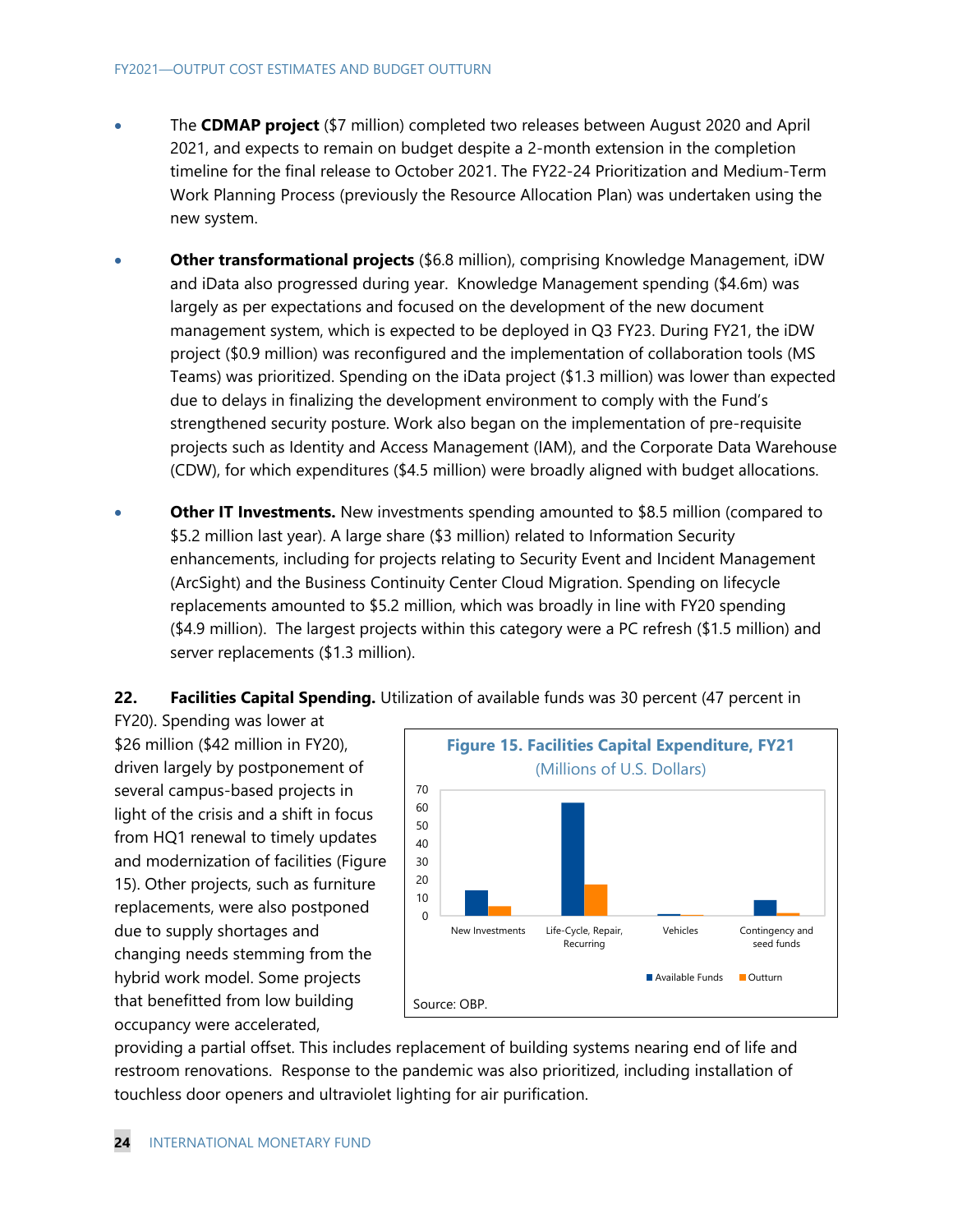# **Annex I. Technical Annex—Concept and Methodologies**

## **Budget Concepts**

### *Financial year* **(t)**: **May 1(t-1) to April 30(t)**

E.g., FY21 = May 1, 2020 to April 30, 2021

### *Administrative budget:*

**Gross** (total spending envelope)

(minus)

**Receipts** (donor funding + revenue)

**=**

**Net** (spending that needs funding)

### *Total Available Resources* = **Net** + **Carry Forward**

### *Carry forward*:

The right to spend budget allocations beyond the period for which budgetary authority is normally granted (12 months). Carry forward (CF) limits are set for the IEO, OED, and at the general level. The general CF limit has varied over time. With the FY21-23 Budget, the Board approved a temporary increase in the general CF limit from 3 to 5 percent in response to COVID crisis. The CF is the minimum of the underspend in the current year or CF limit of the current year's approved net administrative budget. Specifically:

### $CF_t = min (U_t, x B_t)$

*Where*:

- $U_t$  = underspend in current FY ( $B_t$  + CF<sub>t-1</sub> E<sub>t</sub>)
- $B_t$  = net administrative budget in current FY
- $CF_{t-1}$  = carry forward from previous FY
- $E_t$  = net expenditures in current FY
- $x =$  ratio limit of  $CF$

## *Global external deflator:*

Starting in FY21, the global external deflator is the U.S. CPI projection as published in the most recent WEO which is the January WEO Update (Annex II of the FY21-23 Medium-Term Budget for the revision of the global external deflator).

### *Capital budget:*

Used to finance investments in information technology and building improvements and repairs. Given the long-term nature of these projects, capital budgets are available for a period of three years, after which unspent appropriations lapse.

A project is included in the capital budget if it is for:

- acquisition of building or IT equipment
- construction, major renovation, or repairs
- major IT-intensive business process

redesign or development

major infrastructure projects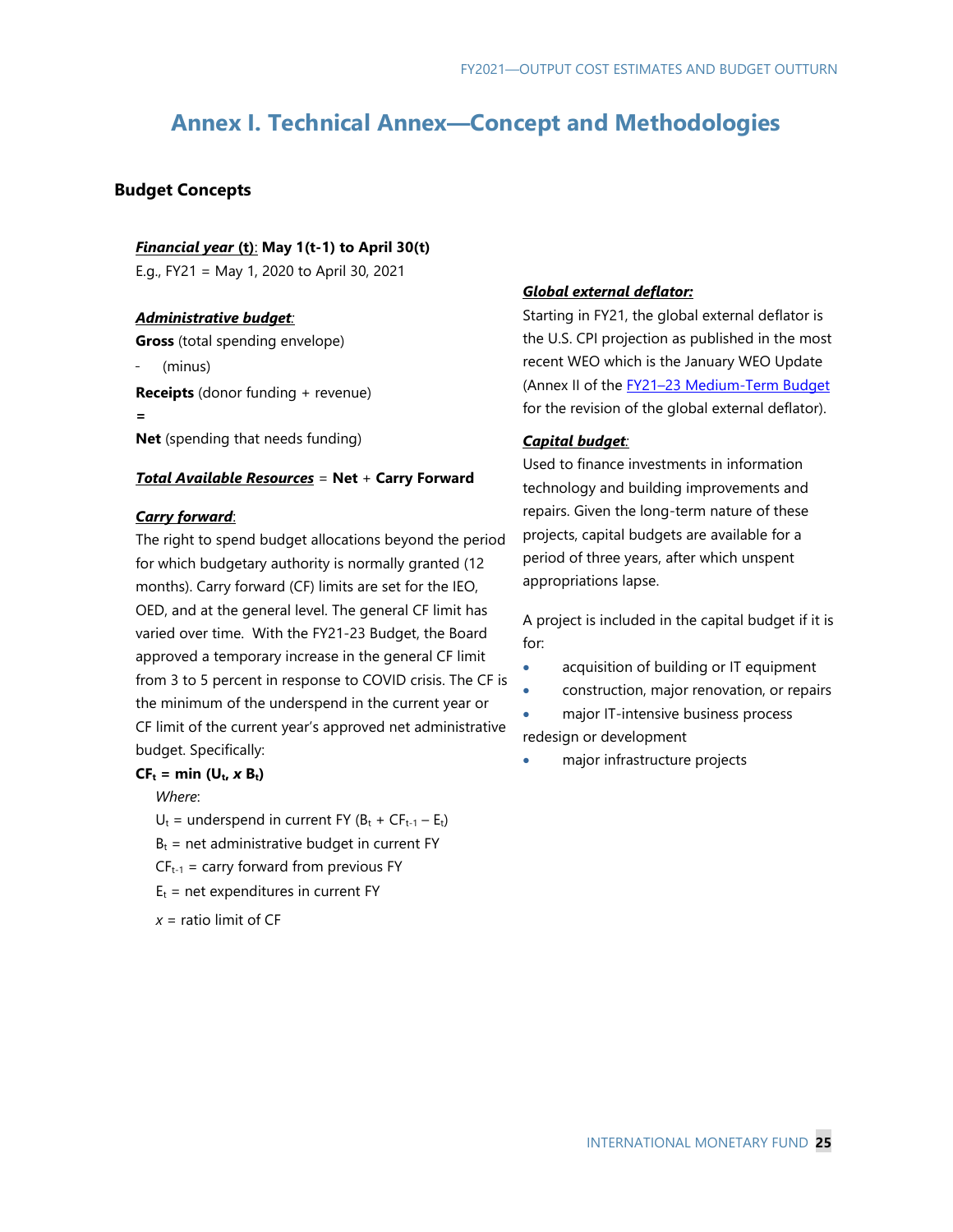# **Annex II. Capacity Development<sup>1</sup>**

**1. This annex provides additional information on CD activities.** It reports on overall spending on CD activities, CD distribution, training participation, and sources of external financing.

# **A. Overall Spending on CD Activities**

**2. Total Activity.** Spending on CD fell by \$54 million or around 18 percent year-on-year, bringing the share of CD in the Fund's total output down to around a quarter from about 30 percent pre-crisis (Annex Figure 2.1). This largely reflects the travel moratorium, with total CD activity excluding travel falling six percent year-on-year. The remaining decline results mainly from reduced use of short-term experts in light of travel constraints and crisis-related absorptive capacity issues (Annex Figure 2.2.). Staff and long-term experts largely maintained their level of CD activity by shifting to virtual delivery, online learning and global workshops, with additional work related to development of general guidance on crisis-related issues.



**3. Utilization.** Fund-financed spending was 91 percent of the budget, reflecting the flexibility of this funding and rapid reallocation to address crisis-related CD need, and the fact that these Funds cover a substantial share of CD management and administration activities. The crisis impact was larger on the externally financed CD budget, with a greater share of travel and expert spending that could not be quickly reprogrammed (Annex Figure 2.3). Externally financed receipts were just under 60 percent of the original FY21 budget at \$118 million.

**4. Impact of Externally financed CD shortfalls on Fund-financed budget.** Given strong virtual delivery, charge backs on externally funded CD were higher-than-projected at the onset of the crisis, at 94 percent of budget. Nevertheless, the shortfall (\$2.7 million) and the impact of lowerthan-budgeted fund management fees that are linked to overall dollar delivery (\$6.1 million) led to an overall impact on the net administrative budget of \$8.8 million.

<sup>1</sup> Prepared by Oana Croitoru, Carolina Dyer-Lock, Natan Epstein, Felicia Ge, Herbert Lui, Valeria Mensah, Yan Sun, André Vieira de Carvalho, and Biwen Zhou (all ICD).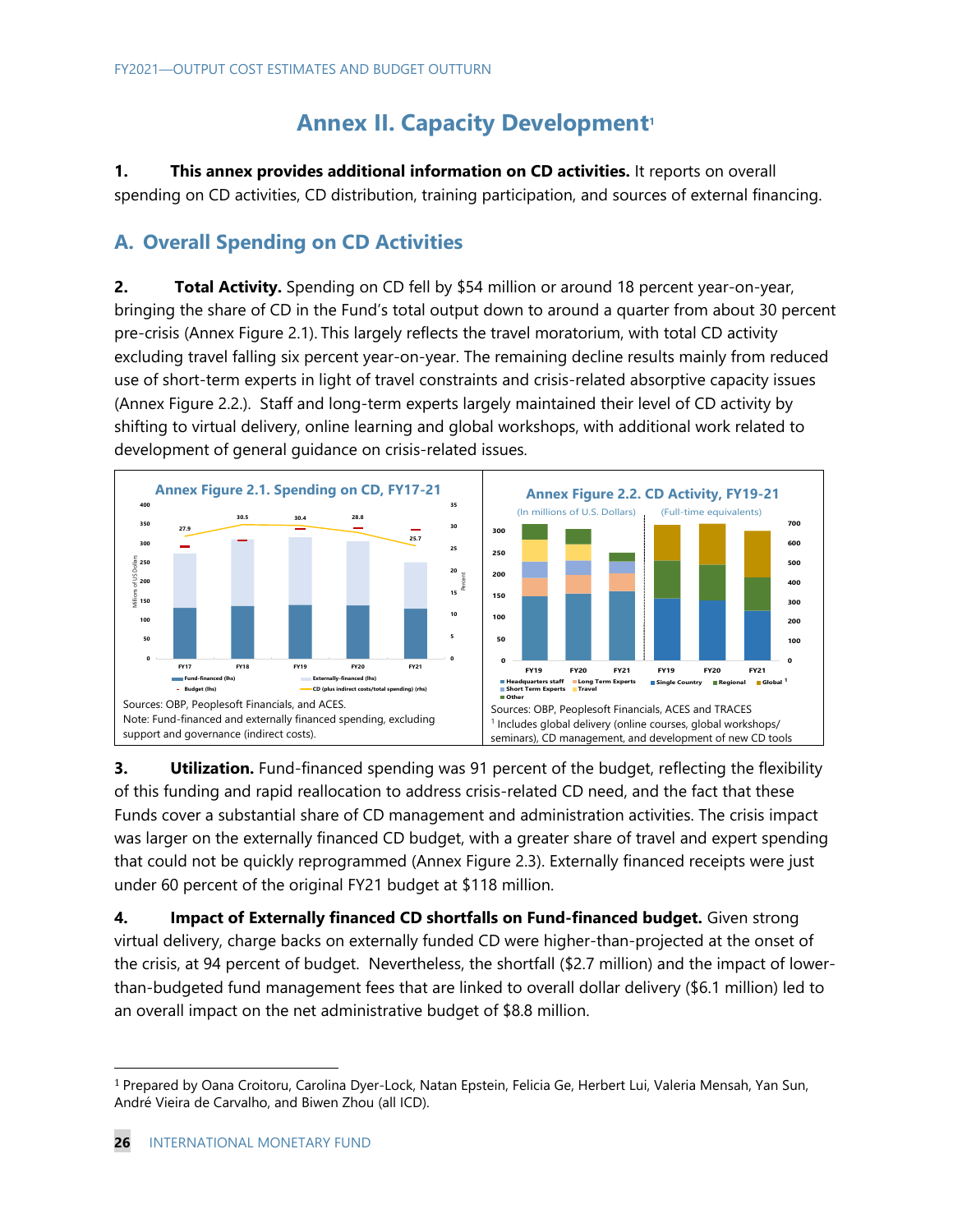# **B. CD Distribution**

**5. Prioritization.** The

CD prioritization framework, based on country demand and the Fund's overall strategic priorities, guides the allocation of resources across regions and topic areas.2 The framework provides flexibility for the Fund to respond to short-term CD needs, which has been evident in the response to the COVID-19 crisis over the past fiscal year. This includes use of Fundfinanced funding to cover CD in countries/regions with less access to external funding,

# **Annex Table 2.1. Direct Delivery by Region and Income Group, FY20–21**

|                                   |       |       | FY 20 Outturn FY 21 Budget FY 21 Outturn | FY 21 change in share (p.p.) |           |  |
|-----------------------------------|-------|-------|------------------------------------------|------------------------------|-----------|--|
|                                   | Share | Share | Share                                    | <b>To FY 20</b>              | To Budget |  |
|                                   | $[1]$ | [2]   | $[3]$                                    | $[3] - [1]$                  | $[3]-[2]$ |  |
| <b>Total Direct Delivery</b>      | 100.0 | 100.0 | 100.0                                    |                              |           |  |
| Region                            |       |       |                                          |                              |           |  |
| Sub-saharan Africa                | 37.1  | 38.1  | 35.8                                     | $-1.3$                       | $-2.4$    |  |
| Asia and Pacific                  | 23.6  | 23.5  | 20.8                                     | $-2.8$                       | $-2.7$    |  |
| Europe                            | 7.6   | 8.0   | 8.2                                      | 0.6                          | 0.2       |  |
| Middle East and Central Asia      | 12.1  | 13.1  | 13.4                                     | 1.3                          | 0.3       |  |
| Western Hemisphere                | 13.2  | 14.9  | 14.9                                     | 1.7                          | 0.0       |  |
| Multiple regions                  | 6.4   | 2.4   | 6.9                                      | 0.5                          | 4.6       |  |
| Income Group <sup>1</sup>         |       |       |                                          |                              |           |  |
| Advanced economies                | 3.6   |       | 4.7                                      | 1.1                          |           |  |
| Emerging market and middle-income |       |       | 44.6                                     | $-0.4$                       |           |  |
| economies                         | 45.1  |       |                                          |                              |           |  |
| Low-income developing countries   | 51.4  |       | 50.7                                     | $-0.7$                       |           |  |

Source: Staff estimates as of May 2021.<br><sup>1</sup> CD spending to regional groups has been distributed evenly among member countries of each group.

reorientating externally funded projects to immediate member needs, or providing "on demand" advice under more flexible trust funds).

- **By region.** Regional distribution shifted slightly towards regions that typically receive less CD (Annex Table 2.1, Annex Figure 2.3). AFR continued to receive the largest share of direct delivery (around 36 percent in FY21), followed by APD. Nevertheless, these shares decreased 1.3 and 2.8 percentage points, respectively, in FY21. The larger drop in APD can be explained by the lower activity in Myanmar and in the region's training centers. Other regions experienced an increase in share, with activities benefitting multiple regions growing significantly more than originally planned due to delivery of more online courses and workshops during the pandemic.
- **By income group.** Similarly, FY21 saw an increase in the share of CD received by Advanced Economies, not traditional recipients, although this share remained under 5 percent.

<sup>2</sup> *IMF Policies and Practices on Capacity Development*, October 2019.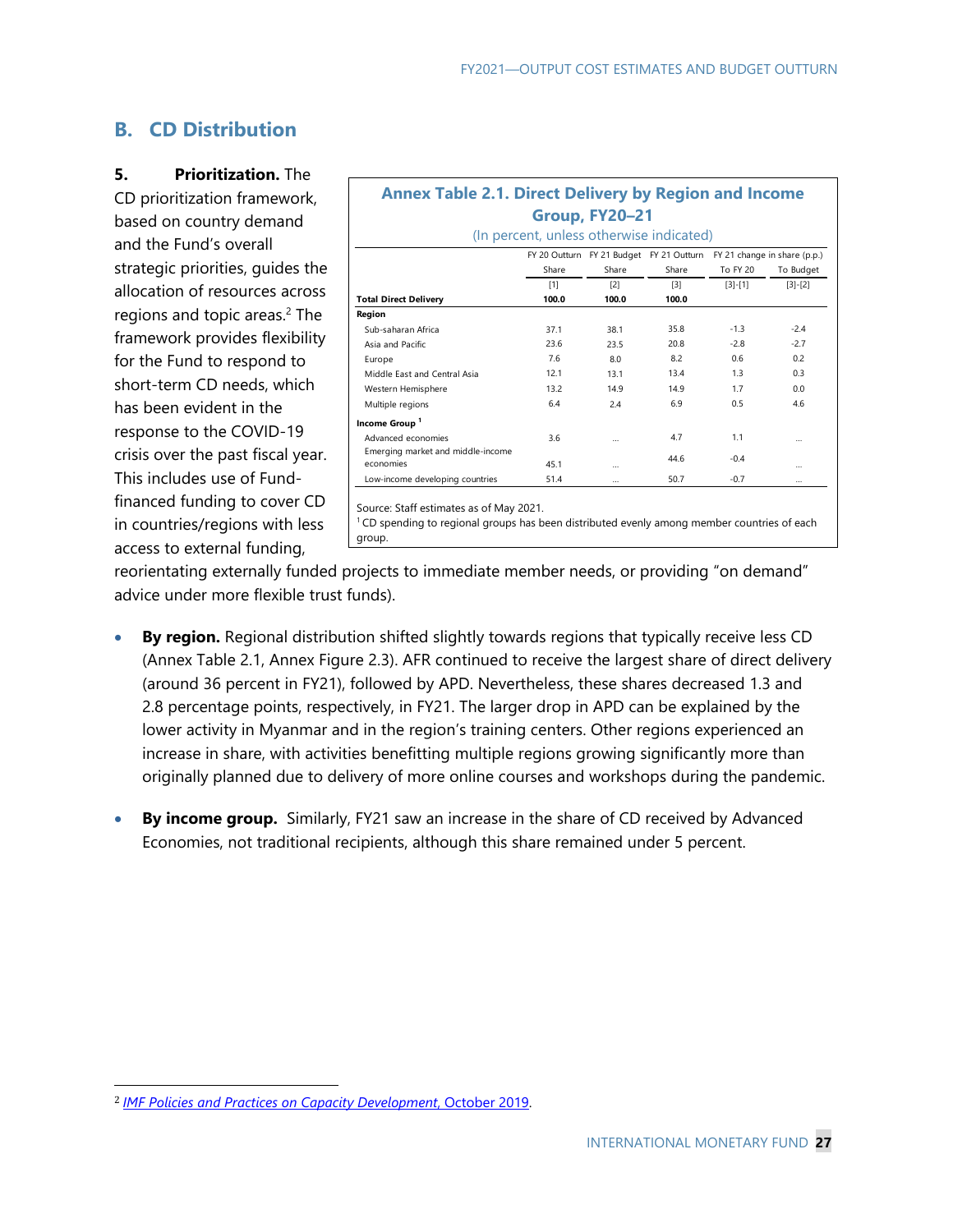

|                                                    | (In percent, unless otherwise indicated) |       |                            |           |                              |
|----------------------------------------------------|------------------------------------------|-------|----------------------------|-----------|------------------------------|
|                                                    | FY 20 Outturn                            |       | FY 21 Budget FY 21 Outturn |           | FY 21 change in share (p.p.) |
|                                                    | Share                                    | Share | Share                      | To FY20   | To Budget                    |
|                                                    | $[1]$                                    | $[2]$ | $[3]$                      | $[3]-[1]$ | $[3]-[2]$                    |
| <b>Total Direct Delivery on Core Workstreams</b>   | 100.0                                    | 100.0 | 100.0                      |           |                              |
| <b>Public Finances</b>                             | 44.8                                     | 45.7  | 47.8                       | 3.0       | 2.1                          |
| Domestic Revenue Mobilization                      | 24.4                                     | 24.5  | 22.6                       | $-1.8$    | $-1.9$                       |
| Macro-Fiscal Policies                              | 0.7                                      | 1.3   | 2.9                        | 2.2       | 1.6                          |
| Public Financial Management and Expenditure Policy | 19.7                                     | 19.9  | 22.3                       | 2.6       | 2.4                          |
| <b>Monetary and Financial Systems</b>              | 18.7                                     | 20.1  | 17.2                       | $-1.5$    | $-2.9$                       |
| Central Bank Operations and Market Development     | 5.2                                      | 6.3   | 4.4                        | $-0.8$    | $-1.9$                       |
| Financial Sector Stability                         | 13.5                                     | 13.8  | 12.7                       | $-0.7$    | $-1.0$                       |
| <b>Macroeconomic Frameworks</b>                    | 16.7                                     | 14.6  | 17.6                       | 0.8       | 2.9                          |
| <b>Macroeconomic Statistics</b>                    | 15.3                                     | 15.3  | 12.3                       | $-3.0$    | $-3.0$                       |
| <b>Legal Frameworks</b>                            | 4.0                                      | 3.7   | 3.9                        | $-0.1$    | 0.2                          |
| <b>Other Workstreams</b>                           | 0.4                                      | 0.6   | 1.3                        | 0.8       | 0.7                          |

**6. By workstream.** (Annex Table 2.2) Core workstreams continue to make up the bulk of CD delivery. In broad terms, there was a decline in the share of the delivery of monetary and financial systems and macroeconomic statistics workstreams, reflecting crisis-related disruptions. The pattern of delivery by subject area shifted further toward fiscal issues, which now account for 48 percent of total delivery spending, 6 percentage points higher than pre-pandemic (FY19) levels.

**7. Growth areas.**3 The share of delivery to topical growth areas remained largely unchanged from FY20 (Annex Table 2.3). The share of spending on debt sustainability, debt statistics, and climate change grew albeit from a very low base, reflecting crisis-induced priorities, whereas the share of CD in the anti-corruption and tax policy areas, declined.

<sup>3</sup> The revised prioritization framework is set out in Box 4 of the FY20–22 Medium-Term Budget.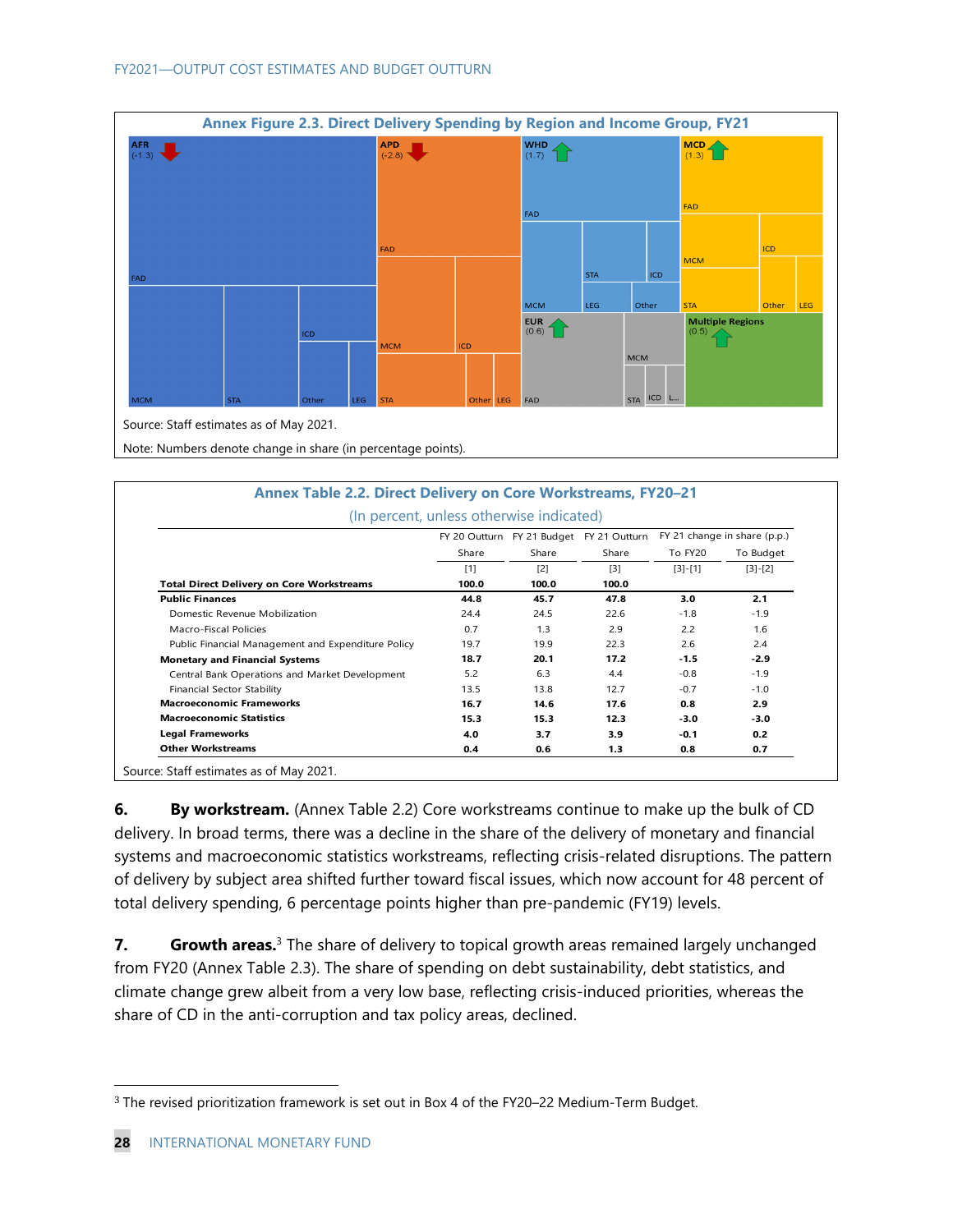**Country groups.** The share of delivery to country group growth areas grew slightly (Annex

Table 2.3). Despite significant technical constraints for virtual CD, the share of delivery to fragile and conflictaffected states (FCS), program countries and the CCAM group grew slightly from FY20 levels. The delivery share is programmed to pick-up further, following the adoption of the Fund strategy for engagement with FCS, and benefitting

|                                                     | FY 20 Outturn |       | FY 21 Budget FY 21 Outturn FY 21 change in share (p.p.) |           |           |
|-----------------------------------------------------|---------------|-------|---------------------------------------------------------|-----------|-----------|
|                                                     | Share         | Share | Share                                                   | To FY20   | To Budget |
|                                                     | [1]           | [2]   | $\lceil 3 \rceil$                                       | $[3]-[1]$ | $[3]-[2]$ |
| <b>Total Direct Delivery</b>                        |               |       |                                                         |           |           |
| <b>Total Direct Delivery on Topic Growth Areas</b>  | 9.3           | 6.1   | 9.3                                                     |           |           |
| Topic Growth Areas (identified workstreams within:) |               |       |                                                         |           |           |
| Anti-corruption                                     | 2.0           | 0.5   | 0.6                                                     | $-1.4$    | 0.1       |
| Debt sustainability and debt statistics             | 0.8           | 1.5   | 21                                                      | 13        | 0.6       |
| Expenditure policy and public investment management | 1.7           | 1.2   | 1.3                                                     | $-0.4$    | 0.2       |
| Tax policy                                          | 3.8           | 1.7   | 2.5                                                     | $-1.3$    | 0.8       |
| Fintech and cyber risks                             | 0.8           | 0.2   | 0.6                                                     | $-0.2$    | 0.4       |
| Climate change                                      | 0.2           | 1.0   | 22                                                      | 2.0       | 1.2       |
| <b>Country Group Growth Areas</b>                   |               |       |                                                         |           |           |
| Fragile and conflict-affected states                | 27.5          | 26.4  | 27.8                                                    | 0.3       | 1.5       |
| <b>CCAM</b>                                         | 6.6           | 3.1   | 6.6                                                     | 0.0       | 3.6       |
| Memo: Small developing states                       | 14.5          | 7.5   | 14.3                                                    | $-0.1$    | 6.8       |

from the start of CCAMTAC operation.

**8. Training Activity**. Training's share of overall CD remained relatively stable, with a shift in the

share from ICD to other departments (Annex Table 2.4), partly reflecting ICD's strategic shift toward more technical assistance on developing country-specific macroeconomic frameworks. ICD nonetheless remains the largest training provider, followed by STA and FAD. Other departments' share of training activities increased slightly, with the deployment of more online learning, and the delivery of virtual global

|                                             | (In percent, unless otherwise indicated) |              |                   |                 |                              |
|---------------------------------------------|------------------------------------------|--------------|-------------------|-----------------|------------------------------|
|                                             | FY 20 Outturn                            | FY 21 Budget | FY 21 Outturn     |                 | FY 21 change in share (p.p.) |
|                                             | Share                                    | Share        | Share             | <b>To FY 20</b> | To Budget                    |
|                                             | $[1]$                                    | $[2]$        | $\lceil 3 \rceil$ | $[3] - [1]$     | $[3]-[2]$                    |
| <b>Total Direct Delivery</b>                | 100.0                                    | 100.0        | 100.0             |                 |                              |
| <b>Total Direct Delivery on Training</b>    | 16.3                                     | 12.0         | 16.0              | $-0.2$          | 4.1                          |
| <b>Fiscal Affairs Department</b>            | 1.2                                      | 1.0          | 1.6               | 0.4             | 0.6                          |
| Ins. for Capacity Development               | 11.3                                     | 7.2          | 9.8               | $-1.5$          | 2.6                          |
| Legal Department                            | 0.4                                      | 0.3          | 0.4               | 0.0             | 0.1                          |
| Monetary and Capital Markets                | 0.6                                      | 0.7          | 1.7               | 1.1             | 1.0                          |
| <b>Statistics Department</b>                | 1.8                                      | 1.6          | 1.3               | $-0.5$          | $-0.3$                       |
| Other CD delivery departments <sup>1/</sup> | 1.0                                      | 1.1          | 1.2               | 0.2             | 0.0                          |
| Source: Staff estimates as of May 2021.     |                                          |              |                   |                 |                              |

workshops and seminars. AFR received the largest share of training at about 28 percent, followed by APD and WHD (Annex Table 2.5). Online learning has grown rapidly since the onset of the pandemic, with over 6,000 government officials taking training in FY21, and now accounts for about 40 percent of all IMF training. FCS participation remained broadly flat (Annex Figure 2.4), evidencing that communication challenges could not be overcome in FY21. The opening of more online courses

for the general public in FY21 also contributed to the stabilization at higher levels of participation.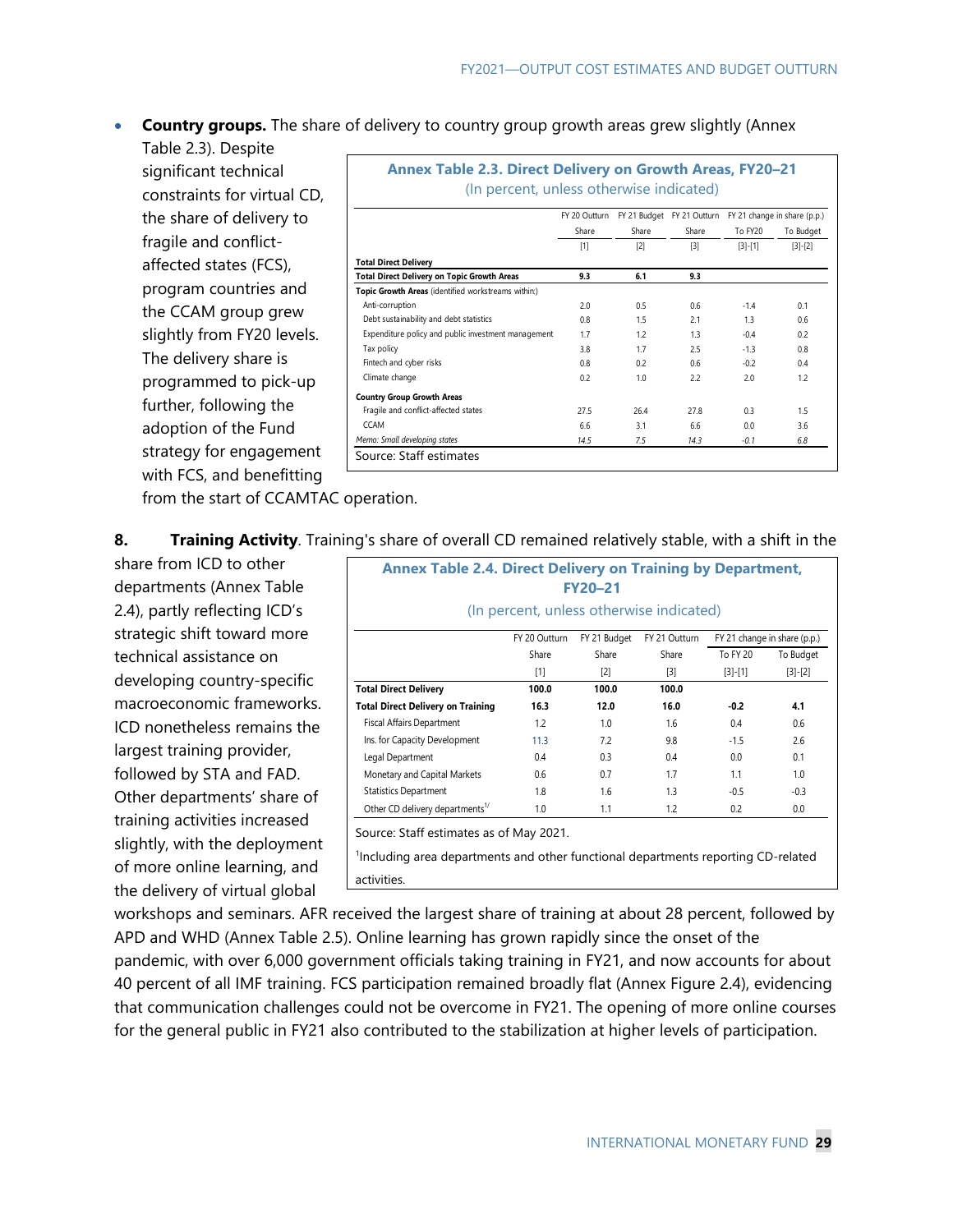| <b>Participation by Department and Region of</b><br>Origin, FY17-21 |        |        |        |        |        |  |  |  |  |  |
|---------------------------------------------------------------------|--------|--------|--------|--------|--------|--|--|--|--|--|
| (Number of Participants)                                            |        |        |        |        |        |  |  |  |  |  |
|                                                                     | FY 17  | FY 18  | FY 19  | FY 20  | FY 21  |  |  |  |  |  |
| Total                                                               | 13,825 | 16,596 | 16,993 | 17,692 | 14,028 |  |  |  |  |  |
| <b>Department</b>                                                   |        |        |        |        |        |  |  |  |  |  |
| <b>Fiscal Affairs Department</b>                                    | 2.410  | 3.183  | 3.353  | 3.001  | 2.793  |  |  |  |  |  |
| Ins. for Capacity Development                                       | 7,272  | 8.851  | 8.461  | 8.082  | 4.963  |  |  |  |  |  |
| Legal Department                                                    | 546    | 489    | 384    | 630    | 309    |  |  |  |  |  |
| Monetary and Capital Markets                                        | 1,220  | 1.345  | 1.657  | 1.606  | 1.786  |  |  |  |  |  |
| <b>Statistics Department</b>                                        | 2.202  | 2.465  | 3.003  | 4.205  | 4.061  |  |  |  |  |  |
| Other including RTACs <sup>1</sup>                                  | 175    | 263    | 135    | 168    | 116    |  |  |  |  |  |
| Region                                                              |        |        |        |        |        |  |  |  |  |  |
| Sub-saharan Africa                                                  | 4.353  | 4.711  | 4.948  | 4.708  | 3.933  |  |  |  |  |  |
| Asia and Pacific                                                    | 2.504  | 3.674  | 4.284  | 5.089  | 3,367  |  |  |  |  |  |
| Europe                                                              | 1.809  | 1.815  | 1.613  | 1.767  | 1.224  |  |  |  |  |  |
| Middle East and Central Asia                                        | 2.831  | 3,523  | 3,402  | 3,310  | 2,431  |  |  |  |  |  |
| Western Hemisphere                                                  | 2.328  | 2.873  | 2.746  | 2.818  | 3,073  |  |  |  |  |  |

Source: Participant and Applicant Tracking System (PATS) and staff estimates.

<sup>1</sup> Includes reported training not attributed to above.

# **D. Sources of External Funding**

**9. Overview.** External partners have continued their substantial support to IMF CD despite their budgetary challenges related to the pandemic (Annex Table 2.6). Fundraising for IMF CD has proved challenging in this setting, although partner support picked up in FY21 relative to FY20 and liquidity balances remain adequate in most CD vehicles. The main pattern of support is consistent with previous years:

 External support is channeled through multi-partner vehicles—regional CD centers, thematic and country funds—and bilateral programs (Annex Table 2.7). In addition, a few countries manage regional training programs, where Fund staff provide training.



| Donor                         | Contributions<br>(Mil. of U.S. dollars (Percent of total) | Share          |
|-------------------------------|-----------------------------------------------------------|----------------|
| Japan                         | 109                                                       | 18             |
| <b>European Commission</b>    | 74                                                        | 12             |
| Germany                       | 42                                                        | $\overline{7}$ |
| Switzerland                   | 40                                                        | $\overline{7}$ |
| United Kingdom                | 33                                                        | 6              |
| Netherlands                   | 31                                                        | 5              |
| China                         | 30                                                        | 5              |
| Canada                        | 26                                                        | 4              |
| Kuwait                        | 25                                                        | 4              |
| Norway                        | 20                                                        | 3              |
| Austria                       | 15                                                        | з              |
| France                        | 14                                                        | $\overline{z}$ |
| Korea                         | 14                                                        | $\overline{z}$ |
| Australia                     | 12                                                        | $\overline{z}$ |
| Sweden                        | 11                                                        | $\overline{z}$ |
| Luxembourg                    | 10                                                        | $\overline{z}$ |
| New Zealand                   | 8                                                         | 1              |
| Singapore                     | 8                                                         | 1.             |
| Kazakhstan, Republic Of       | 8                                                         | 1              |
| Denmark                       | 5                                                         | 1              |
| Ghana                         | 5                                                         | 1              |
| Belgium                       | 4                                                         | 1              |
| Caribbean Development Bank    | 4                                                         | 1              |
| Spain                         | з                                                         | 1              |
| Sri Lanka                     | $\overline{\mathbf{z}}$                                   | O              |
| Other donors and institutions | 49                                                        | 8              |
| of which: private foundation: | 1.                                                        | $\Omega$       |
| Total                         | 600                                                       | 100            |

 Leading partners for Regional Technical Assistance Centers (RTACs) and thematic funds account for a significant share of the total contribution for respective vehicles (Annex Table 2.8). Still, the share of recipient members' contributions to RTACs has been steady at close to 30 percent reflecting strong member ownership. This helps ensure the financial sustainability of these regional centers. Some RTACs, nevertheless, face potential funding challenges.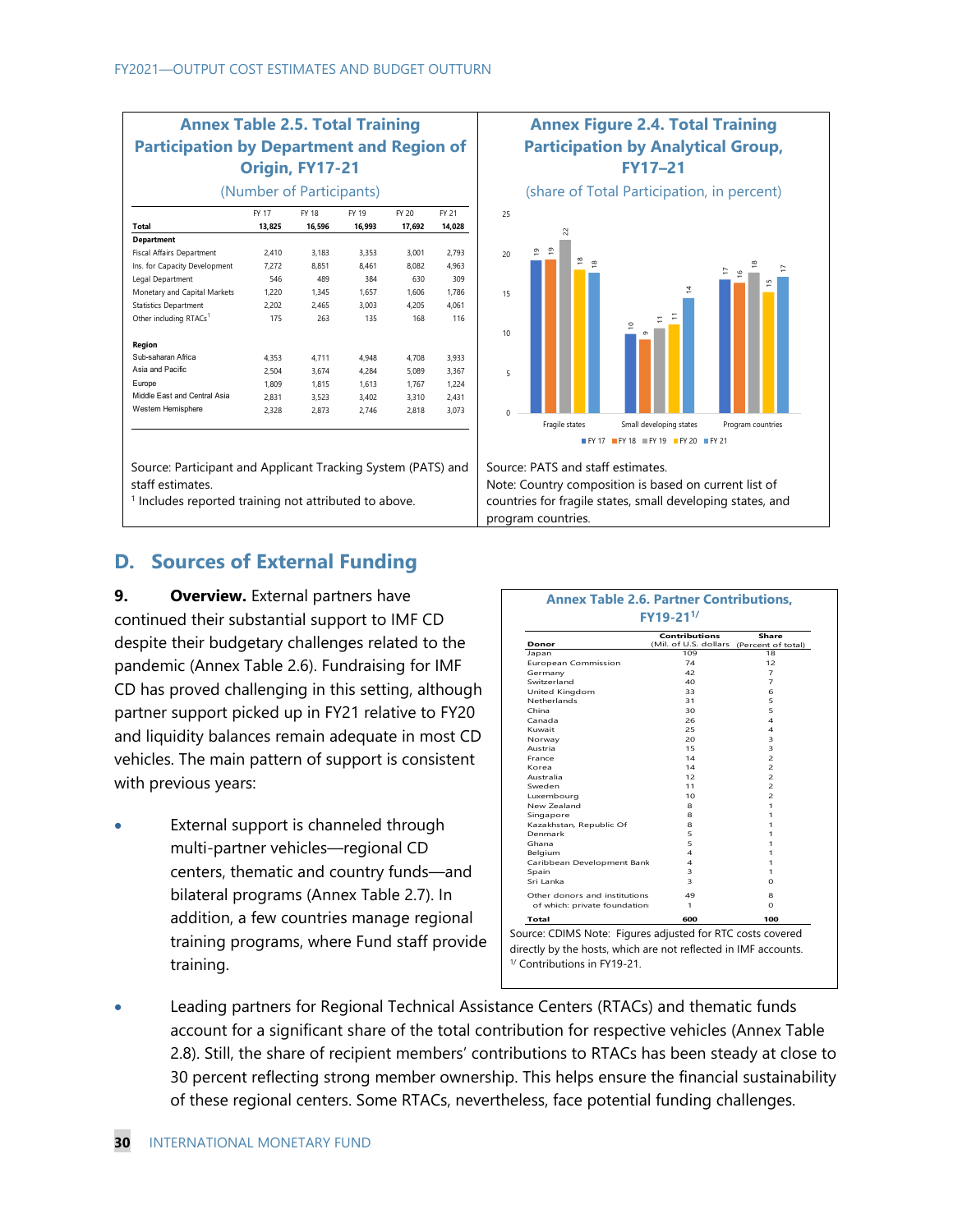| <b>Annex Table 2.7. Capacity Development</b><br><b>Vehicles: Top 10 Partner Contributions,</b> | <b>FY19-21</b>    |                    | <b>Annex Table 2.8. RTACs and TTFs: Partner</b><br>and Member Contributions to Current | Phase <sup>1</sup> |                          |               |             |
|------------------------------------------------------------------------------------------------|-------------------|--------------------|----------------------------------------------------------------------------------------|--------------------|--------------------------|---------------|-------------|
|                                                                                                | (Millions of U.S. | Share              |                                                                                        | <b>RTACs</b>       |                          | <b>TTFs</b>   |             |
|                                                                                                | dollars)          | (Percent of Total) |                                                                                        |                    | (Millions of (Percent of | (Millions of  | (Percent of |
| Multi-partner                                                                                  | 276               | 64                 |                                                                                        | U.S. dollars)      | total)                   | U.S. dollars) | total)      |
| Thematic (and country) Trust Funds                                                             | 111               | 40                 | Top 3 donors                                                                           | 184                | 36                       | 105           | 40          |
| Regional Technical Assistance<br>Centers                                                       | 129               | 47                 | Other (other donors and<br>international institutions)                                 | 186                | 36                       | 158           | 60          |
| Regional Training Centers                                                                      | 37                | 13                 | Members (RTAC recipients)                                                              | 141                | 28                       |               |             |
| <b>Bilateral</b>                                                                               | 153               | 36                 |                                                                                        |                    |                          |               |             |
| Total                                                                                          | 429               | 100                | Total                                                                                  | 511                | 100                      | 263           | 100         |
| Source: CDIMS.                                                                                 |                   |                    | Source: CDIMS                                                                          |                    |                          |               |             |
| Note: Figures adjusted for RTC costs covered directly by the                                   |                   |                    | $\frac{1}{2}$ Signed contributions and pledges for current cycle as of April           |                    |                          |               |             |
| hosts, which are not reflected in IMF accounts.                                                |                   |                    | 30, 2021.                                                                              |                    |                          |               |             |

**10. Risks:** During the pandemic, staff continued to manage funding risks related to externally financed CD.

- The COVID-19 Crisis CD Initiative was launched with a target of \$100 million, and commitments to date of about \$36 million. With partners' support, this new initiative is designed to allow funds to be allocated flexibly to address urgent CD needs related to the pandemic. We also continue to promote flexibility within our existing vehicles.
- In addition, pursuing broader and more sustained partnerships remains a key objective in fundraising. More diversified partnerships will reduce dependence on large contributors as shortfalls from one partner can be more easily offset by the others. Longer and more strategic partnerships provide greater funding certainty over the medium term.
- As customary practice, staff reduce operational risks by securing financing upfront before planning CD delivery. Moreover, all CD projects or programs have built-in degrees of flexibility to allow adjustments, so work programs can be adjusted in case of a funding shortfall.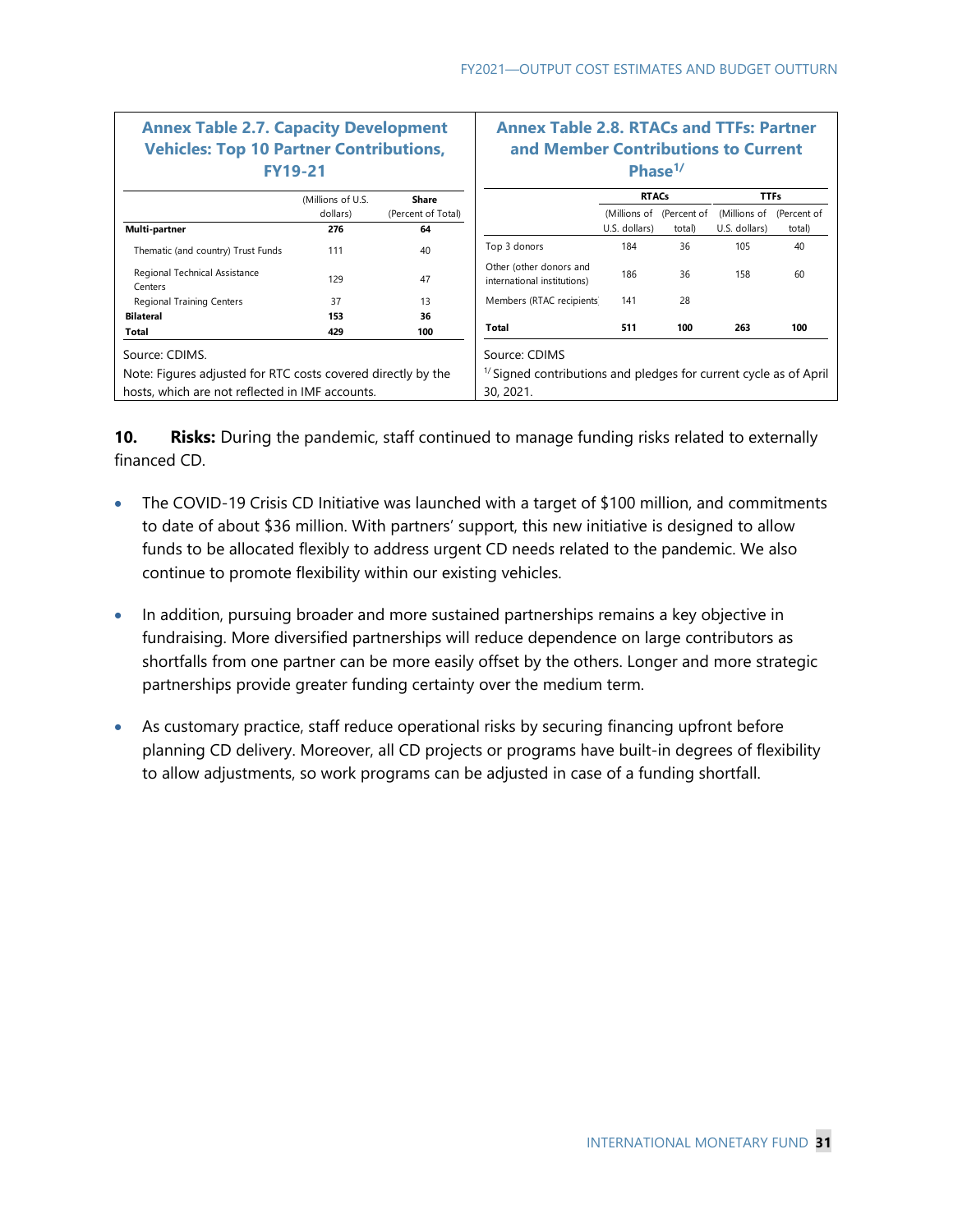# **Annex III. Statistical Tables**

# **Annex Table 3.1 Gross Fund- and Externally Financed Spending Estimates by Output, FY18–211/**

### (Millions of FY21 U.S. dollars, support and governance costs allocated across outputs)

|                                                                           |                     |                | Millions of FY 21 U.S. dollars |                |              |             | Percent of total |            |
|---------------------------------------------------------------------------|---------------------|----------------|--------------------------------|----------------|--------------|-------------|------------------|------------|
|                                                                           | <b>FY 18</b>        | <b>FY19</b>    | FY20                           | FY21           | <b>FY 18</b> | <b>FY19</b> | FY20             | FY21       |
| Total                                                                     | 1,407               | 1,414          | 1,382                          | 1,268          | 100.0        | 100.0       | 100.0            | 100.0      |
| <b>Multilateral surveillance</b>                                          | 280                 | 266            | 265                            | 277            | 19.9         | 18.8        | 19.2             | 21.8       |
| Global economic analysis                                                  | 133                 | 128            | 125                            | 127            | 9.5          | 9.1         | 9.0              | 10.0       |
| WEO                                                                       | 18                  | 18             | 19                             | 19             | 1.3          | 1.2         | 1.4              | 1.5        |
| <b>GFSR</b>                                                               | 17                  | 15             | 14                             | 16             | 1.2          | 1.0         | 1.0              | 1.3        |
| General research                                                          | 39                  | 40             | 39                             | 39             | 2.8          | 2.8         | 2.8              | 3.1        |
| General outreach                                                          | 59                  | 56             | 52                             | 52             | 4.2          | 4.0         | 3.8              | 4.1        |
| Support and Inputs to Multilateral Forums and Consultations               | 24                  | 24             | 23                             | 21             | 1.7          | 1.7         | 1.7              | 1.7        |
| Multilateral consultations                                                | 6                   | $\overline{4}$ | 4                              | 4              | 0.4          | 0.3         | 0.3              | 0.3        |
| Support and Inputs to multilateral forums                                 | 18                  | 20             | 19                             | 18             | 1.3          | 1.4         | 1.3              | 1.4        |
| Tools to prevent and resolve systemic crises                              | 79                  | 70             | 74                             | 84             | 5.6          | 5.0         | 5.3              | 6.6        |
| Analysis of vulnerabilities and imbalances                                | 22                  | 20             | 24                             | 27             | 1.5          | 1.4         | 1.7              | 2.2        |
| Other cross cutting analysis                                              | 51                  | 45             | 44                             | 49             | 3.6          | 3.2         | 3.2              | 3.9        |
| <b>Fiscal Monitor</b>                                                     | $\overline{7}$      | 5              | 5                              | $\overline{7}$ | 0.5          | 0.4         | 0.4              | 0.5        |
| Regional approaches to economic stability                                 | 45                  | 44             | 44                             | 45             | 3.2          | 3.1         | 3.2              | 3.6        |
| <b>REOs</b>                                                               | 20                  | 20             | 20                             | 19             | 1.4          | 1.4         | 1.5              | 1.5        |
| Surveillance of regional bodies                                           | 8                   | 8              | 7                              | 8              | 0.6          | 0.6         | 0.5              | 0.6        |
| Other regional projects                                                   | 16                  | 16             | 17                             | 18             | 1.1          | 1.1         | 1.2              | 1.4        |
|                                                                           | 146                 | 149            | 151                            | 154            | 10.4         | 10.6        | 10.9             | 12.1       |
| Oversight of global systems                                               |                     |                |                                |                |              |             |                  |            |
| Development of international financial architecture                       | 42                  | 48             | 55                             | 50             | 3.0<br>0.5   | 3.4<br>0.5  | 3.9<br>0.5       | 3.9<br>0.6 |
| Work with FSB and other international bodies                              | 8                   | $\overline{7}$ | $\overline{7}$                 | $\overline{7}$ |              |             |                  |            |
| Other work on monetary, financial, and capital markets issues             | 35<br>43            | 41<br>40       | 48<br>37                       | 43<br>40       | 2.5<br>3.0   | 2.9<br>2.9  | 3.5<br>2.7       | 3.4<br>3.1 |
| Data transparency                                                         |                     |                |                                |                |              | 2.2         | 2.0              | 2.3        |
| Statistical information/data<br>Statistical manuals                       | 34                  | 32<br>2        | 28                             | 29<br>5        | 2.4<br>0.2   | 0.2         | 0.2              | 0.4        |
|                                                                           | $\overline{c}$      |                | $\overline{c}$                 |                | 0.4          |             |                  |            |
| Statistical methodologies                                                 | 6<br>61             | 6<br>61        | $\overline{7}$<br>59           | 5<br>65        | 4.3          | 0.5<br>4.3  | 0.5<br>4.3       | 0.4<br>5.1 |
| The role of the Fund                                                      |                     |                |                                |                |              |             |                  |            |
| Development and review of Fund policies and facilities excl. PRGT and GRA | 27                  | 28             | 25                             | 28             | 2.0          | 1.9         | 1.8              | 2.2        |
| Development and review of Fund policies and facilities - PRGT             | 12                  | 14             | 15                             | 14             | 0.8          | 1.0         | 1.1              | 1.1        |
| Development and review of Fund policies and facilities - GRA              | 9                   | 8              | 9                              | 11             | 0.7          | 0.6         | 0.6              | 0.9        |
| Quota and voice                                                           | $\overline{7}$<br>5 | 7              | 6                              | 5              | 0.5          | 0.5         | 0.4              | 0.4        |
| <b>SDR</b> issues                                                         |                     | $\overline{4}$ | 4                              | $\overline{7}$ | 0.4          | 0.3         | 0.3              | 0.5        |
| <b>Bilateral surveillance</b>                                             | 344                 | 355            | 320                            | 253            | 24.4         | 25.1        | 23.2             | 20.0       |
| Assessment of economic policies and risks                                 | 300                 | 308            | 283                            | 232            | 21.3         | 21.8        | 20.5             | 18.3       |
| Article IV consultations                                                  | 227                 | 235            | 210                            | 157            | 16.1         | 16.6        | 15.2             | 12.4       |
| Other bilateral surveillance                                              | 73                  | 73             | 74                             | 75             | 5.2          | 5.2         | 5.3              | 5.9        |
| Financial soundness evaluations - FSAPs/OFCs                              | 34                  | 38             | 30                             | 16             | 2.4          | 2.7         | 2.2              | 1.3        |
| <b>Standards and Codes evaluations</b>                                    | 9                   | 9              | $\overline{7}$                 | 6              | 0.7          | 0.6         | 0.5              | 0.4        |
| <b>ROSCs</b>                                                              | $\mathbf{1}$        | 1              | 0                              | $\Omega$       | 0.1          | 0.1         | 0.0              | 0.0        |
| AML/CFT                                                                   | $\overline{3}$      | $\overline{2}$ | $\overline{c}$                 | $\mathbf{1}$   | 0.2          | 0.2         | 0.1              | 0.1        |
| GDDS/SDDS                                                                 | 6                   | 6              | 4                              | 4              | 0.4          | 0.4         | 0.3              | 0.3        |
| Lending (incl. non-financial instruments)                                 | 176                 | 184            | 206                            | 235            | 12.5         | 13.0        | 14.9             | 18.5       |
| Arrangements supported by Fund resources                                  | 152                 | 138            | 167                            | 206            | 10.8         | 9.8         | 12.1             | 16.2       |
| Programs and precautionary arrangements supported by general resources    | 74                  | 71             | 93                             | 113            | 5.3          | 5.0         | 6.8              | 8.9        |
| Programs supported by PRGT resources                                      | 78                  | 67             | 74                             | 93             | 5.6          | 4.8         | 5.4              | 7.4        |
| Non-financial instruments and debt relief 2/                              | 24                  | 45             | 39                             | 29             | 1.7          | 3.2         | 2.8              | 2.3        |
| <b>Capacity development</b>                                               | 429                 | 432            | 401                            | 330            | 30.5         | 30.5        | 29.0             | 26.0       |
| Technical assistance                                                      | 361                 | 362            | 337                            | 284            | 25.6         | 25.6        | 24.4             | 22.4       |
| Training                                                                  | 69                  | 70             | 65                             | 46             | 4.9          | 4.9         | 4.7              | 3.6        |
| <b>Miscellaneous 3/</b>                                                   | 30                  | 28             | 36                             | 19             | 2.1          | 2.0         | 2.6              | 1.5        |
| <b>Reconciliation item 4/</b>                                             | $\overline{2}$      | 0              | 0                              | 0              | 0.1          | ä,          | ٠                | ٠          |

Source: OBP, Analytic Costing and Estimation System (ACES).

 $1/$  Support and governance costs are allocated to outputs.

2/ Includes Post Program Monitoring (PPM), Policy Support Instruments (PSI), Staff Monitored Program (SMP), Near Programs, Ex-Post Assessments (EPA), Multilateral Debt Relief Initiative-I (MDRI-I), MDRI-II, Heavily Indebted Poor Countries (HIPC), Joint Staff Advisory Note (JSAN), Post Catastrophe Debt Relief (PCDR), Catastrophe Containment Relief

Trust (CCRT), and trade integration mechanisms<br><sup>3/</sup> The "Miscellaneous" classification includes expenditures that currently cannot be properly allocated to specific outputs within the ACES model. Difference to FTC allocation represents mapping of direct departmental costs to IMF governance.

4/ Reconciliation to gross administrative expenditures as per the Fund's financial system.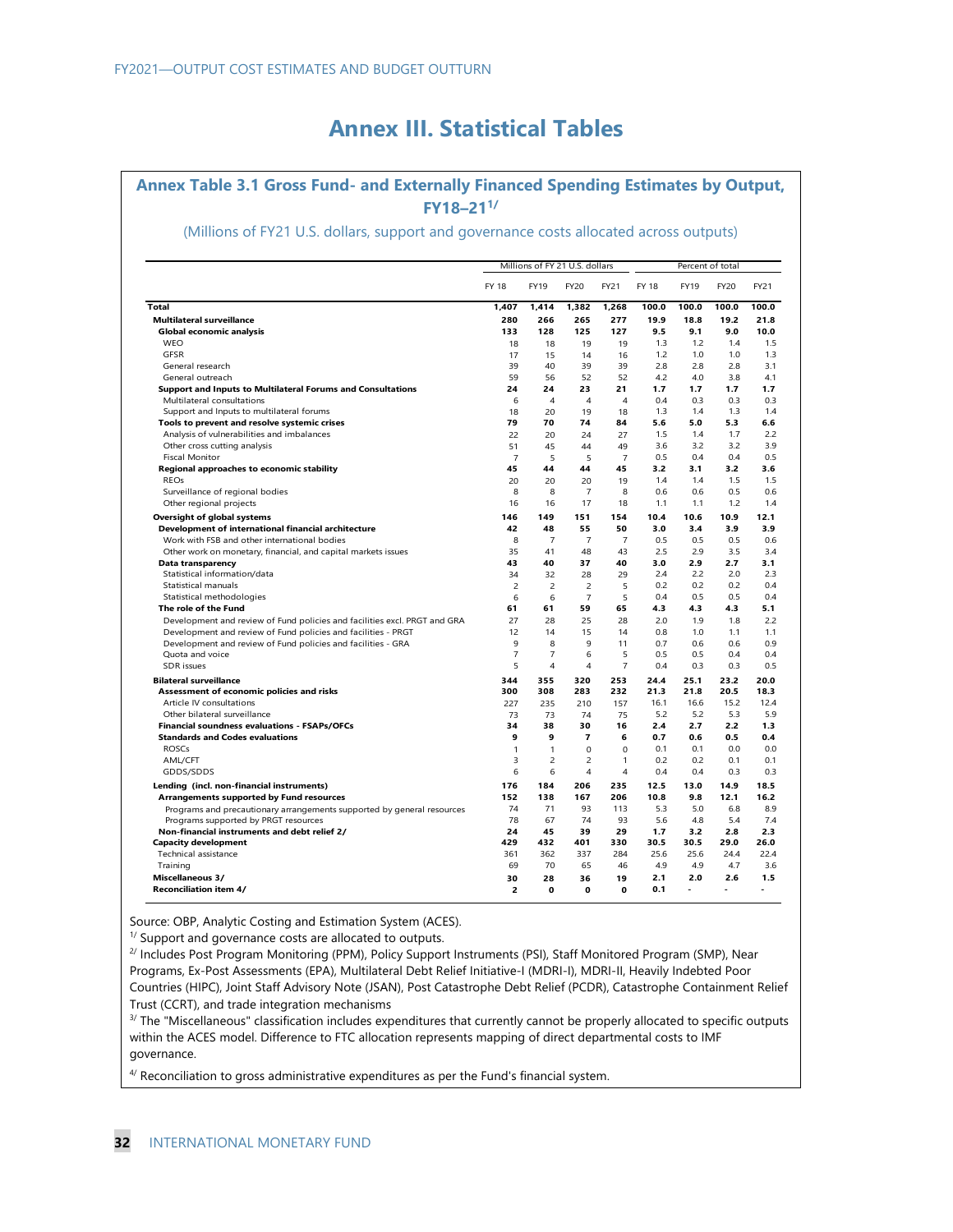## **Annex Table 3.2. Gross Administrative Resources by Thematic Categories,**

## **FY20–21**

(Millions of FY21 U.S. dollars)

|                                                      | <b>FY 20</b>   |                   | <b>FY 21</b>        |       |         |
|------------------------------------------------------|----------------|-------------------|---------------------|-------|---------|
|                                                      |                |                   | <b>Budget</b>       |       |         |
|                                                      |                | <b>Structural</b> | <b>Transitional</b> |       |         |
|                                                      | <b>Outturn</b> | <b>Resources</b>  | <b>Resources</b>    | Total | Outturn |
| <b>Gross Expenditures</b>                            | 1,382          | 1,429             | 38                  | 1,467 | 1,268   |
| Country operations                                   | 595            | 655               | 12                  | 667   | 503     |
| Lending                                              | 127            | 152               | 5                   | 157   | 142     |
| Surveillance                                         | 203            | 211               | 5                   | 216   | 159     |
| CD - Fund-financed 1/                                | 93             | 86                | $\overline{2}$      | 88    | 84      |
| CD - Externally financed 2/                          | 172            | 206               |                     | 206   | 118     |
| Multilateral surveillance, analytics and policy work | 277            | 221               | 6                   | 227   | 276     |
| Fund governance and membership and Fund finances     | 125            | 196               | 3                   | 199   | 117     |
| Internal support 3/                                  | 350            | 321               | 17                  | 338   | 347     |
| Miscellaneous 4/                                     | 36             | 25                |                     | 25    | 25      |
| Contingency                                          |                | 11                |                     | 11    |         |
| Receipts                                             | 204            | 243               |                     |       | 142     |
| <b>Net Expenditures</b>                              | 1,178          | 1,186             | 38                  | 1,224 | 1,126   |
| <b>Carry forward</b>                                 |                | 55                |                     | 55    |         |
| <b>Total Available Resources</b>                     | 1,178          | 1,241             |                     | 1,279 | 1,126   |

Source: OBP estimates, Analytic Costing and Estimation System (ACES).

1 CD Fund-financed reflects CD Direct Delivery only, residual is reflected mainly in internal support and wide category of multilateral surveillance, analytics and policy work.

<sup>2</sup> CD - Externally financed includes management and administration activities.

<sup>3</sup> Governance and membership encompasses work supporting the Board of Governors, the Executive Board, Management, and internal functions such as risk management and internal audit; it also covers work on quota and voice.

4 "Miscellaneous" classification covers expenditures that currently cannot be allocated to specific outputs within the ACES model.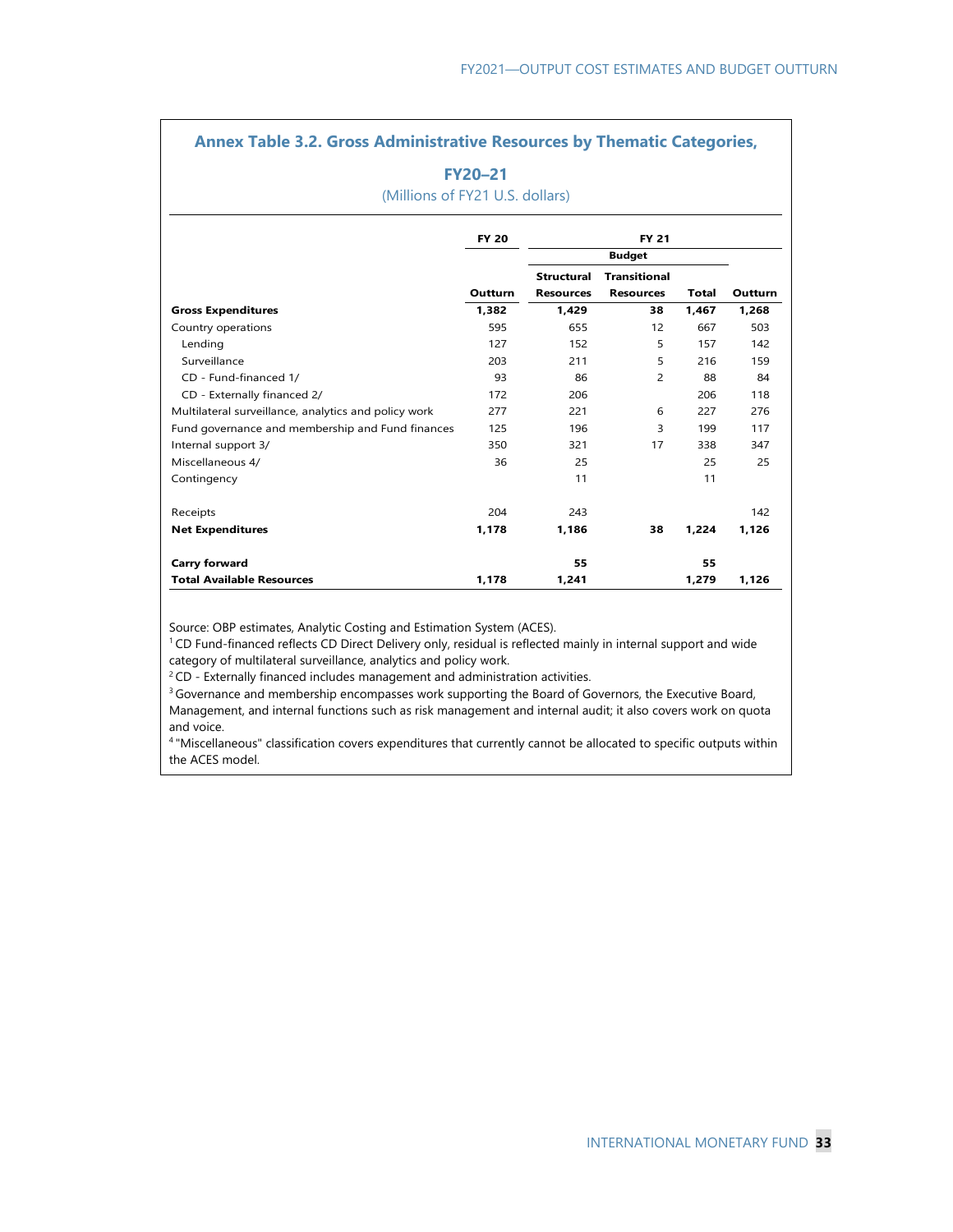### **Annex Table 3.3. Total Administrative Expenditures: Budgets and Outturn, FY11–21**

| Financial<br>Year | Budget 1/ | Outturn 2/3/ |        | Outturn to Budget<br>Difference | <b>Budget to Budget</b><br>Difference |         | Outturn to Outturn | Difference |
|-------------------|-----------|--------------|--------|---------------------------------|---------------------------------------|---------|--------------------|------------|
|                   |           |              | Amount | Percent                         | Amount                                | Percent | Amount             | Percent    |
|                   |           |              |        | A. Net Budget                   |                                       |         |                    |            |
| 2011              | 953       | 917          | $-36$  | $-3.8$                          | 22                                    | 2.3     | 54                 | 6.2        |
| 2012              | 985       | 947          | $-38$  | $-3.9$                          | 32                                    | 3.3     | 30                 | 3.2        |
| 2013              | 997       | 948          | $-50$  | $-5.0$                          | 13                                    | 1.3     | $\mathbf{1}$       | 0.1        |
| 2014              | 1,007     | 988          | $-19$  | $-1.8$                          | 9                                     | 0.9     | 40                 | 4.3        |
| 2015              | 1,027     | 1,010        | $-17$  | $-1.7$                          | 20                                    | 2.0     | 21                 | 2.2        |
| 2016              | 1.052     | 1,038        | $-13$  | $-1.3$                          | 25                                    | 2.4     | 29                 | 2.8        |
| 2017              | 1,072     | 1,066        | $-6$   | $-0.6$                          | 21                                    | 2.0     | 28                 | 2.7        |
| 2018              | 1,104     | 1,099        | $-5$   | $-0.5$                          | 31                                    | 2.9     | 32                 | 3.0        |
| 2019              | 1,135     | 1,131        | $-4$   | $-0.3$                          | 32                                    | 2.9     | 33                 | 3.0        |
| 2020              | 1,158     | 1,150        | -8     | $-0.7$                          | 23                                    | 2.1     | 19                 | 1.7        |
| 2021              | 1,186     | 1,126        | $-60$  | $-5.1$                          | 28                                    | 2.4     | $-24$              | $-2.1$     |
|                   |           |              |        | <b>B. Gross Budget</b>          |                                       |         |                    |            |
| 2011              | 1,075     | 1,021        | $-54$  | $-5.0$                          | 43                                    | 4.2     | 71                 | 7.4        |
| 2012              | 1,123     | 1.082        | $-41$  | $-3.7$                          | 48                                    | 4.5     | 61                 | 6.0        |
| 2013              | 1,159     | 1,102        | $-57$  | $-4.9$                          | 35                                    | 3.2     | 20                 | 1.8        |
| 2014              | 1,186     | 1,149        | $-37$  | $-3.2$                          | 27                                    | 2.3     | 47                 | 4.3        |
| 2015              | 1,224     | 1,177        | $-46$  | $-3.8$                          | 38                                    | 3.2     | 29                 | 2.5        |
| 2016              | 1,247     | 1,215        | $-33$  | $-2.6$                          | 24                                    | 1.9     | 38                 | 3.2        |
| 2017              | 1,273     | 1,255        | $-18$  | $-1.4$                          | 25                                    | 2.0     | 40                 | 3.3        |
| 2018              | 1,315     | 1,309        | $-6$   | $-0.4$                          | 42                                    | 3.3     | 54                 | 4.3        |
| 2019              | 1,371     | 1,346        | $-26$  | $-1.9$                          | 56                                    | 4.3     | 37                 | 2.8        |
| 2020              | 1,397     | 1,350        | $-48$  | $-3.4$                          | 26                                    | 1.9     | $\overline{4}$     | 0.3        |
| 2021              | 1,429     | 1,268        | $-161$ | $-11.3$                         | 32                                    | 2.3     | $-82$              | $-6.1$     |

(Millions of U.S. dollars, except where indicated otherwise)

Source: OBP.

Note: Figures may not add to total due to rounding.

1 Excludes carry forward funds from previous year of \$34.4 million (FY12), \$40.6 million (FY13), \$41.9 million

(FY14), \$41.7 million (FY15), \$42.5 million (FY16), \$43.2 million (FY17), \$44.3 million (FY18), \$45.6 million

(FY19), \$46.9 million (FY20), and \$55.2 million (FY21).

2 Includes contributions to the Staff Retirement Plan (SRP) service credit buyback program of \$8 million in FY05, \$10 million in FY06, \$20.5 million in FY07, and \$2.1 million in FY08 and a one-off voluntary contribution of \$12 million in FY09.

3 Includes one-off supplementary contributions to the Retired Staff Benefit Investment Account (RSBIA) of \$27 million in FY09, \$30 million in FY10; \$45 million in FY11; \$30 million in FY12; \$12 million in FY13;

\$8 million in FY16; and \$2 million in FY17.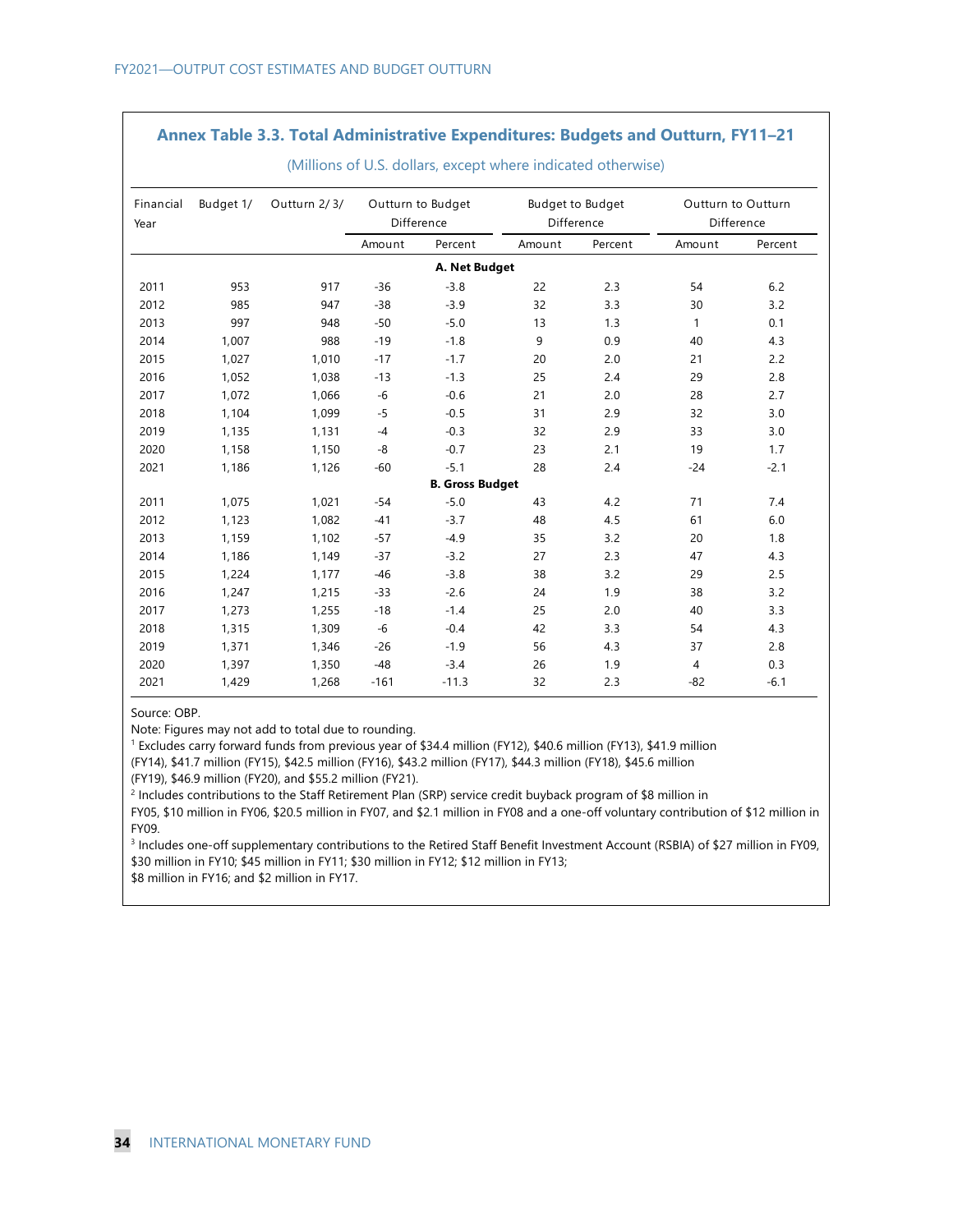|                                        | <b>FY 18</b> | FY 19 | FY 20 | <b>FY 21</b> |
|----------------------------------------|--------------|-------|-------|--------------|
| <b>Total Fund employment</b>           | 3,881        | 3,899 | 3,912 | 3,981        |
| <b>Regular and term staff</b>          | 2,923        | 2,958 | 2,982 | 3,021        |
| Fund-financed                          | 2,836        | 2,865 | 2,886 | 2,928        |
| Of which:                              |              |       |       |              |
| Independent Evaluation Office (IEO)    | 15           | 15    | 15    | 15           |
| Office of Executive Directors (OED)    | 247          | 247   | 249   | 247          |
| <b>Externally financed</b>             | 87           | 93    | 96    | 94           |
| <b>Expert and Contractual Staff 1/</b> | 958          | 941   | 930   | 959          |
| Fund-financed                          | 586          | 588   | 599   | 651          |
| <b>Externally financed</b>             | 372          | 353   | 330   | 309          |

Source: OBP.

1/ Includes experts (including short-term), contractuals, visiting scholars, secretarial support, and other. Excludes local employees in the field.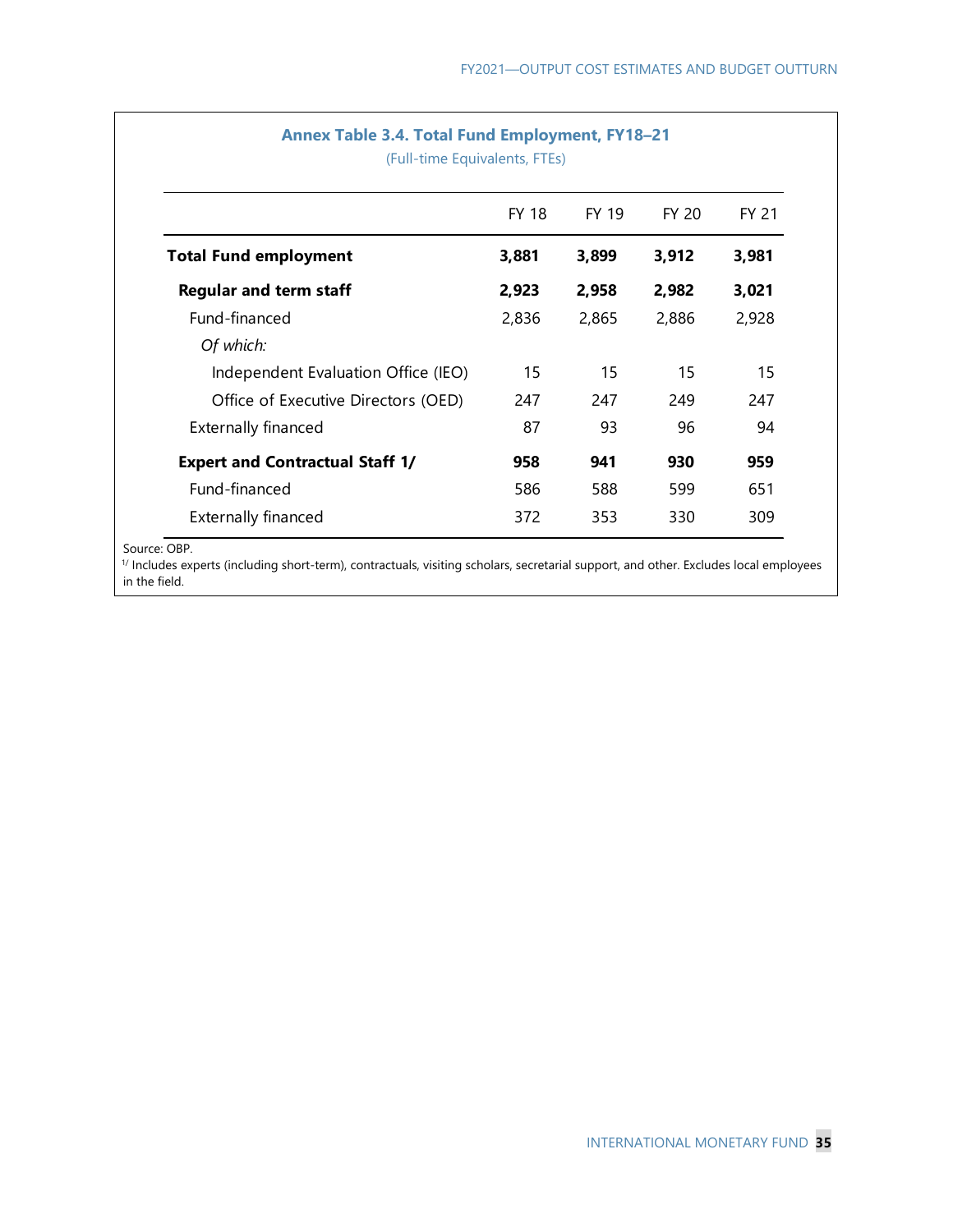|                                        | FY 19 1/ | FY 20 | <b>FY 21</b> |
|----------------------------------------|----------|-------|--------------|
| By type of cost                        | 116      | 86    | 2            |
| Transportation                         | 68       | 51    |              |
| Per diem                               | 48       | 35    | 0            |
| By type of financing                   | 116      | 86    | 2            |
| Fund-financed                          | 70       | 50    | 2            |
| Externally financed                    | 46       | 36    | $\mathbf{0}$ |
| <b>By department</b>                   | 116      | 86    | 2            |
| Area                                   | 29       | 22    |              |
| Functional CD                          | 65       | 50    | 0            |
| Functional non-CD                      | 6        | 4     | 0            |
| Support and Governance                 | 9        | 5     | 0            |
| OED and IEO                            | 7        | 5     | $\mathbf{0}$ |
| Memorandum item:                       |          |       |              |
| In percent of total gross expenditures | 8.6      | 6.4   | 0.1          |